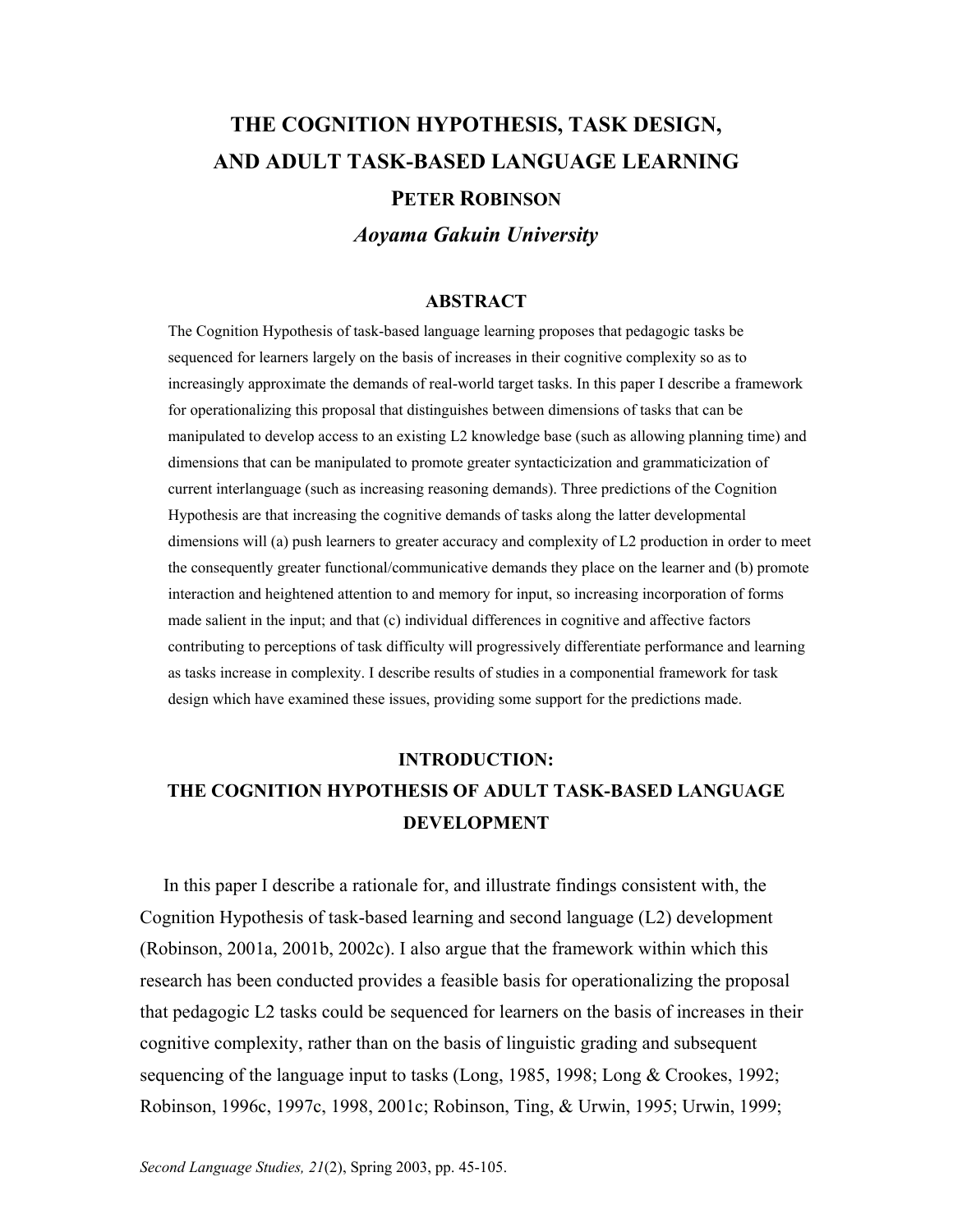Urwin & Robinson, 1999). Since the 1970s, a number of researchers in the areas of second language acquisition and language pedagogy have discussed, and proposed, alternatives to the choice of traditionally defined linguistic units of syllabus content and sequence (e.g., Brinton, Snow, & Wesche, 1989; Crombie, 1985; Johnson, 1996; White, 1988; Widdowson, 1978; Wilkins, 1975; Willis, 1990), some arguing tasks are a valid alternative unit, and that tasks are not simply a medium for delivering a linguistically defined syllabus (Crookes, 1986; Long, 1985, 1998; Long & Crookes, 1992, 1993; Nunan, 1993; Prabhu, 1987; Skehan, 1996 1998). Rather they argue that in a task-based syllabus pedagogic tasks should be developed and sequenced to increasingly approximate the demands of real-world target tasks, with the goal of enabling second language users to succeed in attaining needed lifetime performance objectives (Long, in press; MacNamara, 1996; Norris, Brown, Hudson, & Yoshioka, 1998; Robinson & Ross, 1996). The framework for describing task complexity that I adopt in this paper provides a way of operationalizing such sequencing decisions.

#### *Task-based Language Development and Performance*

 In this paper I also attempt to show how task-based pedagogy facilitates the cognitive processes involved in second language production (performance) and acquisition (development), and their interrelationship. The distinction between *performance*, and how task demands can differentiate it, and *development*, and how task demands can stimulate it, corresponds largely, I will argue, to two different kinds of dimensions of task demands (see Figure 2 below). These are those which can be manipulated to stimulate *access* to an existing L2 knowledge base (such as allowing planning time) and those which can be manipulated to push learners to go beyond this to meet the demands of a task by *extending* an existing L2 repertoire (such as making increasing demands on the conceptual/linguistic distinctions needed to refer to spatial location, temporality, or causality). The distinction is similar to one made by Bialystok (1991) between the dimensions of control, and analysis, involved in second language learning. While these two performance and developmental axes of task-based learning can be manipulated separately during task design, they are often drawn on simultaneously during real-world performance in an L2, and there are likely to be synergies between them, such that allowing planning time, for example, or designing a task that draws on readily available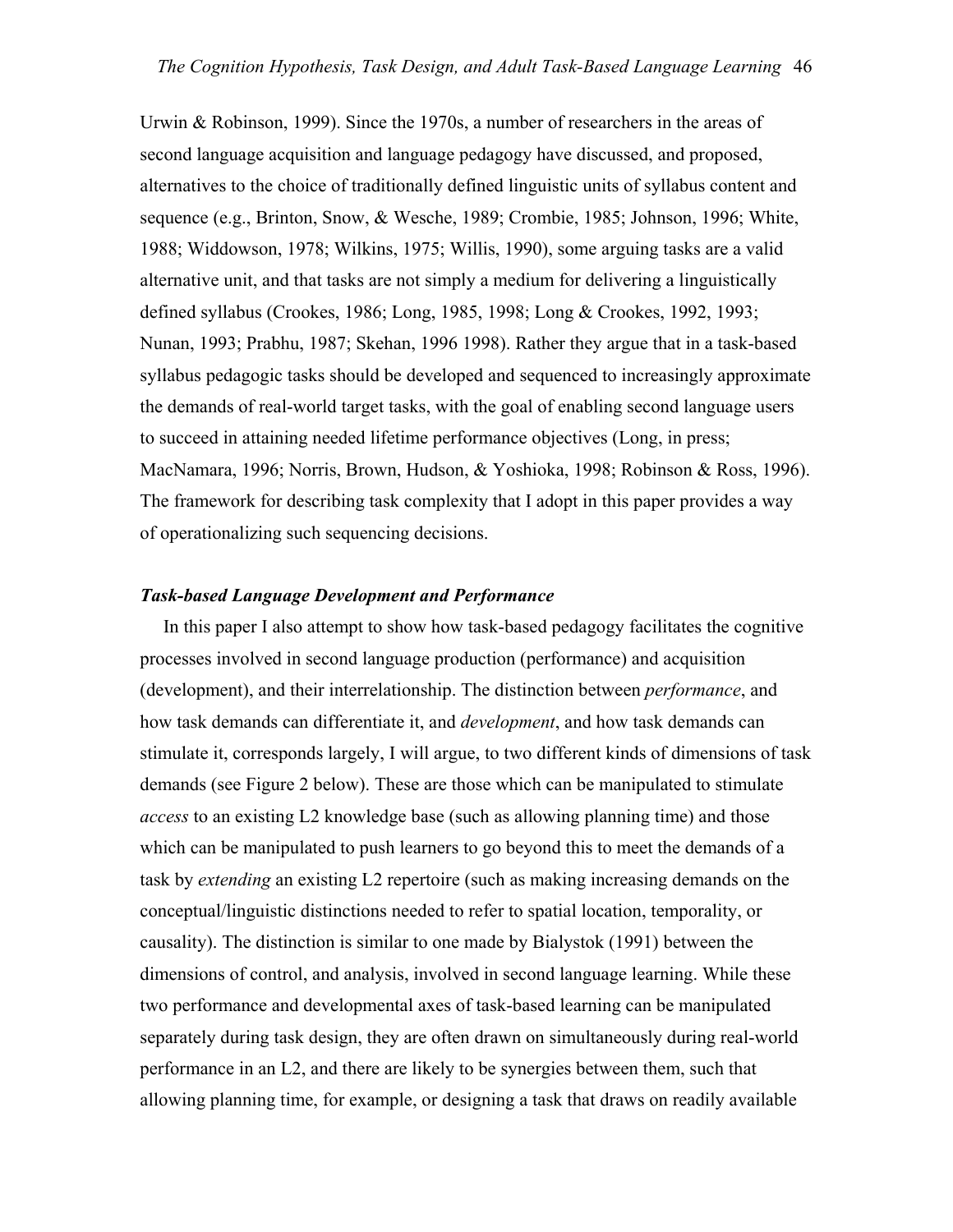prior knowledge, frees up attentional and memory resources for allocation to developmental dimensions of tasks, such as articulating reasons, or making increasingly complex reference to time, or space. In this view, the effects of planning time are likely to be differentiated by the other, developmental, dimensions of the task that can accompany planning time, and I make suggestions about how this issue might be addressed in future research.

 The framework I describe below also lays a heavy emphasis on the quantity and quality of interaction accompanying increasingly complex task performance, and the shared attention to language that this can facilitate (Tomasello, 1999), as the prompt for L2 learning processes. In relating task-based pedagogy to acquisition processes some have argued that the meaningful language exposure that task work makes available to learners enables unconscious "acquisition" processes (Krashen, 1985) to operate successfully on the comprehensible input tasks can provide (see Prabhu, 1987): language production, and attention to form, are of much less, if any, importance. In contrast, the proposal made here is that task-based learning, sequenced according to the criteria I describe, and others like them, leads to progressively greater attention to, "noticing", and elaborative processing and retention of input (Robinson, 1995b; Schmidt, 1995, 2001); progressively more analysis of the input *and* output occurring during task work (Doughty, 2001; Muranoi, 2000; Pica, 1987; Swain, 1985, 1995), and also progressively greater amounts of *interaction* which in part facilitate those attentional and analytic processes (Long, 1996; Mackey, 1999). That is, I argue both the cognitive processing, *and* interactive consequences of task sequencing decisions are mutually responsible for subsequent task-based language development.

 The predictions of the Cognition Hypothesis for second language acquisition processes, which I describe in detail below, are based on related claims in areas of functional/cognitive linguistics, (e.g., Givon, 1985, 1995; Rohdenburg, 1996, 1999; Talmy, 2000; Tomlin, 1990), in L1 developmental psychology (e.g., Cromer, 1991; Slobin, 1993), and in SLA research (e.g., Becker & Carroll, 1997; Doughty & Williams, 1998; Perdue, 1993; Schmidt, 1983, 2001). The hypothesis claims that increasing the cognitive demands of tasks contributing to their relative complexity along certain dimensions will (a) push learners to greater accuracy and complexity of L2 production in order to meet the consequently greater functional/communicative demands they place on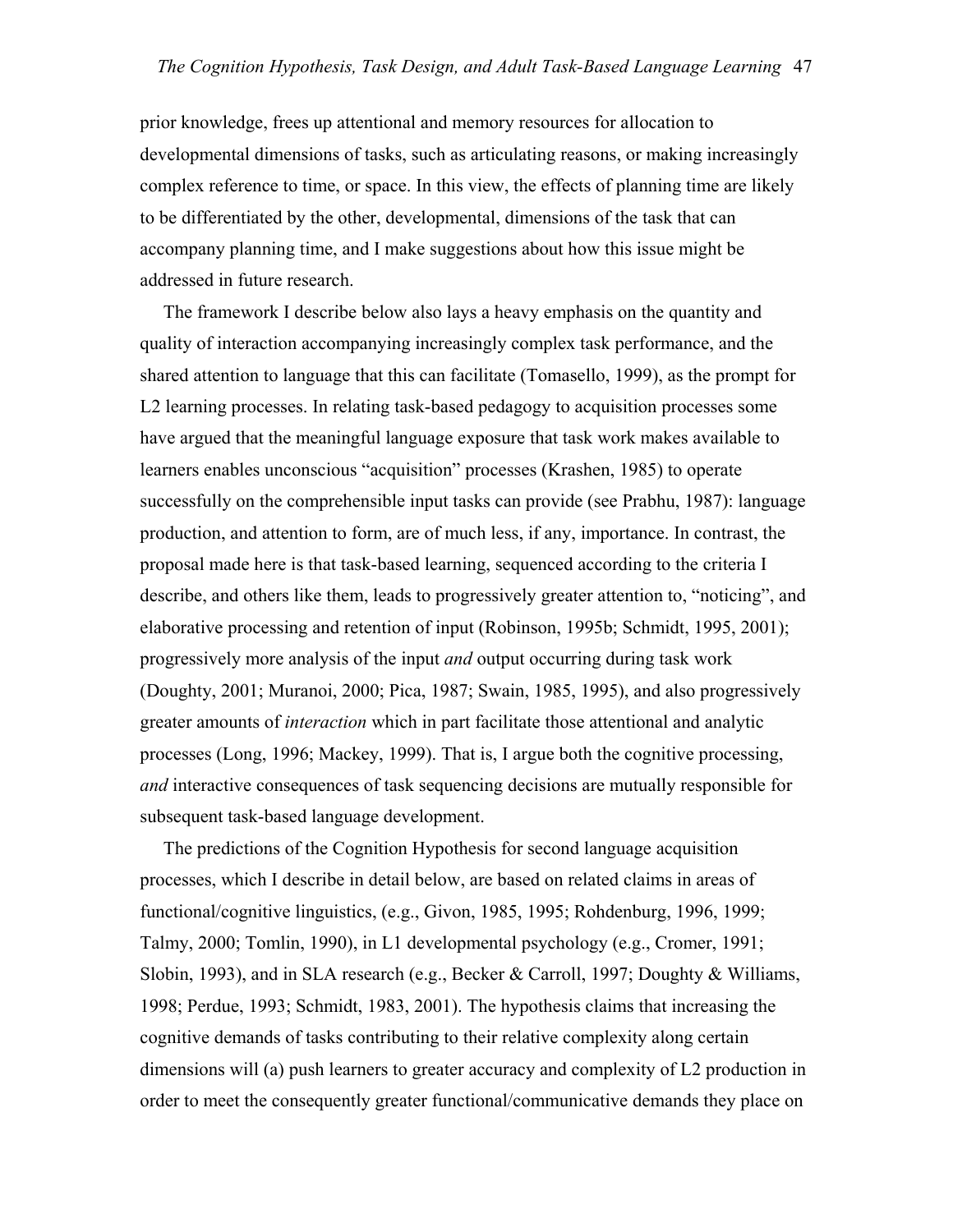the learner and (b) promote heightened attention to and memory for input, so increasing learning from the input, and incorporation of forms made salient in the input, as well as (c) longer term retention of input; and that (d) performing simple to complex sequences will also lead to automaticity and efficient scheduling of the components of complex L2 task performance.

### *A Componential Framework for L2 Task Design*

While the work on the Cognition Hypothesis described in this paper has as a primary motivating goal the development of feasible sequencing criteria for classroom tasks, it is not limited to this either in explanatory scope or in potential practical application. The Cognition Hypothesis is also important to explore for those concerned to develop equivalent forms of language tests (see e.g., Elder, Iwashita, & Macnamara, 2002; Iwashita, Elder, & Macnamara, 2001; Norris *et al.,* 1998). As Elder, Iwashita, and MacNamara comment, in discussing the framework to be described in this paper, and that of Skehan (1998):

Both Skehan and Robinson claim that their respective models have the potential to reveal the precise nature of the mediation that occurs between any underlying abilities and the way a task is transacted. Such frameworks would appear to hold considerable promise for language testing in so far as they allow us to make predictions, and therefore to select and sequence test tasks according to their difficulty (i.e., the challenge they pose to test candidates… (2002, p. 348).

 In the "triadic componential framework" (Robinson, 2001a, 2001b) I have proposed for examining the implications of the Cognition Hypothesis for classroom practice and syllabus design, I distinguish the cognitive demands of pedagogic tasks contributing to differences in their intrinsic *complexity* (e.g., whether the task requires a single step to be performed, or dual, or multiple simultaneous steps, or whether reasoning demands are low or absent, versus high), from the learners' perceptions of task *difficulty*, which are a result of the abilities they bring to the task (e.g., intelligence) as well as affective responses (e.g., anxiety). I distinguish both of these from task *conditions*, which are specified in terms of information flow in classroom participation (e.g., one versus twoway tasks) and in terms of the grouping of participants (e.g., same versus different gender). This triadic componential framework enables the complex classroom learning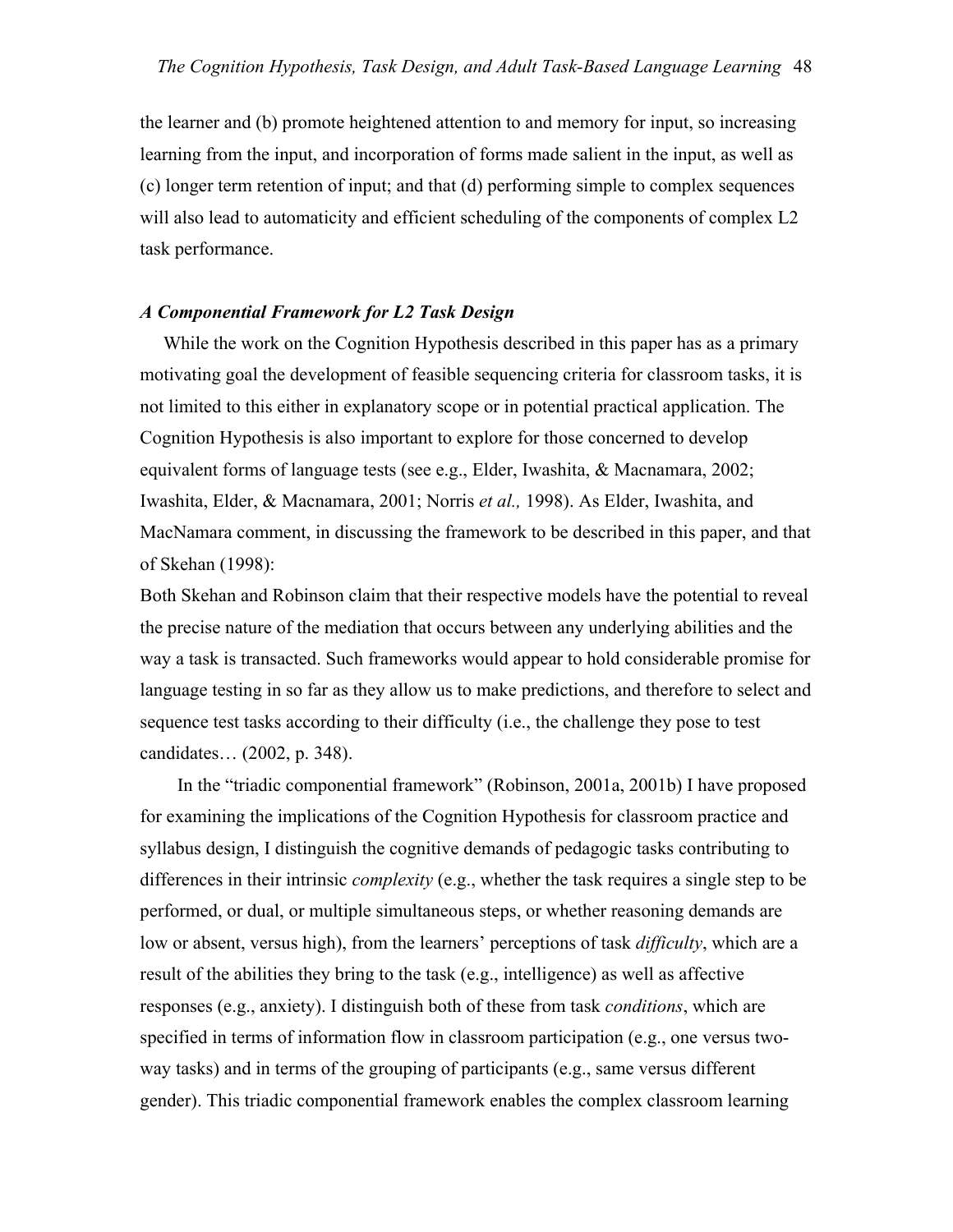situation to be analyzed in a manageable way, allowing interactions among these three broad groups of complexity, difficulty, and condition factors to be charted. In what follows I describe first the claims of the Cognition Hypothesis, relating these to previous work in a number of areas. I then des cribe the triadic componential framework for examining task influences on instructed SLA, pointing out where the predictions made within the framework are compatible with, or contrary to, predictions of another theoretical framework for researching instructed task-based SLA (Skehan, 1996, 1998), before summarizing results from recent studies which are in line with some of the predictions of the Cognition Hypothesis.

### **1. THE COGNITION HYPOTHESIS: PARALLELS IN CHILD AND ADULT LANGUAGE DEVELOPMENT**

 How is Cromer's (1974) "Cognition Hypothesis" of L1 acquisition—that conceptual, and cognitive development, creates the impetus for language development—relevant to adult task-based L2 development (Robinson 1996c, 1997c, 2001a, 2001b, 2003a) and the pedagogic issue of the grading and sequencing of learning tasks based on differentials in their cognitive demands? I argue that it is, but with an obvious caveat, that Slobin (1993) makes clear. In discussing the parallels between child and adult language development in the emergence of prepositions for marking first topological relations of neighborhood, and containment, and later, axis-based projective relations of between, front/backness, in the European Science Foundation (ESF) project data (see Perdue, 1993b) Slobin (1993, p. 243) comments as follows:

The parallels, though, cannot be attributed to the same underlying factors. In the case of FLA (first language acquisition) one appeals to cognitive development: the projective notions simply are not available to very young children. But in the case of ALA (adult language acquisition) all of the relevant cognitive machinery is in place. Why, then, should learners have difficulty in discovering the necessary prepositions for spatial relations that they already command in the L1? There are at least two possibilities: (1) adult learners retain a scale of conceptual complexity, based on their own cognitive development, and at first search the TL (target language) for the grammatical marking of those notions which represent some primordial core of basicness or simplicity; and/or (2) these most basic notions are also used with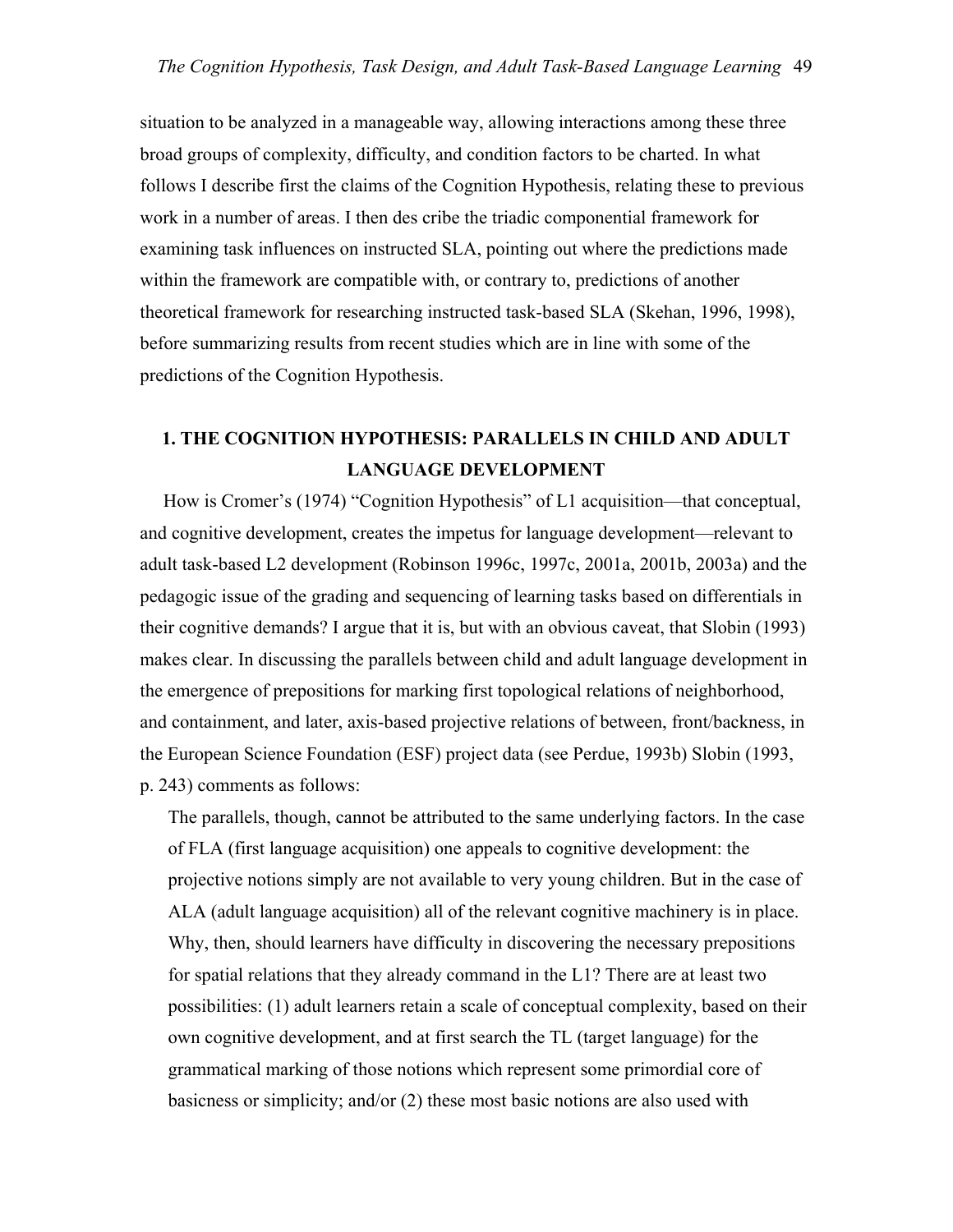relatively greater frequency in the TL…It is likely that speakers, generally, have less recourse to the encoding of complex notions, and that learners are simply reflecting the relative frequency of occurrence of various prepositions in the input…Or it may be that the complex relations are, indeed, communicated above some threshold of frequency, but that learners "gate them out" due to their complexity. In this case cognitive factors play a role in both FLA and ALA, but for different reasons: the complex notions are not available to very young children, while they are available but not accessed in early stages of ALA.

With possibilities (1) and (2) above in mind, I then want to argue that increasing the cognitive demands of pedagogic tasks provides a basis for sequencing pedagogic tasks in a task-based syllabus, since it allows the processing and other *performance demands* of real-world target tasks to be gradually approximated over a course of instruction. I also argue that such sequencing may have important, predictable, effects on *language development* (pushing learners to greater lexical density, grammaticization, and syntacticization), and may also have important effects on *interaction* and the opportunities for learning it can provide (creating the conditions for noticing and uptake of aspects of input made salient through interventions, such as flooding, input enhancement, and recasting). These claims constitute the Cognition Hypothesis of taskbased language learning, and rest on a number of assumptions, some of which may turn out not to be necessary, and some of which may turn out not to be true. Eight of these assumptions are described briefly below.

#### *1.1 Child L1 and Adult L2 Development are Fundamentally Different*

While there are parallels between them, as described above, child and adult language acquisition differ, in part since adults have no access to the innate knowledge some argue guides L1 and child L2 development (see e.g., Carey & Spelke, 1994; Elman, Bates, Johnson, Karmiloff-Smith, Parisi, & Plunkett, 1996; O'Grady, 2003; White, 2003 for various positions on this issue). Further, many argue innate knowledge of language is increasingly dissipated throughout a Critical Period, or one or more sensitive periods, for language acquisition (Hyltenstam & Abrahamsson, 2003; Johnson & Newport, 1989, 1990; Long, 1990; Scovel, 1988). In addition, adults clearly have more developed (meta)cognitive and (meta)linguistic capacities than children, which they often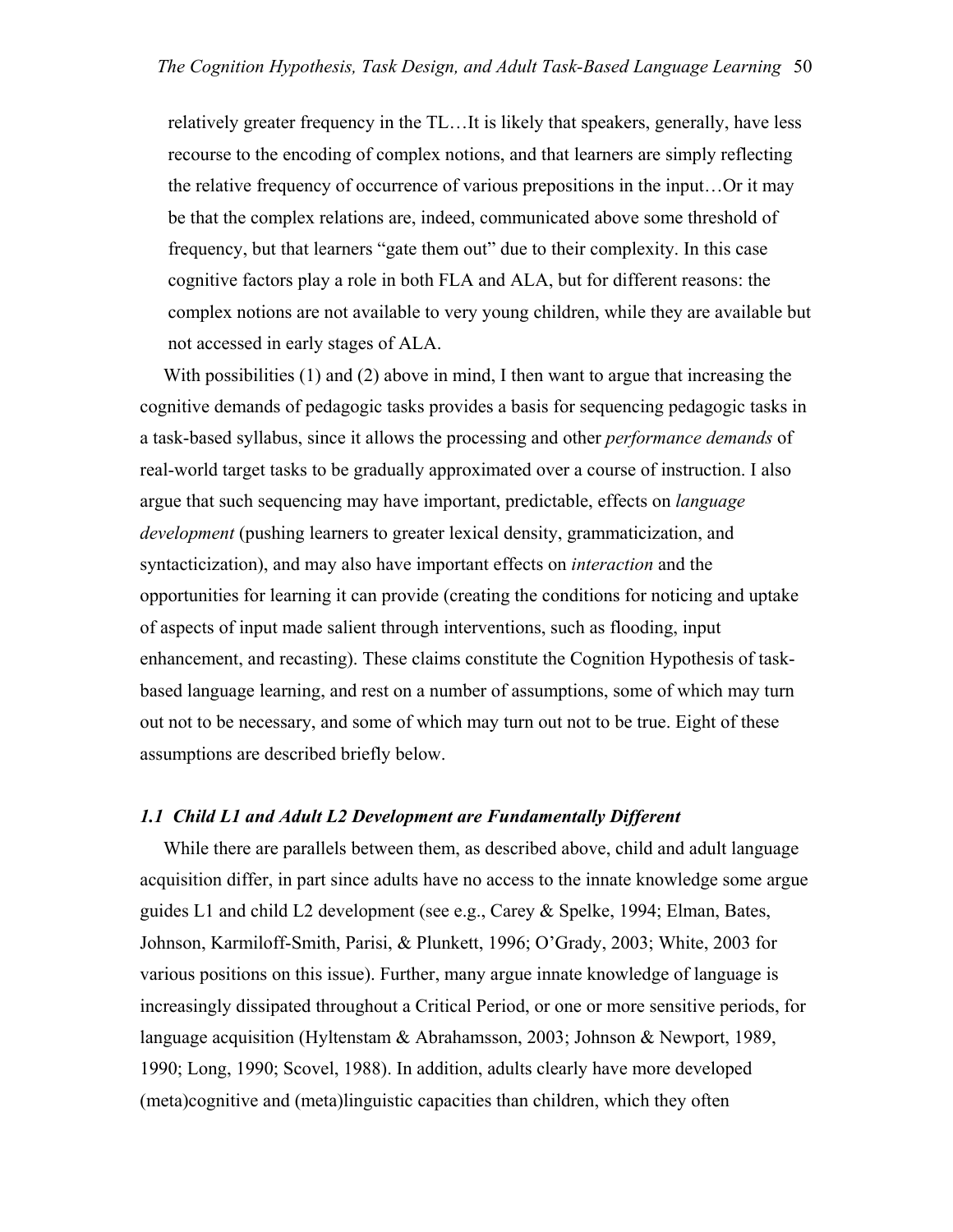automatically bring to bear on classroom L2 learning (Bialystok, 1991; Bley-Vroman, 1990; DeKeyser, 2000; Harley & Hart, 2002; Karmiloff-Smith, 1992; Klein, 1989; Newport, 1990).

### *1.2 The Cognition Hypothesis Cannot Explain Child L1 Development.*

 A strong form of the cognition hypothesis (Cromer, 1974; cf. Behrens, 2001; Berman, 1987; Slobin, 1973; Weist, Lyytinen, Wysocka, & Atanassova, 1997), that conceptual development is the pace-setter which pushes linguistic development, is unlikely to explain first language  $(L1)$  acquisition, given (a) the facts of "delayed language without deviance" (Chapman, 1996, p. 651; Rosenberg, 1982) in children with cognitive deficits such as Down Syndrome (see Bates, Dale, & Thal, 1996; Rondal, 1995); and (b) the more mixed (sometimes delayed, sometimes superior relative to normal controls) performance of children with Williams syndrome (Bates, Dale, & Thal, 1995; Bellugi, Marks, Bihrle, & Sabo, 1988; Cromer, 1988, 1991; Reilly, Klima, & Bellugi, 1991). These findings suggest the likely availability of some form of innate, possibly modular, language knowledge in childhood which is robust in guiding language development in the face of delayed, and ultimately impaired, intellectual development. However, it may be possible to base a rationale for promoting adult task-based "second" language learning on a strong form of the hypothesis, given 1.1 above, and 1.3 below.

## *1.3 The Cognition Hypothesis Provides a Rationale for Promoting Task-Based L2 Development Through Task Sequencing and Design Decisions*

 The claim made here (and described in detail in section 2 below) is that it is possible to stage increases in the cognitive demands of language learning tasks which recapitulate the ontogenetic course of conceptual development in childhood, e.g.: (a) from tasks in the *Here-and-Now*, to tasks requiring reference to the *There-and-Then* (see Bronckart & Sinclair, 1973; Cromer, 1974, 1988; Meisel, 1987; Robinson, 1995a; Rahimpour, 1997, 1999; Sachs, 1983); (b) from tasks requiring spatial description that can be completed by establishing and *describing topological relations* to those requiring spatial descriptions that must be completed by establishing and describing *axis-based* relations (see Carassa, Aprigliano, & Geminiani, 2000; Chown, Kaplan, & Kortenkamp, 1995; Cornell, Heth, & Alberts, 1994; Taylor & Tversky, 1996), which themselves emerge in the L2 in the order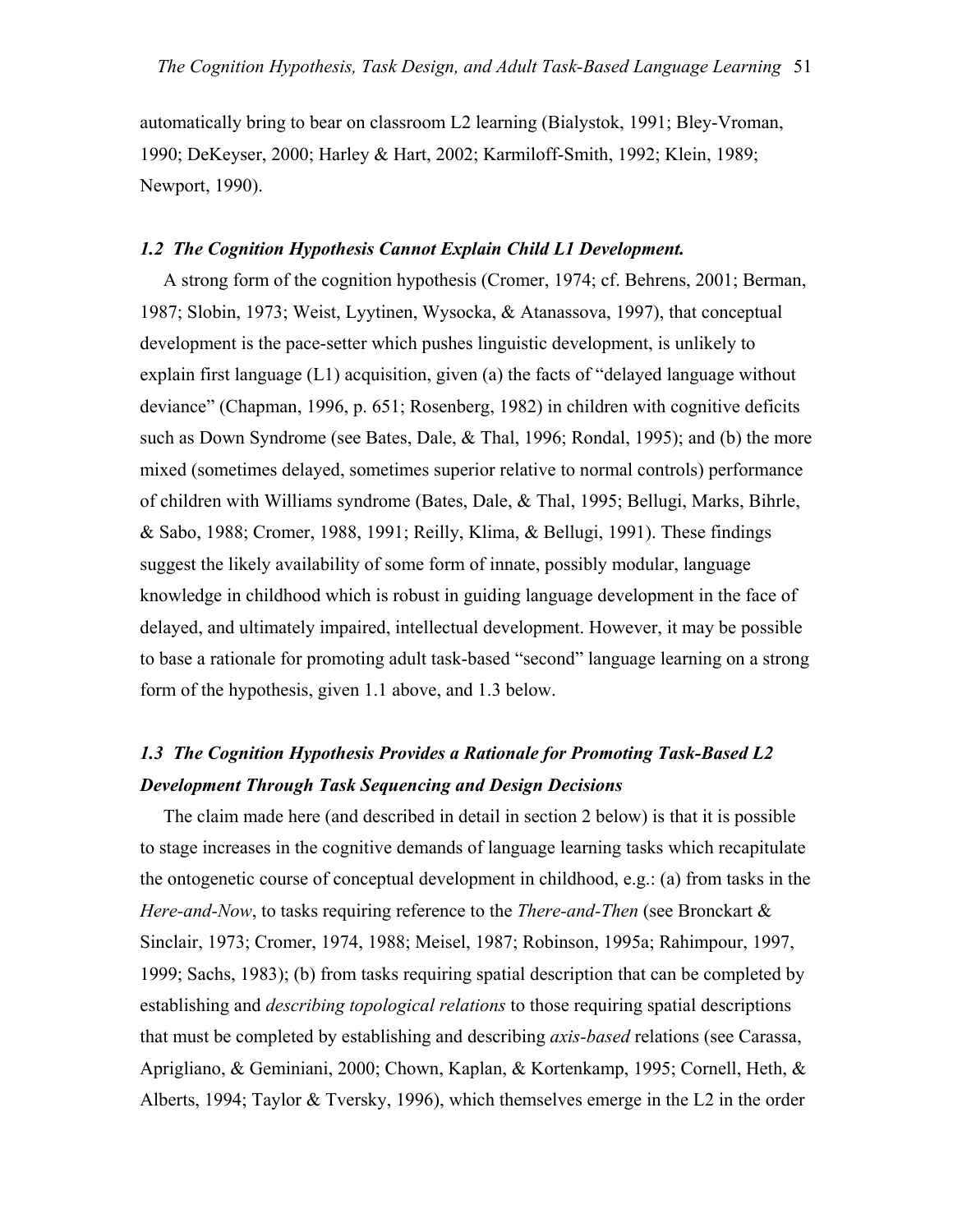vertical axis< lateral axis< sagittal axis (see Becker & Carroll, 1997; Perdue, 1993b); or (c) from tasks requiring simple narrative description of *successive actions*, with *no causal reasoning* to establish event relations, to those requiring narrative description of *simultaneous actions*, and *"theory of mind" reasoning* about participants' mental states (see Baron-Cohen, 1995; Bartsch & Wellman, 1995; Berman & Slobin, 1994; Gopnik & Wellman, 1994; Lee & Rescorla, 2002; Malle, 2002; Niwa, 2000; Robinson, 2000; Wellman, 1990; Wimmer & Perner, 1983).

### *1.4 There is a Natural Order for Sequencing L2 Task Demands*

Such staged increases in the cognitive demands of tasks may therefore provide the learner with optimal, ontogenetically natural, contexts for making the form-function mappings necessary to L2 development. This would be a way of operationalizing sequencing decisions in line with Slobin's first possibility for explaining adult-child parallels in language development cited above, i.e., "adult learners retain a scale of conceptual complexity, based on their own cognitive development, and at first search the TL for the grammatical marking of those notions which represent some primordial core of basicness or simplicity" (1993, p. 293). I discuss this possibility in more detail in section 2.2 of this paper, and describe the results of studies that have operationalized such sequencing decisions, and studied their effects on L2 production and learning, in section 3 below.

#### *1.5 Individual Differences Affect Adult L2 Task Performance*

 Individual differences in the rate and level of ultimate attainment achieved during L2 development are clearly more apparent than they are in L1 development. An assumption of the Cognition Hypothesis is that all adult L2 learning is subject to variation attributable, at least in part, to differences in the cognitive resources (attentional allocation and control, and memory capacity) that learners bring to the learning context (see Robinson 1995b, 1995c, 1997a, 2001c, 2002a, 2002b). This assumption is at odds with claims by Krashen (1982), and Reber (1989; Reber & Allen, 2000; Reber, Walkenfield, & Hernstadt, 1991) that "acquisition" and "implicit" learning respectively are unconscious processes that are impervious to individual differences in cognitive capacities. The Cognition Hypothesis of task-based learning further assumes that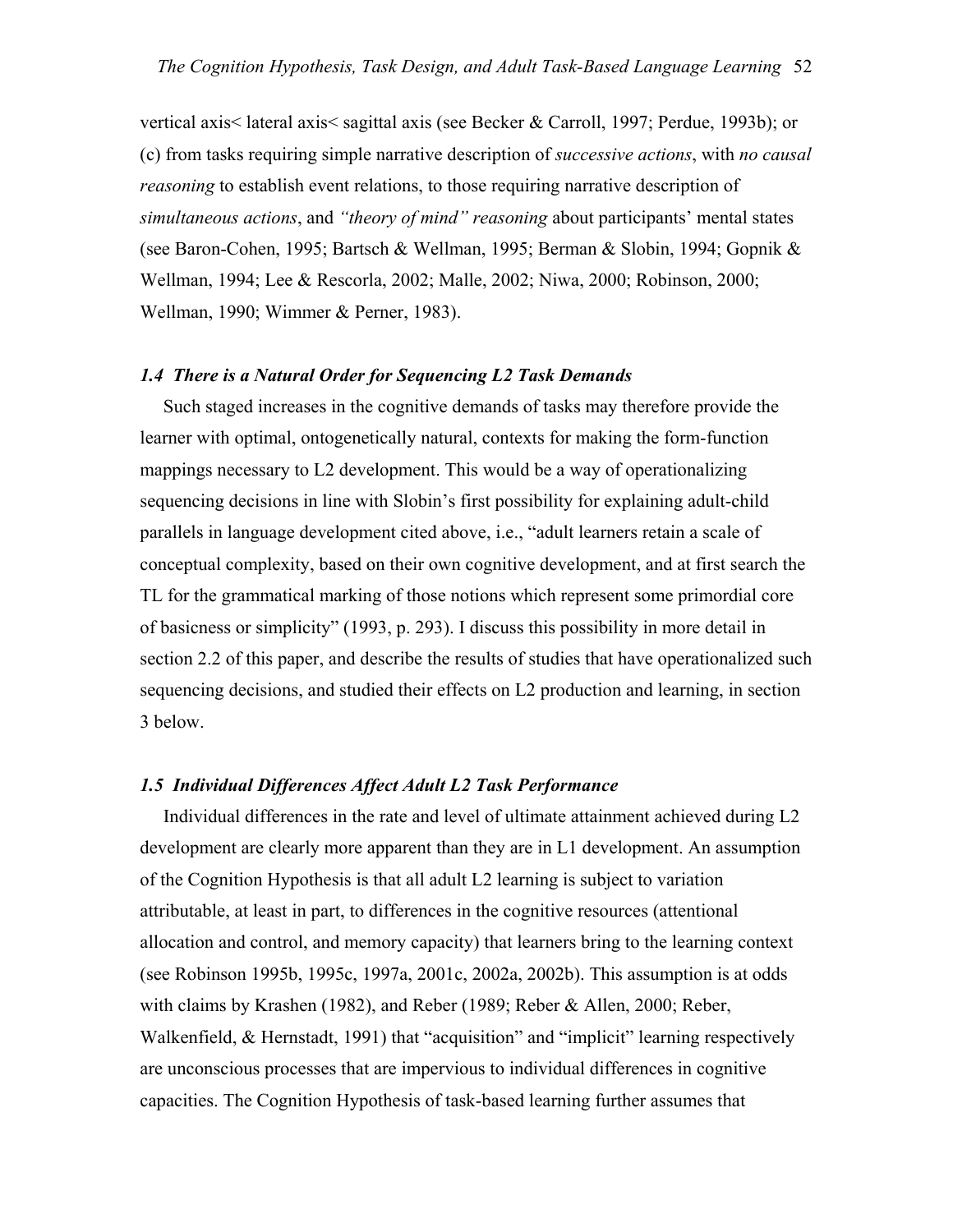individual differences in cognitive resources, and the abilities, such as aptitude, that they contribute to should increasingly differentiate performance and learning as tasks increase in complexity, as they have been found to do in other areas of instructed adult learning (see e.g., Ackerman, Kyllonen, & Roberts, 1999; Fleishman & Quaintance, 1984, Ch.7; and Knorr & Neubauer, 1996; Snow, Kyllonen, & Marshalek, 1984; Tucker & Warr, 1996, for related findings).

### *1. 6 Task Complexity Affects L2 Use, and Also L2 Learning*

 The Cognition Hypothesis makes predictions about the effects of task complexity on the quality of language performance, and comprehension, and also about the effects on learning, in the sense of progress through developmental sequences and stages, and in the sense of uptake of new language input during task performance. Bearing in mind the variation attributable to individual differences in the availability of cognitive resources, I argue that increasing the cognitive demands of L2 tasks (Niwa, 2000; Robinson 1995a, 2001a, 2001b, 2003a) will in general (i.e., when research uses group comparisons of performance on tasks at different levels of complexity) lead to greater functional differentiation of learner language use (Givon, 1985; Sato, 1990; Newton & Kennedy, 1996), and greater attention to output, and depth of processing of input, with the consequences of (a) speeding development through stages of interlanguage (Mackey, 1999; Perdue, 1993a) and of (b) increasing the likelihood of attending to, and noticing aspects of input presented to learners during task activities (Schmidt, 1995, 2001), and retaining these for subsequent use.

### *1.7 Task Complexity Affects Uptake Induced by Feedback, and Focus on Form*

 In addition to development of form-function mappings, facilitated by using language to meet increasingly complex task demands, in the proposal made here for task-based learning, selective attention to purely formal, functionally redundant features of the L2 will additionally be necessary. That is, in addition to the demands tasks make on processing meaningful semantic and conceptual communicative content, Focus on Form (FonF), i.e., selective attention to such forms in communicative context (Doughty  $\&$ Williams, 1998; Long, 1991, 1996; Long & Robinson, 1998; Muranoi, 2000; Philp, 2003), will also be necessary, and this will be most effective in facilitating noticing of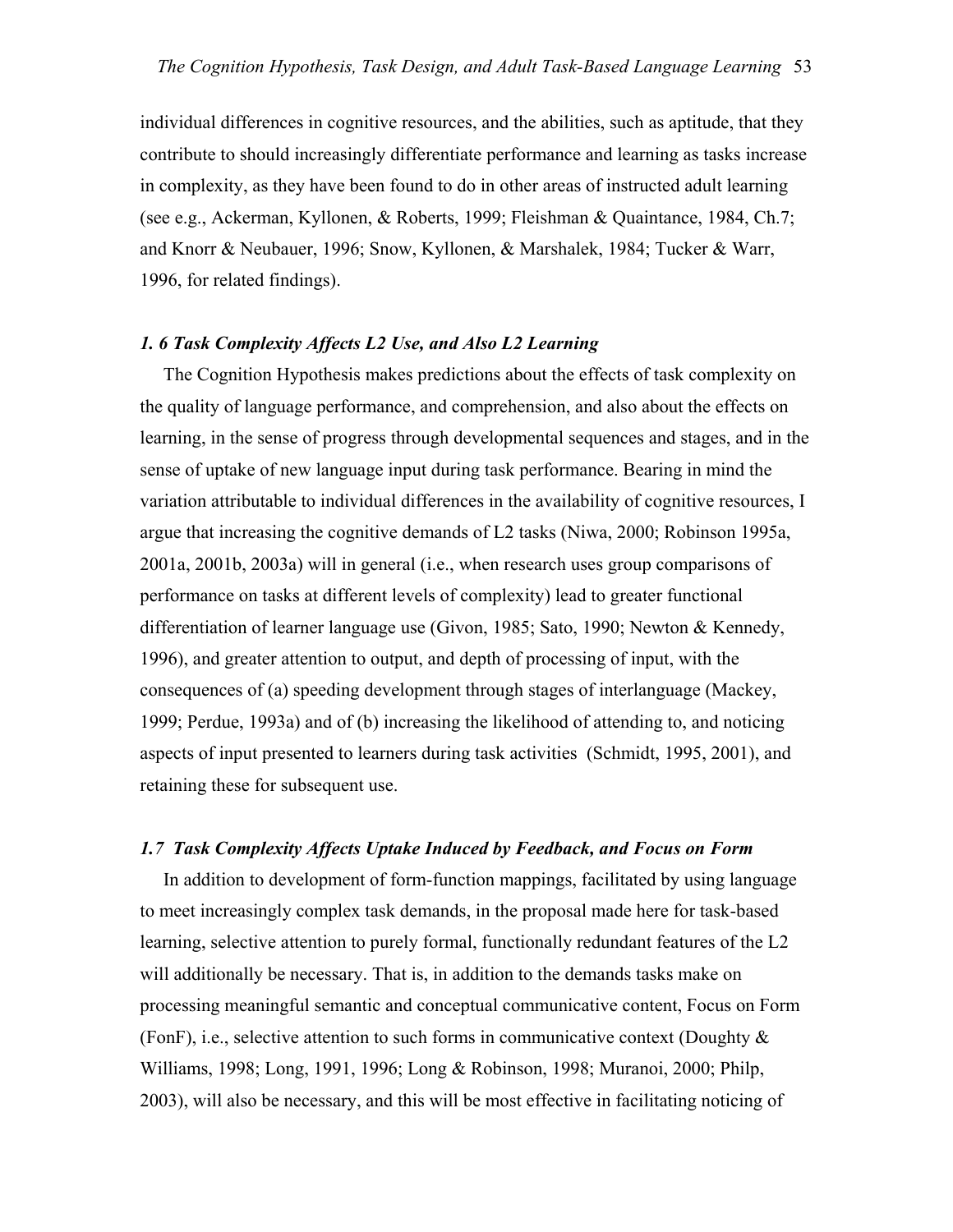input made salient on complex tasks, since these require greater mental and communicative effort, depth of processing, and so greater attentional and memory resource allocation to input, than simpler tasks. While, with the exception of one study described in detail in section 3, there are no SLA findings to date to support this latter claim, there are findings in line with the prediction from non-SLA research. Mascha (2001) found precisely this interaction of feedback, learning, and task complexity in her study of the effect of *expert system use* on procedural knowledge acquisition; feedback facilitated procedural learning on complex, but not simple, tasks. Nembhard (2000) also found more learning, and less forgetting occurred on complex, versus simple, (*textile assembly)* tasks, as did Schneider, Healy, and Bourne (2002) in their study of retention during vocabulary learning tasks.

 A further justification for this claim is the fact that more cognitively complex oral interactive tasks simply lead to greater quantities of interaction and modified repetitions. Only two studies have shown this directly, (Robinson, 2001a, 2003), but these findings are also broadly compatible with Allwood's observation (in Perdue, 1993a, pp. 136-141) that the proportion of on-task feedback-containing-utterances (FBUs) in the ESF project, and also feedback words (FBWs) decreases over time as learners increase in proficiency. At any one point in time, therefore, more complex tasks making greater demands on proficiency should elicit more of such feedback relative to simpler versions, and such feedback provides an interactive context (e.g., through use of clarification requests, confirmation checks, and responses to them) for reactive Focus on Form techniques, such as recasting (see Doughty, 2001; Doughty & Williams, 1998).

## *1.8 Simple to Complex Task Sequencing Leads to Efficient Scheduling and Automatization of L2 Task Components During Task Performance*

 Finally, the Cognition Hypothesis predicts that sequencing tasks from simple to complex creates the optimal conditions for practice (Robinson, in preparation a) leading to gains in automaticity (DeKeyser, 2001), since it facilitates the executive processes of *scheduling,* and *coordinating* the component demands of complex tasks (see Jonides, 1995; Neumann, 1987; Rubinstein, Meyer, & Evans, 2000; Sanders, 1998; Sarno & Wickens, 1995). Some ways in which this can be facilitated are by progressively withdrawing planning time over task cycles, and increasing the number of subtasks to be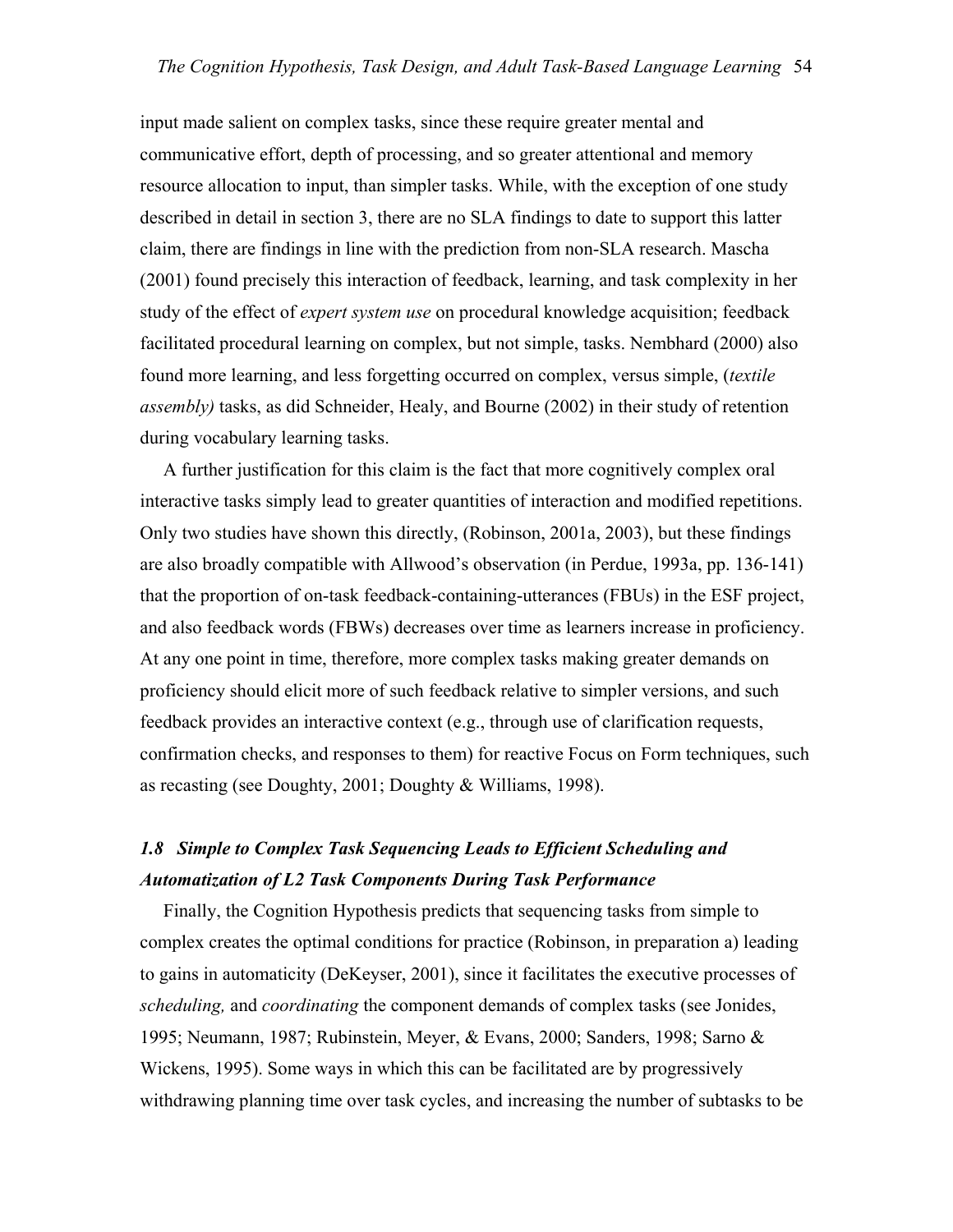concurrently performed, and gradually withdrawing the relevant prior knowledge a learner can draw on in performing tasks. In this view, simple tasks can be seen as "scaled worlds" "which preserve certain functional relationships of a complex task environment while paring away others" (Ehret, Gray, & Kirschenbaum, 2000, p. 8), enabling each to be practiced separately, before being combined in complex task performance under real-world conditions.

 In this paper, I want to examine the evidence for some of these predictions (points 1.3 to 1.6 above), pointing out the important influence of two moderator variables on learning from Focus on Form during task-based interaction. These are (a) the relative complexity (i.e., attentional, memory, reasoning and conceptual demands) of interactive tasks, and (b) individual differences in learner resources, as measured, for example, by aptitude or working memory tests. Taken together, Focus on Form research, along with research into the design characteristics of tasks that contribute to their complexity (Robinson, 1995a, 2001a, 2001b), and individual differences in the cognitive resources learners bring to task performance (Robinson, 1995b, 1997a, 2001c, 2002a, 2002b, 2003a, 2003b), define an agenda for task-based learning research with direct pedagogic implications at the level of materials design, classroom delivery, and syllabus sequencing.

### **2. OPERATIONALIZING TASK COMPLEXITY**

#### *2.1 Task Complexity, Task Difficulty, and Task Conditions*

 While real-world L2 task performance (the intended ability which task-based pedagogy aims to induce) is clearly multicomponential, in developing this ability task designers have inevitably to stage increases in the complexity of pedagogic tasks, and in doing so they must make use of some operational framework for selectively adjusting and increasing the demands of tasks to gradually approximate real-world performance conditions. Figure 1 is a basic illustration of an elaborate triad of components (Robinson, in preparation b) that can be used as such a framework, and serves to make the important distinction between complexity, difficulty and condition. Task *complexity* refers to the intrinsic cognitive demands of the task, and can be manipulated during task design along the dimensions illustrated in Figure 1. Just as simple addition is less cognitively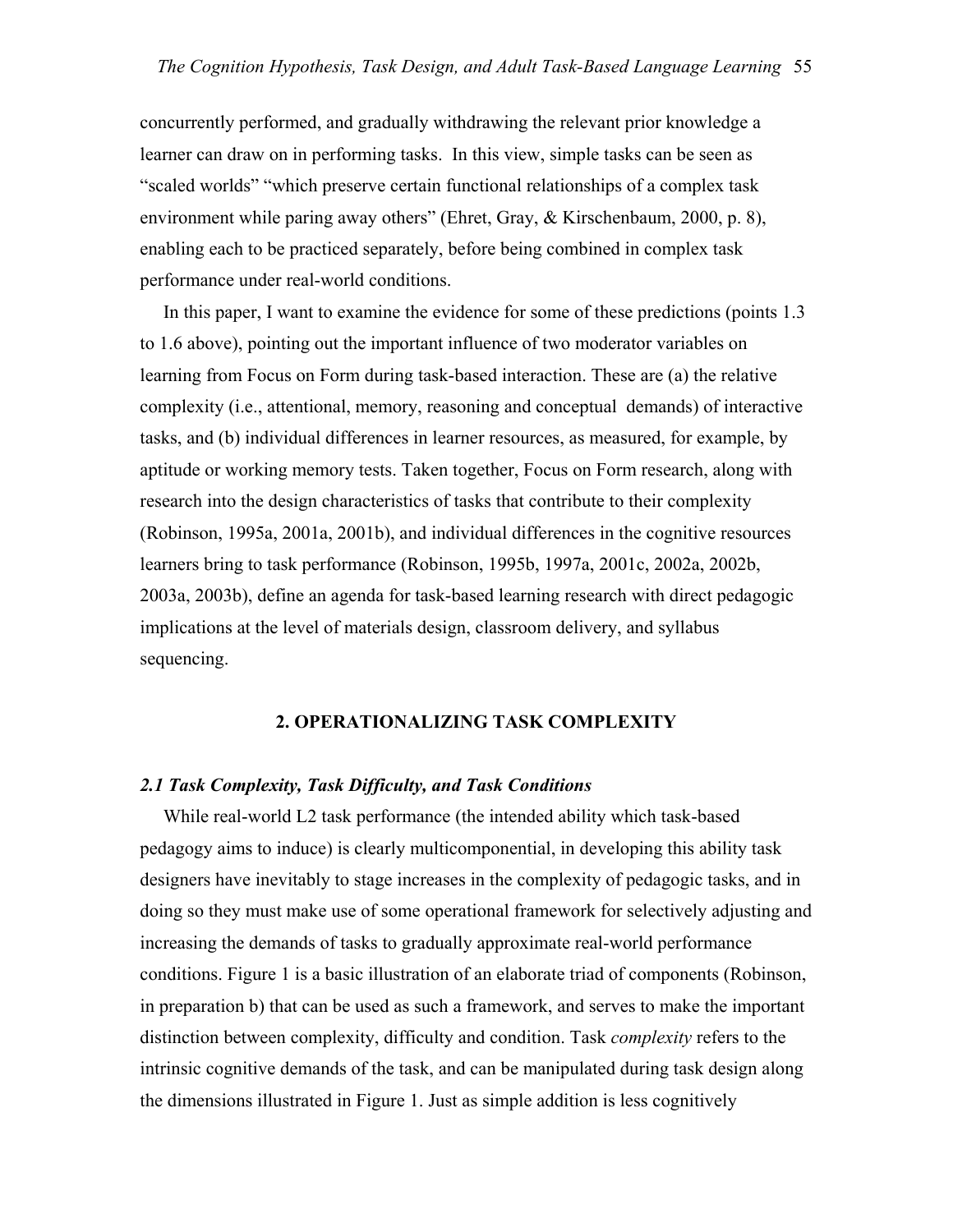demanding than calculus, so a task requiring the speaker to give directions from point A to B on a small map, with few well distinguished landmarks, which the speaker and listener have prior knowledge of, will be simpler than giving the same directions using a large map, with many landmarks, covering a previously unknown area. Task complexity, then, will contribute to within-participant variance in performing two tasks that differ along the dimensions illustrated to the left of Figure 1.

| <b>Task complexity</b>      | <b>Task conditions</b>     | <b>Task difficulty</b>           |
|-----------------------------|----------------------------|----------------------------------|
| (cognitive factors)         | (interactional factors)    | (learner factors)                |
| a) resource-directing       | a) participation variables | a) affective variables           |
| e.g., $+/-$ few elements    | e.g., open/closed          | e.g., motivation                 |
| $+/-$ Here-and-Now          | one-way/two-way            | anxiety                          |
| $+/-$ no reasoning demands  | convergent/divergent       | confidence                       |
| b) resource-dispersing      | b) participant variables   | b) ability variables             |
| e.g., $+/-$ planning        | e.g., gender               | e.g., aptitude                   |
| $+/-$ single task           | familiarity                | working memory                   |
| $+\prime$ - prior knowledge | power/solidarity           | intelligence                     |
| <b>Sequencing criteria</b>  |                            | <b>Methodological</b> influences |
| Prospective decisions       |                            | On-line decisions                |
| about task units            |                            | about pairs and groups           |
|                             |                            |                                  |
|                             |                            |                                  |

*Figure 1.* Task complexity, condition, and difficulty (from Robinson, 2001a)

 In contrast, task *difficulty* concerns learners' perceptions of the demands of the task, and is dependent on differences between learners in the cognitive factors (e.g., aptitude, working memory) and affective variables (e.g., anxiety, confidence) that distinguish them from one another (see Robinson, 2001b; Spilsbury, Stankov, & Roberts, 1990). So a learner high in aptitude, or working memory capacity, may find the same task to be easier than a learner low in both of these, thus contributing to between-participant variation in task performance and learning. Thirdly, task *conditions* concerns the interactive demands of task performance, such as participation factors, e.g., whether the information is equally distributed (a two-way task) or is passed from one person to another (a one-way task); and participant factors, e.g., whether the task participants are previously familiar with each other, or not, or the same versus different gender.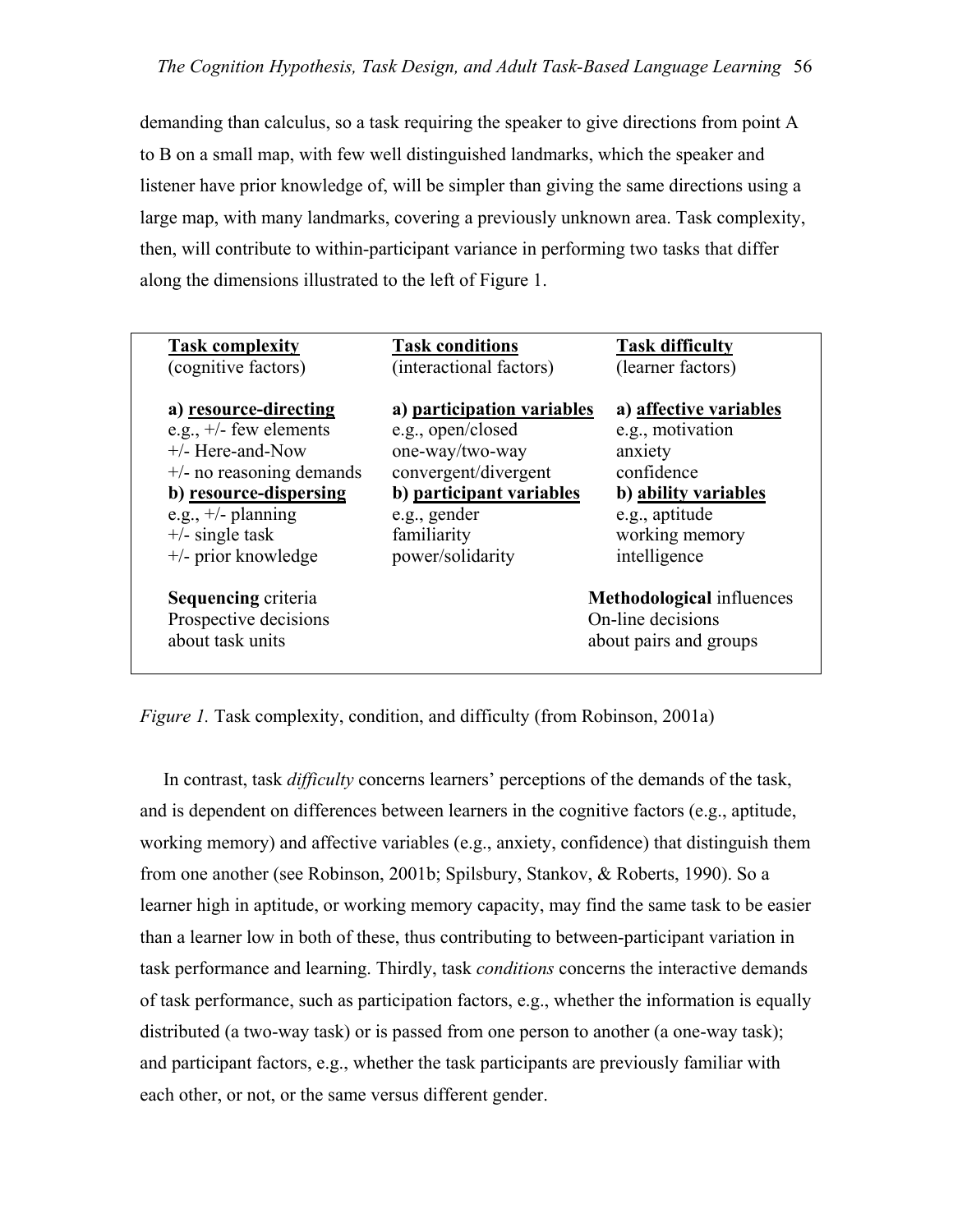Of these three sets of factors I argue complexity differentials should be the major basis for proactive pedagogic task sequencing in task-based approaches to syllabus design. Unlike some (Candlin, 1987; Nunan, 1989) I argue difficulty variables, such as motivation to perform, and anxiety about performing tasks are often impossible to diagnose in advance of task performance, and that similarly the communicative stress (Candlin, 1987; Skehan, 1998) induced by a task's demands is also unquantifiable ahead of task performance, and is moreover likely variably affected by other task condition factors, such as the degree of familiarity of task participants, their relative proficiency level, etc. For these reasons I argue affective "difficulty" factors are not "feasible" bases for *proactive* decision making about task sequencing, although they are extremely important to monitor *in situ*, and may contribute to on-line changes in *a priori* sequencing decisions on occasion.

 In contrast, a number of task "condition" factors described in Figure 1, *can* be manipulated in advance of task performance during task design (see Pica, Kanagy,  $\&$ Falodun, 1993, for review) and some have argued that task sequencing should be based, at least in part, on differences in such task conditions (e.g., from closed, information gap, to open opinion gap tasks, see Prabhu, 1987). However, choice of task conditions, in terms of participation factors (direction of information flow or the nature of the solution to a task), in the approach taken here, will largely be determined by fidelity to the target task conditions identified in the needs analysis (see Long, 1998), and which the pedagogic classroom tasks based on them will consequently replicate each time they are performed. For this reason I argue task conditions should be specified *a priori*, and then held constant each time progressively more cognitively complex versions are attempted in L2 classrooms.

### *2.2 Developmental and Performative Dimensions of Task Complexity*

 Figure 1 also makes a distinction between two categories of the dimensions of task complexity, *resource-directing* dimensions, and *resource-dispersing* dimensions. The former dimensions are those in which the demands on language use made by increases in task complexity can be met by specific aspects of the linguistic system. For example, tasks which differ along the Here-and-Now versus There-and-Then dimension clearly require the learner to distinguish between the temporality of reference (present versus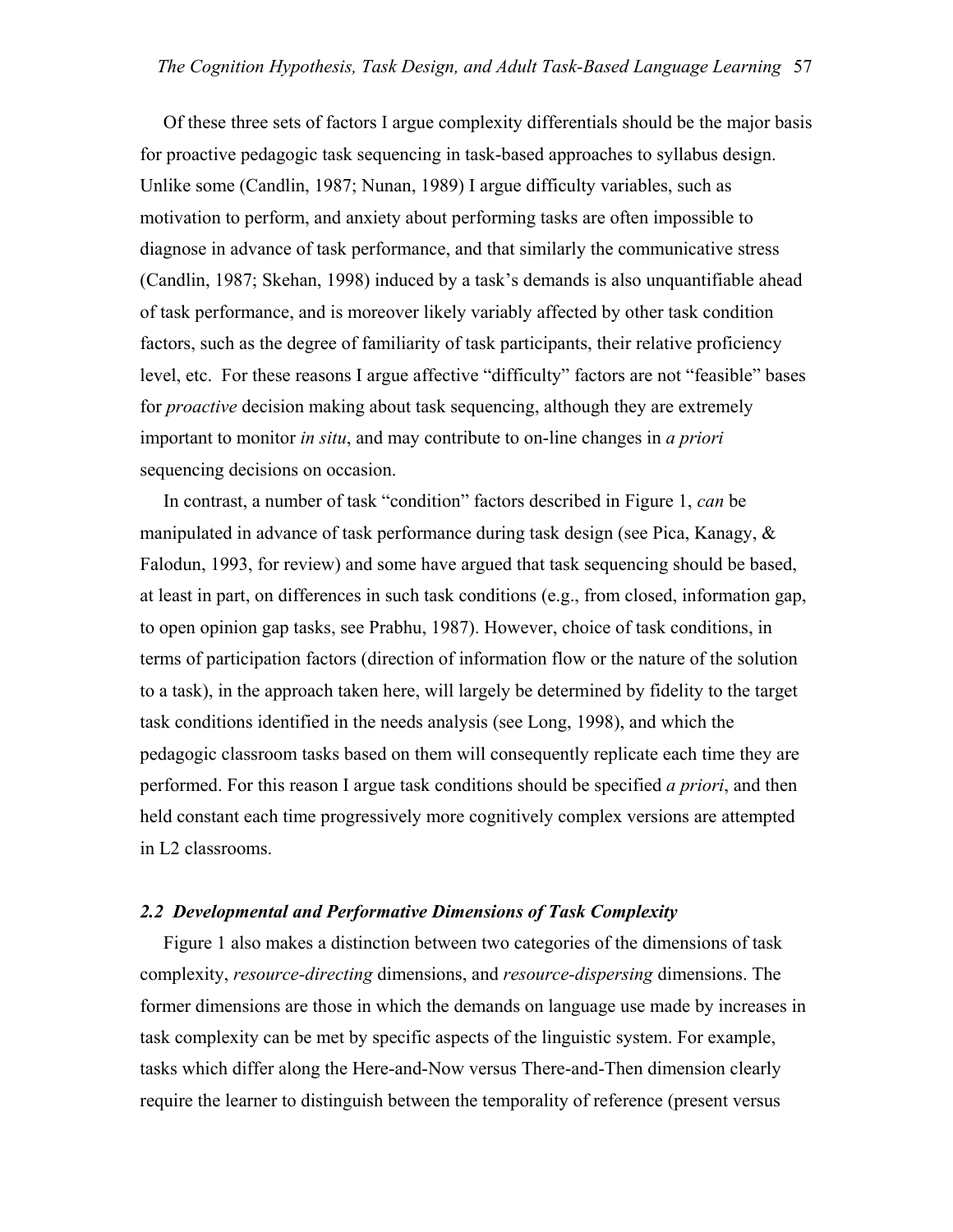past), and to use distinct deictic expressions (*this*, *that, here*, *there*) to indicate immediately present, versus absent objects. As Cromer (1974) and others have noted, this sequence of conceptual and linguistic development takes place in child L1 acquisition of English, and a similar sequence of linguistic development has been observed in L2 acquisition, as well (Meisel, 1987). Similarly, tasks which require no reasoning and simple transmission of facts, compared to tasks which require the speaker to justify beliefs, and support interpretations by giving reasons, also require, in the latter case, expressions, such as logical subordinators (*so*, *because*, *therefore*, etc.), and in the case of reasoning about other people's intentions and beliefs, use of psychological, cognitive state verbs (e.g., *know*, *believe*, *suppose*, *think*) which themselves require complex syntactic complementation. This sequence of conceptual and linguistic development too, has been observed in child language acquisition, with psychological state terms emerging in the order, physiological, emotional, and desire terms, and then later, cognitive state terms (Lee & Rescorla, 2002; Shatz, Wellman, & Silber, 1983), and the later emergence of cognitive state terms (and the complex predication that accompanies them) is associated with the child's development of a "theory of mind" (Baron-Cohen, 1995; Bartsch & Wellman, 1995; Wellman, 1990).

 Similarly, in developing the ability to navigate through a complex spatial location, containing many elements, it has been observed that in the first phase of mapping, a basic topological network of landmarks is constructed and referred to, in which a landmark is connected only with the landmarks that can be seen from it, and is thus in a sense an egocentric, ground level *route map* (Carassa *et al*., 2000; Cornell, *et al*., 1994; Taylor & Tversky, 1996). Subsequently, *survey maps* are developed and used in navigation and reference to location, that allow the speaker to take multiple perspectives on a location, using axis-based relations of betweeness, and front/backness, and this same sequence of development has been documented in the emergence of reference to spatial location in second language acquisition (Becker & Carroll, 1997).

 In each of these three cases, then, which correspond to the three *resource-directing* dimensions of task complexity in Figure 1, I would argue that increasing task complexity during L2 performance involves some recapitulation of a sequence of cognitive development in childhood, and that the increasingly complex demands that tasks impose along these dimensions can be met by use of specific aspects of the second language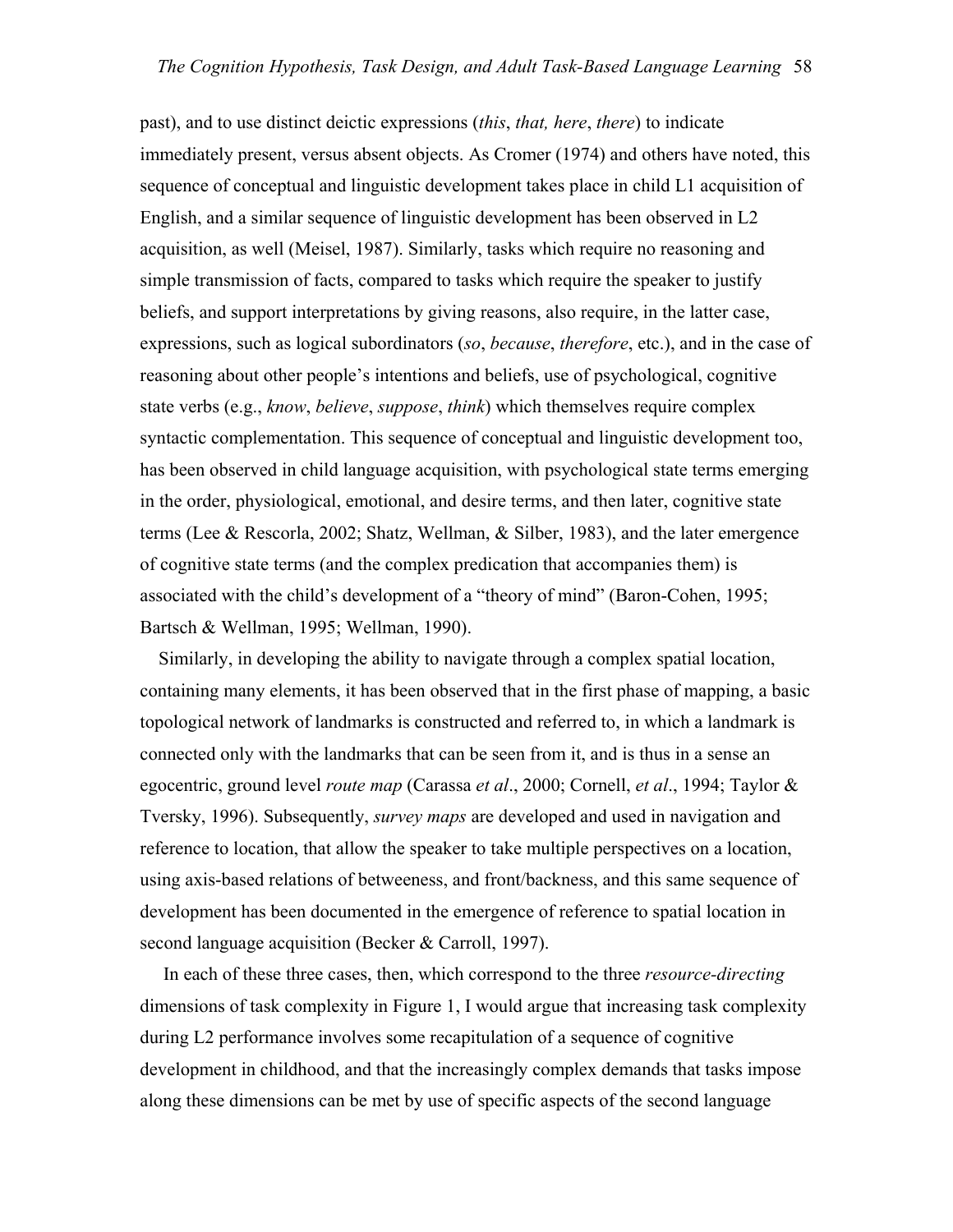which code these "familiar" adult concepts. Bearing in mind the speculation of Slobin cited earlier, that "adult learners retain a scale of conceptual complexity, based on their own cognitive development, and at first search the TL (target language) for the grammatical marking of those notions which represent some primordial core of basicness or simplicity" (Slobin, 1993, p. 243), then sequencing cognitive demands from simple to complex along these dimensions would be complementary to adult learners own initial dispositions, and also helpful in prompting them to move beyond them.

 In contrast, increasing task complexity along the *resource-dispersing* dimensions in Figure 1 does not direct learners to any particular aspects of language code which can be used to meet the additional task demands. Taking planning time, or relevant prior knowledge away, or increasing the number of tasks that have to be performed simultaneously, simply disperses attentional resources. However, increased complexity along these resource-dispersing dimensions is important, since it serves to simulate the processing conditions under which real time language is often used (on the spot, in novel unexpected circumstances, while doing something else), and practice along them could be argued to facilitate *real-time access* to an already established and developing repertoire of language, rather than to facilitate new form-function and conceptual mappings in the L2 (see 1.8 above and Figure 2).

 For these reasons I have argued that predictions about the effects of task complexity along these two kinds of dimensions should be very different. Increasing complexity along resource-directing dimensions can be expected to lead the learner to attempt to map the increasing conceptual/functional requirements of tasks onto speech, in such a way as to affect fluency negatively, but, in selected domains, to facilitate the development of increased accuracy and complexity of production (see section 3 below). In contrast, increasing complexity along resource-dispersing dimensions can be expected to affect fluency, as well as accuracy and complexity, negatively, since it creates problems for learners attempting to access their current repertoire of L2 knowledge. Further, the effects of task complexity on speech along complex resource-directing dimensions can be expected to be stronger when the task is simultaneously simpler along one or more resource-dispersing dimensions, compared to when it is complex along both kinds of dimensions.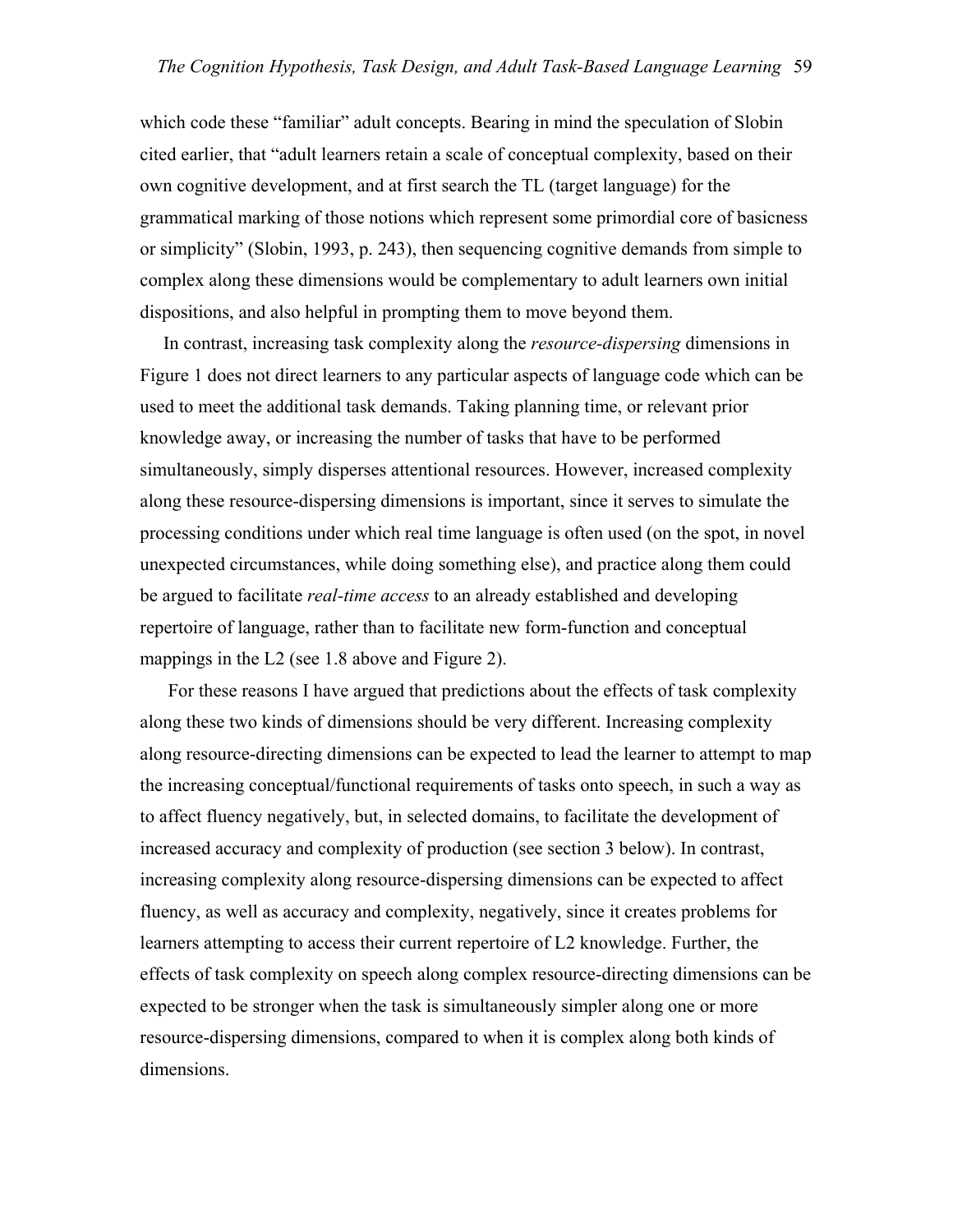| + many elements             | + many elements              |
|-----------------------------|------------------------------|
| $+$ reasoning               | $+$ reasoning                |
| + There-and Then            | + There-and Then             |
| $+$ planning                | - planning                   |
| + prior knowledge           | -prior knowledge             |
| $+$ single task             | - single task                |
| <b>LOW PERFORMATIVE AND</b> | <b>HIGH PERFORMATIVE AND</b> |
| <b>HIGH DEVELOPMENTAL</b>   | <b>HIGH DEVELOPMENTAL</b>    |
| <b>COMPLEXITY</b>           | <b>COMPLEXITY</b>            |
|                             |                              |
| + few elements              | $+$ few elements             |
| $+$ no reasoning            | $+$ no reasoning             |
| + Here-and-Now              | + Here-and-Now               |



 These issues also have implications for task sequencing, which can not be dealt with in great detail here, save that to note they suggest that tasks should first be made complex along resource-dispersing dimensions (e.g., from planning, to no planning time, or from single to dual task), while being kept simple along resource-directing dimensions (e.g., Here-and-Now, no reasoning, and few elements to distinguish and refer to) so as to ensure optimal conditions for *accessing* and proceduralising current and basic interlanguage resources. Subsequently, to increase new form-function and conceptual mappings and more complex syntacticized language, tasks should be made complex along resource-directing dimensions. This suggested sequence is illustrated in Figure 3 (see Robinson, in preparation b, for further discussion).

*2.3 Manipulating Task Complexity*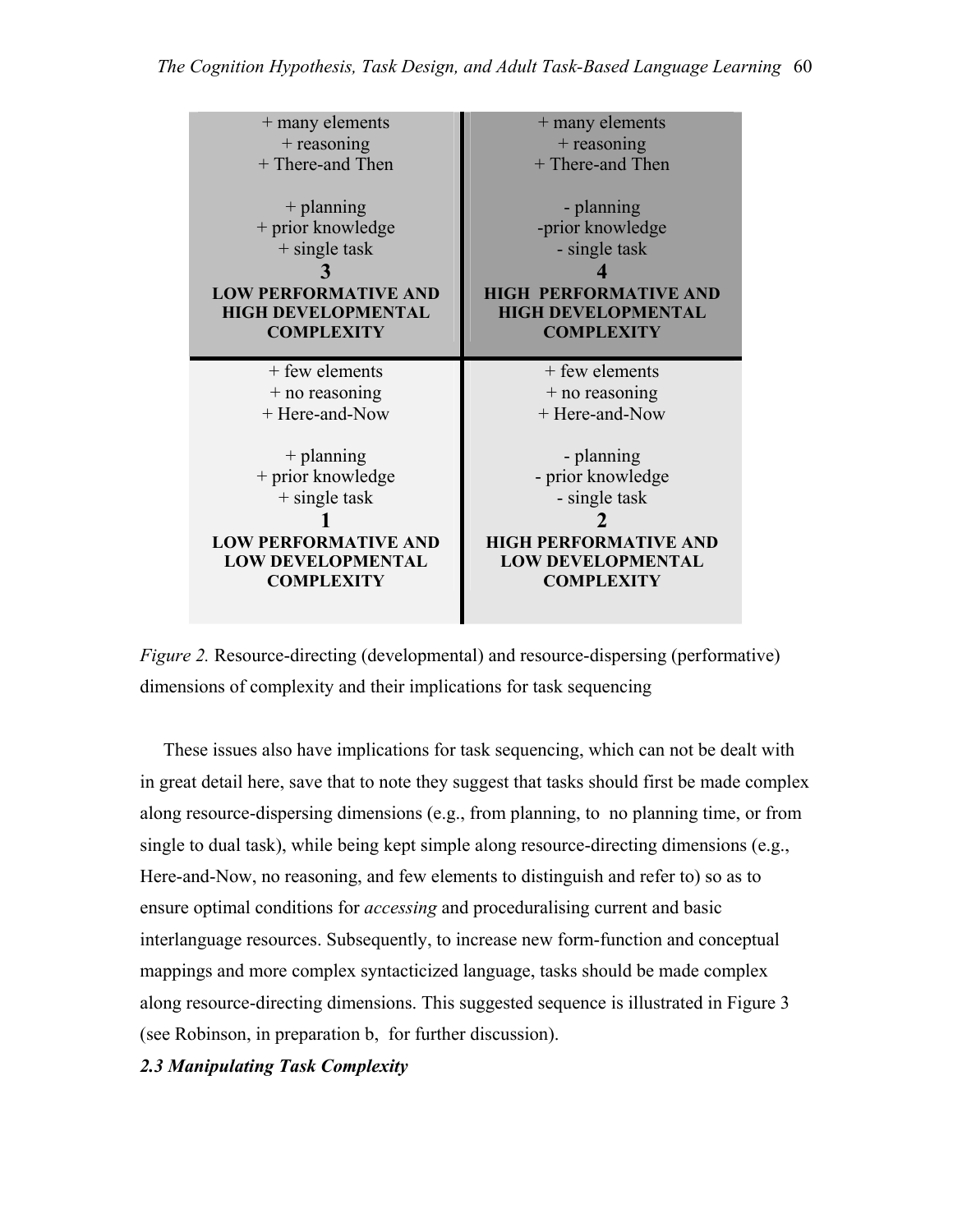The dimensions of task complexity just discussed, and illustrated in Figures 1 and 2, can be manipulated in the way shown in Figure 3, such that pedagogic tasks, i.e., the units of classroom activity, can be performed in an order that gradually approximates the demands of real-world, target task performance. For example, a task which requires a speaker to give directions to another person using a map could initially be designed so the speaker has planning time, has the route marked on the map, and where the map is of a small, mutually known area. This would correspond to version 1 of the task in Figure 3. The most complex, "real-world", version 5, would involve no planning time, no route marked on the map, and a large area of an unfamiliar location -- as when a passenger in a car gives directions to the driver about how to find a hotel neither of them have been to before as they drive through an unknown city. In this view, initially simple pedagogic versions of real-world target-tasks are progressively complexified on the relevant component dimensions so as to approach the full performative, and conceptual complexity of real-world language use. The sequences of pedagogic versions of targettasks operationalized in this way would be specified in the syllabus and form the basis of sequences of classroom activity (see Long, 1998; Long & Crookes, 1992; Robinson 1998, 2001c, in preparation b, for extended discussion of the details of task-based syllabus design and the identification of target, and pedagogic tasks).

| <b>Niap Task versions and Fedagogic Sequence</b> |               |  |  |  |         |  |  |  |  |
|--------------------------------------------------|---------------|--|--|--|---------|--|--|--|--|
| <b>Dimensions</b><br>of complexity               | <b>Simple</b> |  |  |  | Complex |  |  |  |  |
| planning time<br>(before speaking)               |               |  |  |  |         |  |  |  |  |
| single task<br>(route marked)                    |               |  |  |  |         |  |  |  |  |
| prior knowledge<br>(a familiar area)             | $^+$          |  |  |  |         |  |  |  |  |

### **Map Task Versions and Pedagogic Sequence**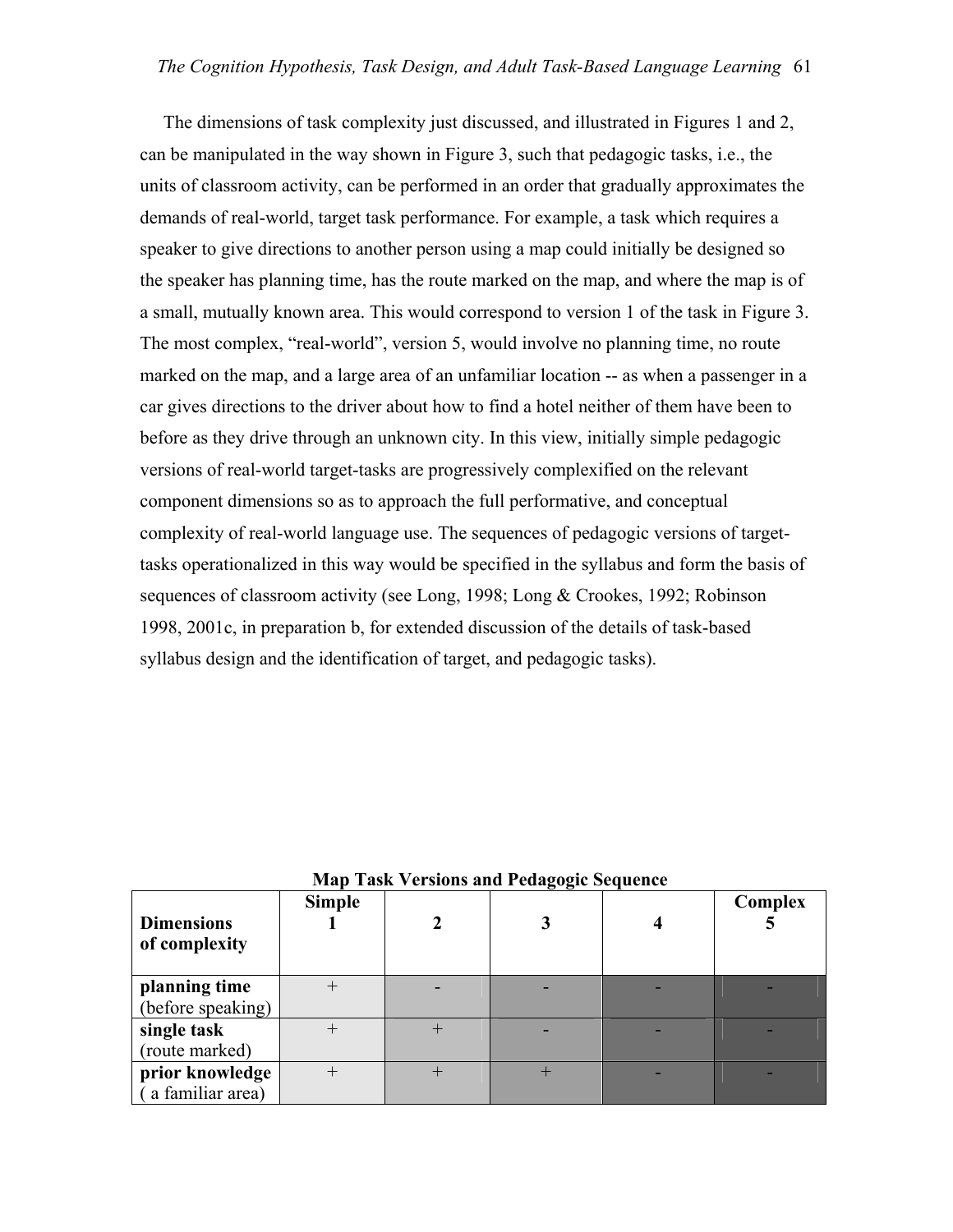| few elements   |                       |  |                      |
|----------------|-----------------------|--|----------------------|
| (a small area) |                       |  |                      |
|                | (simplified data/map) |  | (authentic data/map) |

*Figure 3.* Increasingly cognitively complex versions of a map task (adapted from Robinson, 2001a)

## **3. THREE PROPOSALS FOR THE EFFECTS OF TASK COMPLEXITY ON PRODUCTION AND LEARNING**

 In my introduction to this paper I referred to a number of predictions of the Cognition Hypothesis of task-based learning, and below I offer some motivation for three them from SLA and other research, before offering some support for the specific predictions made from a survey of recent studies in the framework I have described. These predictions are that task complexity affects second language *production*, as well as *interaction*, uptake and *incorporation* into learner production of new information available on task, and finally that *individual differences* between learners in cognitive and affective factors are particularly influential on complex, as opposed to simpler, task performance.

### *3.1 Task Complexity Affects Language Production*

 Most recent task-based L2 research has been concerned with the effects of tasks on the quality of learner production (e.g., Bygate, 1996, 2001; Robinson, 1995a; Skehan, 1998; Skehan & Foster, 2001). The claims about the effects of task complexity on the accuracy and syntactic complexity of L2 production illustrated in Figure 4 are based on similar claims by Givon that "greater structural complexity tends to accompany greater functional complexity in syntax" (1985, p. 1021), and by Perdue that "acquisition is pushed by the communicative tasks of the discourse activities which the learner takes part in" (1993a, p. 53). In this view, increasing the functional/cognitive demands of tasks has the potential to affect the way L2 production is syntacticized, i.e., to cause a shift from the pragmatic to syntactic mode (Givon, 1985, 1995, 2002) or to push development beyond the "basic learner variety" (Klein & Perdue, 1992, 1997). Complementary to these claims, I also argue, following Rohdenburg (1996, 1998) that "in the case of more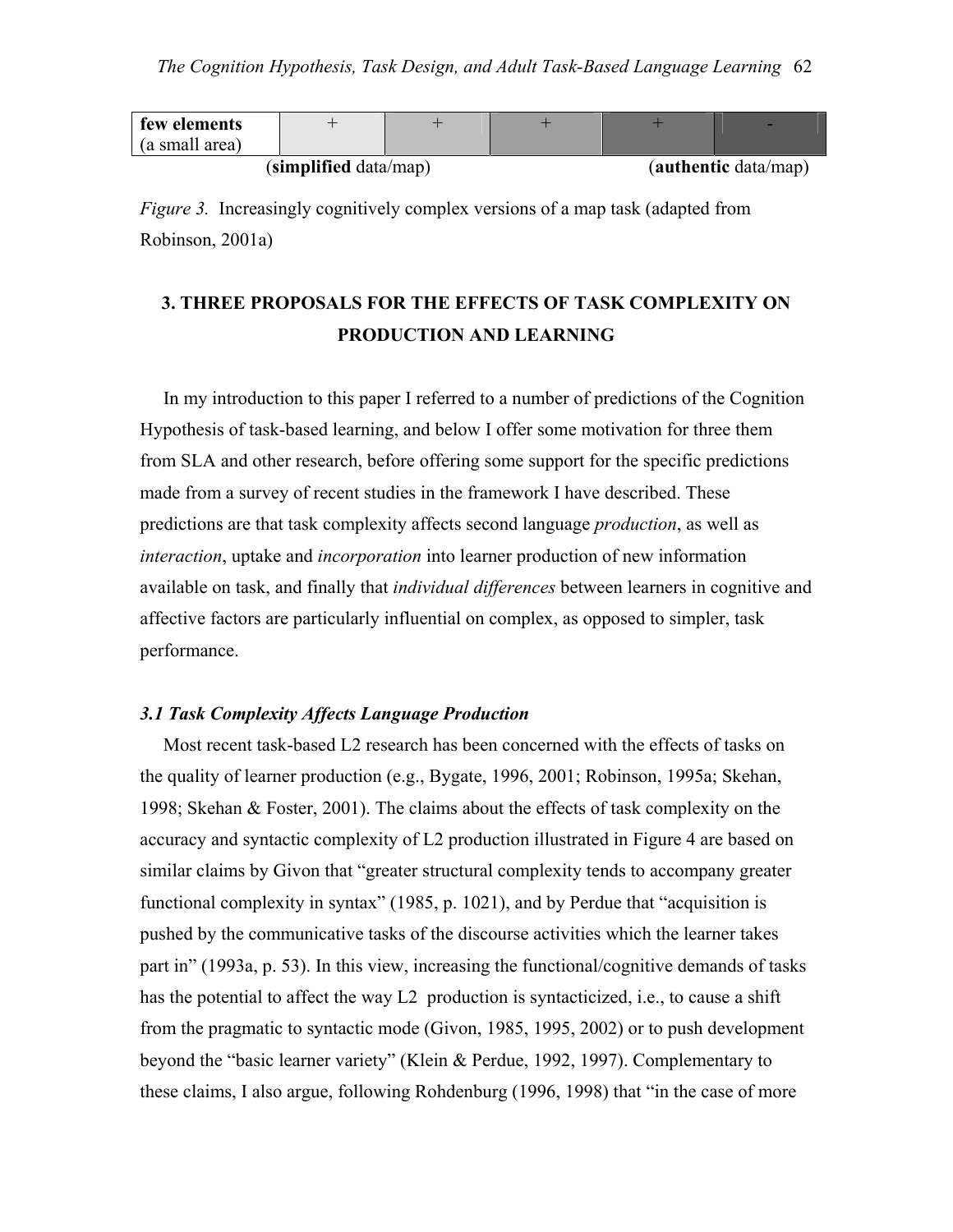or less explicit grammatical (or lexico-grammatical) options, the more explicit one(s) will tend to be preferred in cognitively more complex environments" (Rohdenburg, 2002, p. 80), such as those likely to result from complex oral task performance along the cognitive *resource-directing* dimensions described in Figures 1 and 2 (see study 1 and 2 below, and Robinson, 1995a, and 2001b).

 I also argue that increasing the complexity of the conceptual and functional demands of tasks is likely to draw learner attention to the ways in which the L1 and the L2 may differentially *grammaticize* conceptual notions (Talmy, 2000), and so have positive effects on L2 accuracy of production. Talmy, on the basis of extensive crosslinguistic analysis of grammaticizable notions in language, distinguishes between two, universal subsystems of meaning-bearing forms in language; the open-class lexical, and the closedclass grammatical, subsystems. Talmy notes that whereas the meanings that open-class forms (e.g., nouns, verbs and adjectives) can express are very wide, the meanings of closed-class items (e.g., verbal inflections, prepositions and determiners) are highly constrained, both with respect to the conceptual domain they can refer to, and as to member notions within any domain. For example, grammaticizable conceptual domains typically marked on verbs include tense, aspect and person, but never spatial setting (indoors, outside), or speaker's state of mind (bored, interested. etc.). And whereas many languages have closed-class forms indicating the number of a noun referent, *within* that conceptual domain, forms can refer to notions such as singular, dual or plural, but never to even, odd, a dozen, etc. While this constrained inventory of possible form-meaning mappings may reduce the hypothesis space that L2 learners work within in grammaticizing their L2, languages differ in the extent to which they grammaticize forms within this inventory of conceptual domains, and individual member notions within those domains. In learning an L2 the privileged relationships between closedclass, concept structuring words and the concepts of, for example, time, and motion, that they grammaticize has to be made again, with often different conceptual distinctions being grammaticized in the L2, and others abandoned. Gradually increasing the cognitive and conceptual demands of L2 tasks therefore has the potential to selectively draw learners' attention to those areas of overlap, and divergence, from the concept-structuring function of closed-class items in the L1 versus the L2, leading to gains in accurate grammaticization.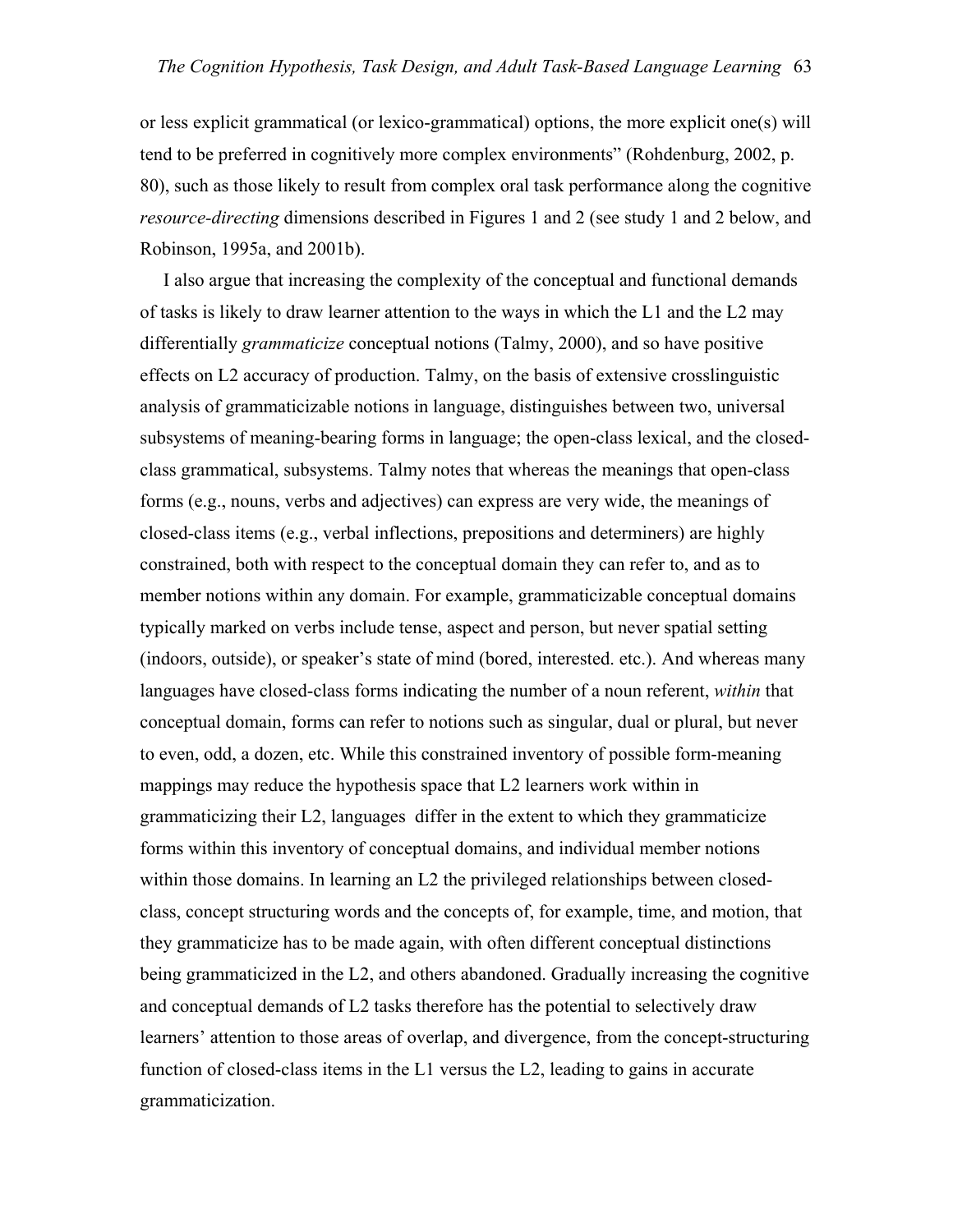The problem of how to choose and sequence tasks to elicit the developing complexity of learner language has been addressed by those working within the ESF project, which has charted the development of naturalistic SLA by adult learners of a variety of source (L1) and target (L2) languages. In discussing how learners select from the various linguistic means of achieving a communicative function, such as reference to past in English (e.g., using a fronted temporal adverbial, such as *yesterday*, *last yea*r, or past tense marking on verbs, or both), and the problem of specifying tasks to elicit evidence of development in this area, Perdue comments that:

if the learner by virtue of his first language competence knows how to apply such functions, what he has to learn is how to express them in the language being acquired. The analyst then sets out to identify which of the various possibilities the learner chooses first, and how the balance is shifted from certain elementary devices to more complex ones until he (possibly) disposes of the full repertoire offered by the target language. If the analyst sets out to study the expression of such functions, it follows that the research areas…must correspond to tasks the learner has to find the means to perform. (1993a, pp. 54-55)

| <b>Monologic tasks</b>              |                                         |  |  |  |  |  |  |
|-------------------------------------|-----------------------------------------|--|--|--|--|--|--|
| simple                              | complex                                 |  |  |  |  |  |  |
| + fluency, - complexity, - accuracy | - fluency, $+$ accuracy, $+$ complexity |  |  |  |  |  |  |
| <b>Interactive tasks</b>            |                                         |  |  |  |  |  |  |
| simple                              | complex                                 |  |  |  |  |  |  |
| + fluency, - accuracy,              | - fluency, $+$ accuracy,                |  |  |  |  |  |  |
| - comprehension checks/             | + comprehension checks/                 |  |  |  |  |  |  |
| - clarification requests            | + clarification requests                |  |  |  |  |  |  |

*Figure 4.* Task complexity and monologic/interactive task production along resource – directing (not resource-dispersing) dimensions

It follows too, that such a balance may be shifted by pedagogic interventions which manipulate the design characteristics of tasks, and the sequence in which they are presented to learners, so as to increase their functional and conceptual demands, so prompting learners to change from the use of "elementary devices to more complex ones".

The claims made above about the effects of task complexity along *resource-directing*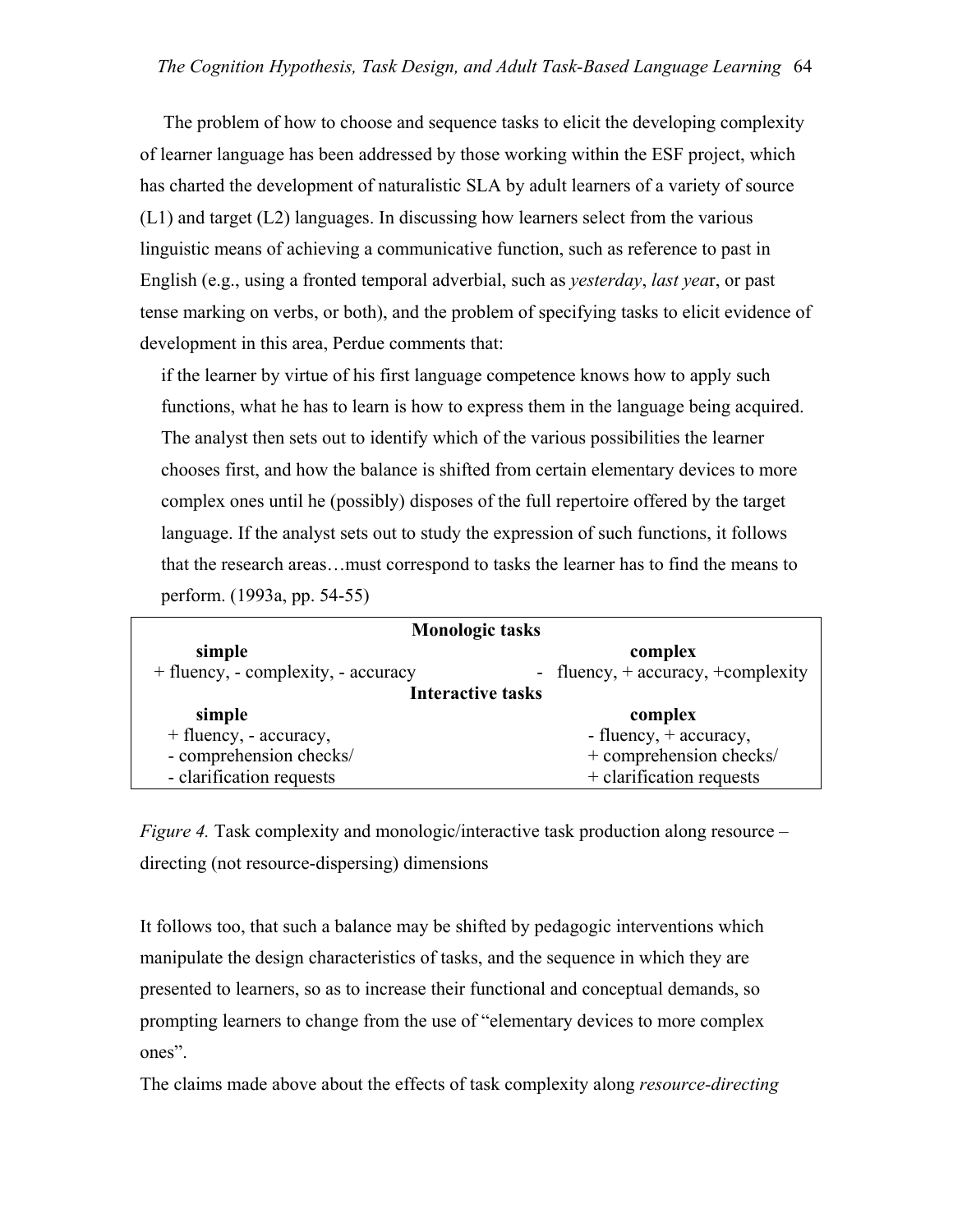dimensions differ in some ways from those of Skehan (1998), who argues that accuracy and complexity are in competition for resources, and that task complexity degrades fluency, accuracy, *and* complexity. I argue task complexity degrades only fluency, but that on complex *interactive* tasks, the greater interaction and interlocutor participation that complex task work encourages may mitigate attempts to produce complex syntax in response to the conceptual and functional demands of the task. However, in *monologic* production, complex tasks should also result in more complex syntax, along resourcedirecting dimensions. In contrast, along *resource-dispersing* dimensions, as mentioned previously, I would agree largely with Skehan, that if task manipulations deplete available time, and available relevant schematic knowledge and increase demands on task-switching and scheduling mechanisms (by taking away planning time, prior knowledge, and increasing the number of concurrent tasks) then it should negatively affect all aspects of language production.

## *3. 2 Task Complexity Affects Language Learning (Noticing, Uptake, and Incorporation)*

 In addition to the rationale given above for the effects of tasks on language production, I would also argued that greater task complexity along resource-directing (but not necessarily resource-dispersing) dimensions promotes more interaction-driven learning (Robinson, 2001a, 2001b; cf. Long, 1996; Mackey, 1999). Skehan (1998) largely discusses the effects of tasks on production and use, and learning in the sense of analyzing formulaic language (1998). While I agree that this can be an important consequence of task work, and can be described in cognitive/functional terms as a process of usage-based learning, in which constructional schemas guiding L2 production are gradually analysed and elaborated (see Brooks & Tomasello, 1999; Ellis, 2002, 2003; Goldberg, 1995; Goldberg, Casenhiser, & Sethuraman, 2003; Robinson, 1986, 1990; Tomasello, 2000), the Cognition Hypothesis of task-based learning and development also places a heavy responsibility for learning on interaction, and the opportunities interaction affords for the attentional mechanisms of shared attention and noticing to operate which guide usage-based learning and interlanguage development. This thinking is based in part on claims by Schmidt (1983) that mental effort causes destabilization of interlanguage forms, and that attention, and "noticing" is necessary to L2 learning; by Logan (1988)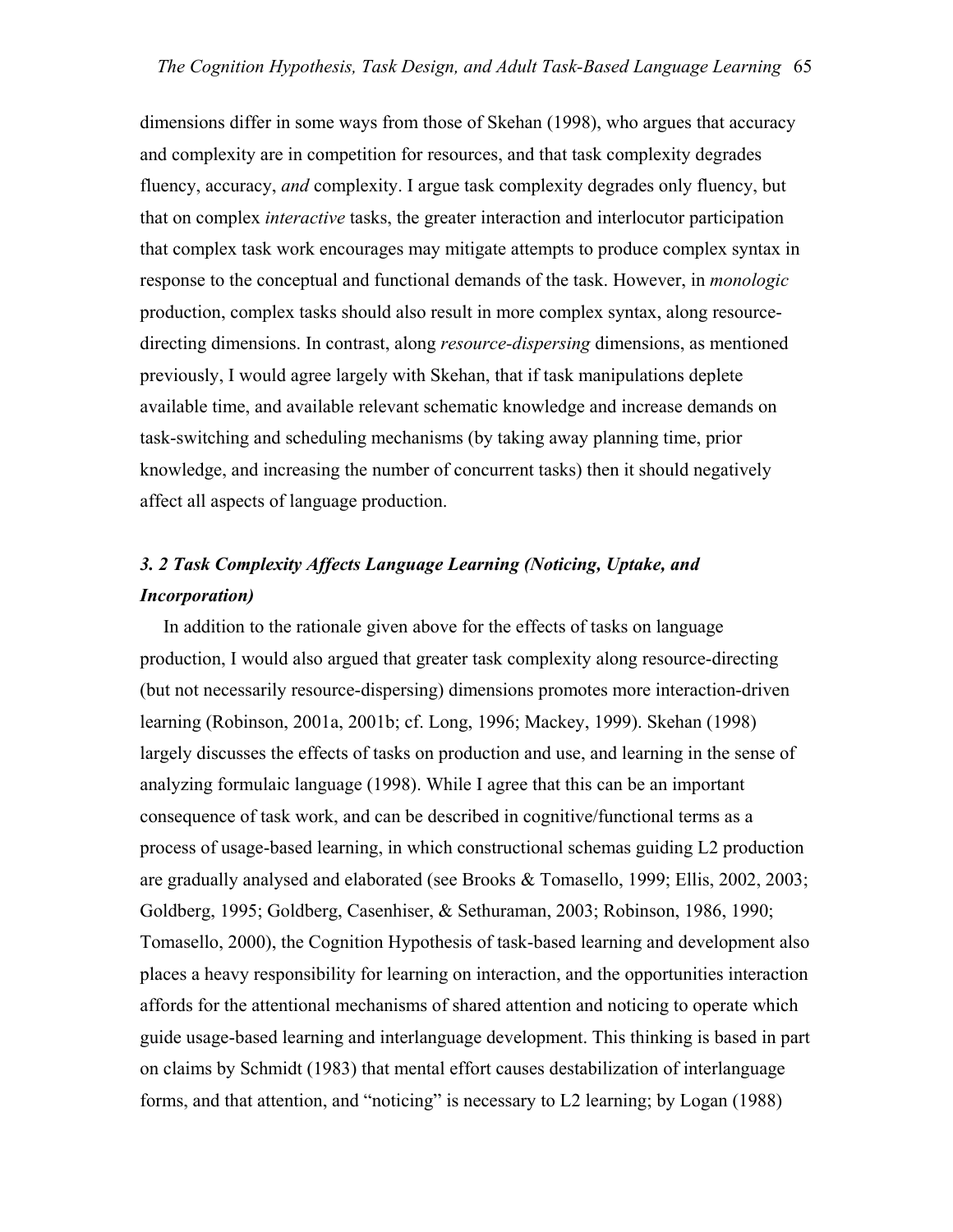that attention to instances leads to automatization and access in retrieval; and Long (1989) and Swain (1995), that high cognitive/communicative demands cause learners to "push" production, and "stretch" interlanguage (see Robinson, 2000, 2001a, 2001b). In this view, the greater depth of processing (Craik  $& Lockhart, 1972$ ) induced by complex task demands leads initially to more elaborative processing of input, and noticing of problematic forms in output, and subsequently to greater incorporation, and longer term retention, of forms in the input, and modification of problematic forms in the output (Robinson, 1995b, 2001a; Schmidt, 1990, 1995, 2001), relative to simple task performance (see Figure 5). Study 3, described below, provides some support for these predictions.

Task Cognitive Learning Performance demands resources mechanisms effects<br>more cognitively —> more attention —> more rule and —> more in

memory cue strengthening

more attention— $>$  more rule and — $>$  more incorporation of input demanding tasks to input /output instance learning more modification of output, and noticing/ stage shifts/ i.e., more uptake of salient rehearsal in proceduralization/ input, more stretching and memory cue strengthening syntacticization of interlanguage

*Figure 5.* Task complexity and language learning along resource-directing (not resourcedispersing) dimensions (from Robinson, 2001a)

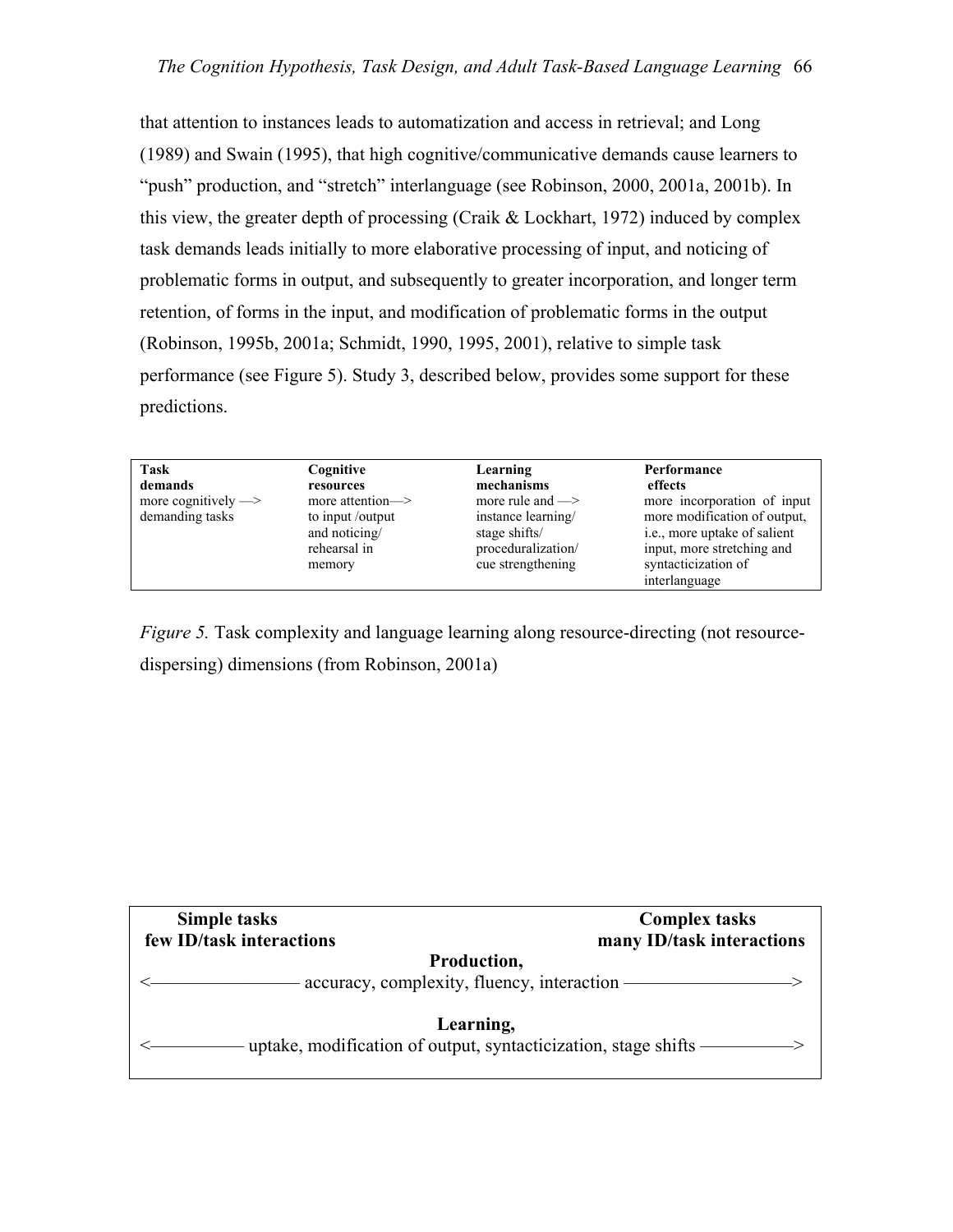*Figure 6.* Task complexity, individual differences, and production/learning interactions

### *3.3 Individual Differences Affect Complex Task Performance*

 Finally, the Cognition Hypothesis also allows a much greater role for individual differences in task-based learning than do proponents of other approaches to task-based instruction and learning theory (see e.g., Nunan, 1989; Skehan, 1998), who have so far been largely concerned with the effects of design features of *tasks*, or *task conditions*, alone on L2 performance. I argue that successful learning and performance is a result of the *interaction* of different aspects of task demands (e.g., *complexity* level and task *conditions*) with learners' patterns of abilities contributing to perceptions of task *difficulty* (Robinson, 2001c, 2002b). There is thus a need to study the nature of the interactions between the triad of factors illustrated in Figure 1 during L2 learning and performance, and in section 4.5 of this paper I make some suggestions about the possible effects of some of these.

 The Cognition Hypothesis also specifies the *direction* in which task complexity and individual differences will, in broad terms, interact to cause their effects on learning and performance. That is, in general terms, the Cognition Hypothesis predicts that individual differences play a greater role in complex task performance (on both resource-directing and resource-dispersing dimensions) than they do on simple task performance. While I disagree that individual differences *don't* affect implicit or incidental "acquisition", as some have claimed (e.g., Krashen, 1982; Reber, 1989; Reber & Allen, 2000; and see Robinson, 1997a, 2002a for counterevidence to those claims), I do argue that they *increasingly differentiate performance* on tasks making greater demands on conscious problem-solving procedures during explicit information processing, which make greater demands on task analysis strategies, and on meta-strategies for selecting performance components (Gopher, 1992, 1993; Niwa, 2000; Reder & Schunn, 1999; Robinson, 2001c, 2002a, 2002b, in preparation a; Snow, Kyllonen, & Marshalek, 1984; Sternberg, 1985, 1990, 2002; Wickens, 1984). Study 4 described below, provides evidence in line with this prediction.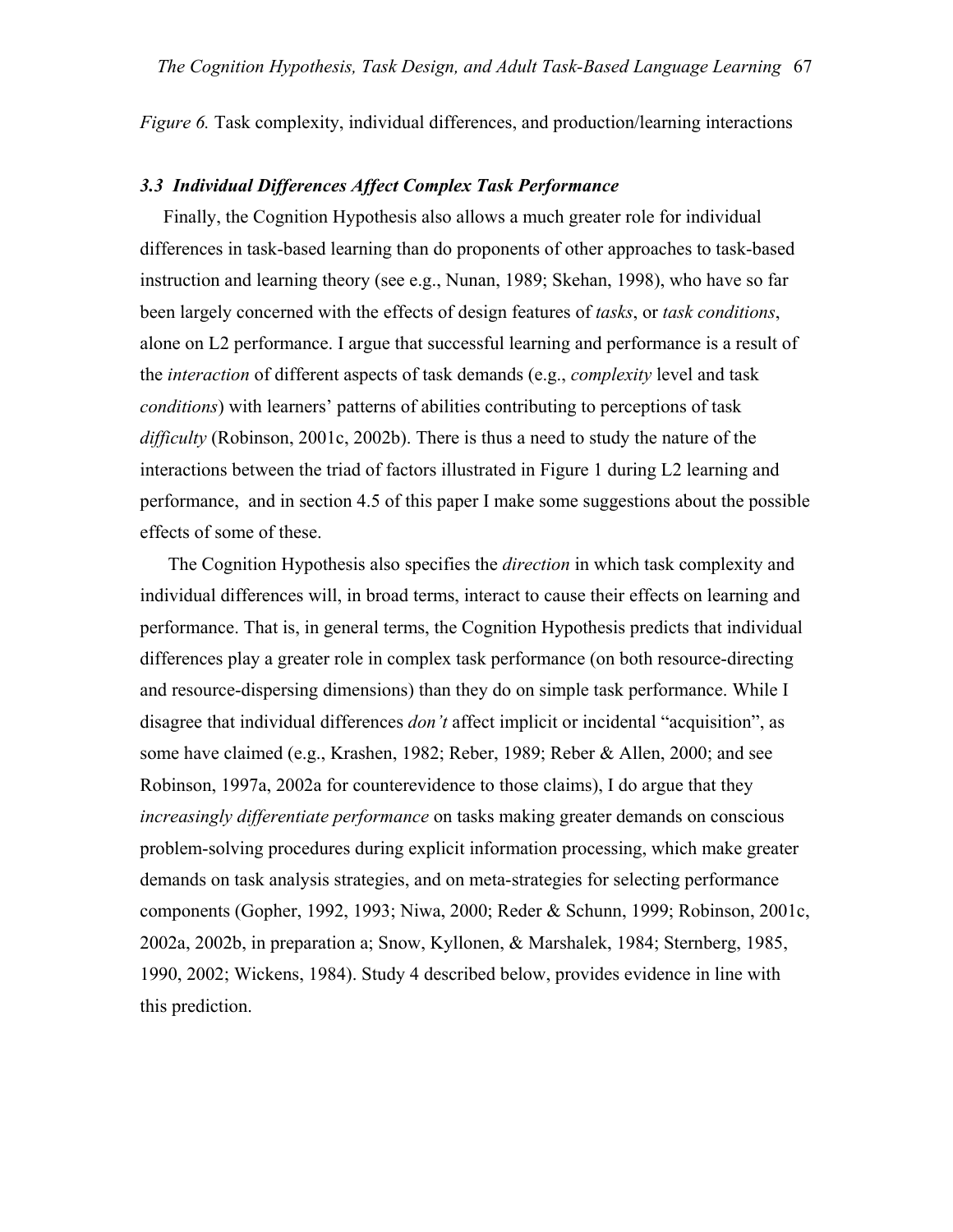## **4. EVIDENCE FOR THE THREE PROPOSED EFFECTS OF TASK COMPLEXITY**

 In this section I briefly review evidence from four recent studies in the framework described above that provide some findings in line with the three broad predictions of the Cognition Hypothesis, as well as some that are not, i.e., that (a) task complexity leads to less fluency, greater accuracy and complexity of production, and greater amounts of interaction; (b) task complexity leads to greater amounts of noticing and incorporation of input in learners' production, and thereby likely to more long-term learning; and (c) that individual differences in relevant clusters of cognitive abilities increasingly differentiate performance as tasks increase in complexity. In contrast (though complementary) to the work of other researchers in this area (e.g., Bygate, 1996; Skehan, 1998; Skehan & Foster, 2001) the research described below focuses on the effects of increasing task complexity along the three resource-directing dimensions described in Figure 1, sometimes comparing the effects of tasks differing on one dimension alone, and sometimes (as is the case in real-world task performance) comparing tasks made complex on a number of dimensions simultaneously with performance on their simpler counterparts. Results have been analyzed by performing repeated measure MANOVAs for the multiple measures of production on tasks at different levels of complexity, which in all cases have shown the factor, Task Complexity to be significant at the  $p < .05$  level, followed by further planned comparisons of individual measures of production on simple and complex task versions (see e.g., Tables 1 and 2). In some studies, Pearson correlations of measures of individual differences and production on tasks have also been examined, and the significance level of *r* reported (see e.g., Table 5).

### *4.1 Study 1. Task Complexity and Monologic Production Along the Here-and-Now, There-and-Then Dimension*

 To operationalize the Here-and-Now, There-and-Then dimension of complexity, Robinson (1995a) studied high beginner to intermediate level L2 learners of English from a variety of L1 backgrounds (Tagalog, Japanese, Korean and Mandarin) performing narratives in the present tense, while they could view a series of wordless cartoon pictures which described a humorous story (the Here-and-Now) versus performing the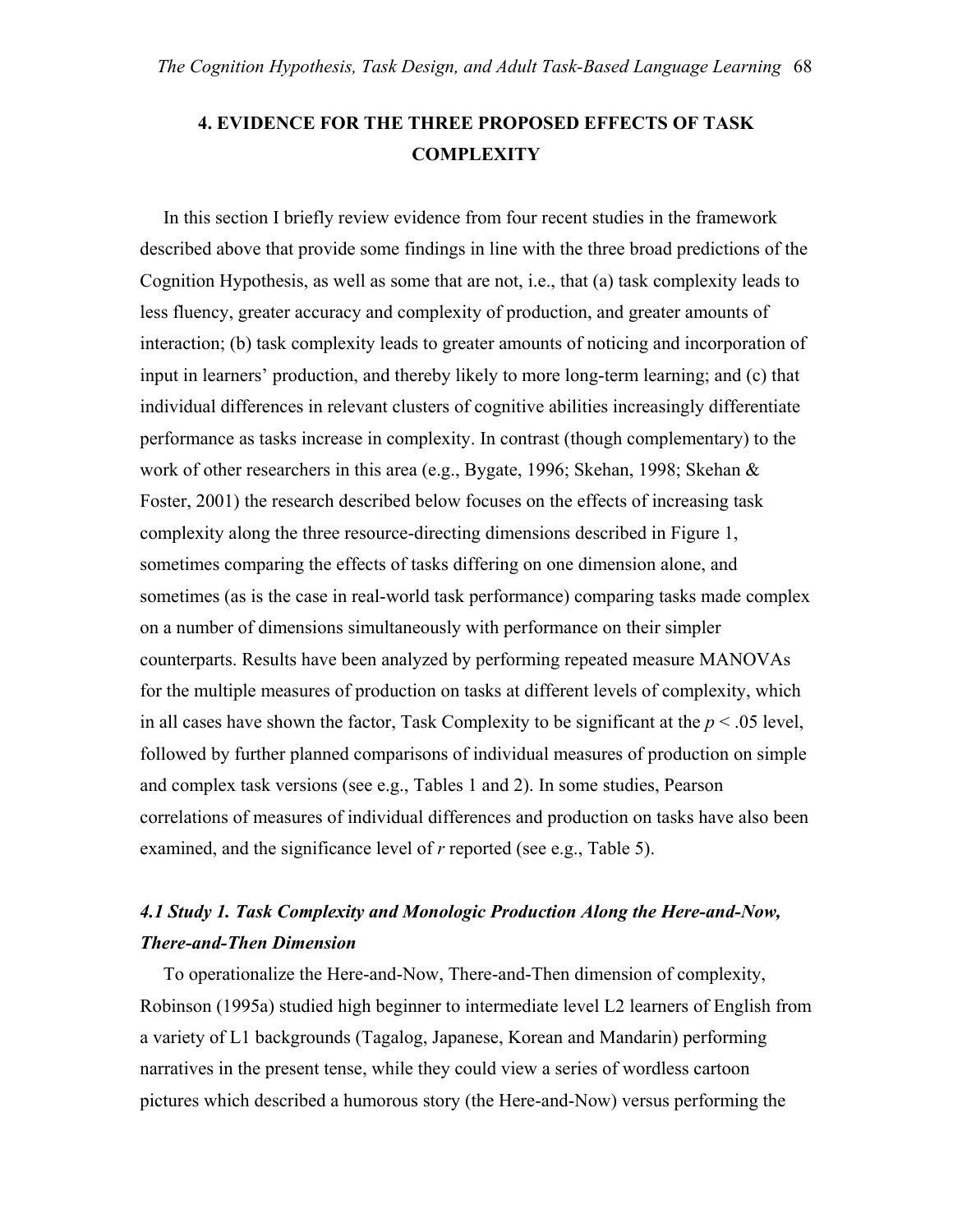narratives from memory, after having viewed the picture prompts, in the past tense (the There-and-Then). In terms of the task condition, *participation* factors described in Figure 1, this was a monologic, and so one-way, open task (since there was no necessarily correct way to tell the story). To establish tense, each participant was asked to begin by reading a short prompt describing the setting of the story (written in the present for the Here-and-Now, and the past for the There-and-Then) before continuing the narrative in their own words. Sequence, picture strip, and condition were counterbalanced in a Latin squares, repeated-measure design, in which each participant performed narratives in both conditions. In line with the claims of Givon (1985; cf. Sato, 1990), that as in early child language, so in second language use in communicatively and cognitively undemanding contexts, where a shared context is available to reduce demands on language form in conveying message content, speakers will make use of a "pragmatic" mode of communication — characterized by lack of grammatical morphology, and parataxis, in contrast to complex syntax and subordination — it was predicted that the more complex There-and-Then condition would elicit more accurate, and complex language, which would also be less fluent. Complexity was measured in multipropositional utterances, (see Sato, 1990), and S-nodes per T-unit, and using a measure of lexical density, percentage of lexical words per utterance; fluency in pauses per utterances, and words per utterance; and accuracy in target-like use (TLU) of a task relevant feature of production, for which there were likely to be many obligatory contexts of use, i.e., the use of articles to refer to and distinguish the characters and other elements in the narratives. Articles are also one of the closed-class features of language that Talmy (2000), as described above, has argued structure the concepts that languages differentially encode. Results showed a strong trend towards greater *accuracy* (*p* = .06) of TLU of articles on more complex tasks (see Table 1).

Table 1

*Descriptive Statistics for Speaker Production on Here and Now (Simple) Versus There and Then (Complex) Narratives (Robinson, 1995a)* 

|              | Narrative production |             |                      |         |          |           |  |  |
|--------------|----------------------|-------------|----------------------|---------|----------|-----------|--|--|
|              | <b>MPU</b>           | SPT         | <b>PPI</b> J         | $\%$ LW | $\%$ TLU |           |  |  |
|              | M/SD                 | M/SD        | M/SD                 | M/SD    | M/SD     | M/SD      |  |  |
| Here and Now | 2.5/16               | $1\,5/3\,7$ | $15.7/6.1$ $5.5/2.7$ |         | 47.7/5.9 | 62.5/30.3 |  |  |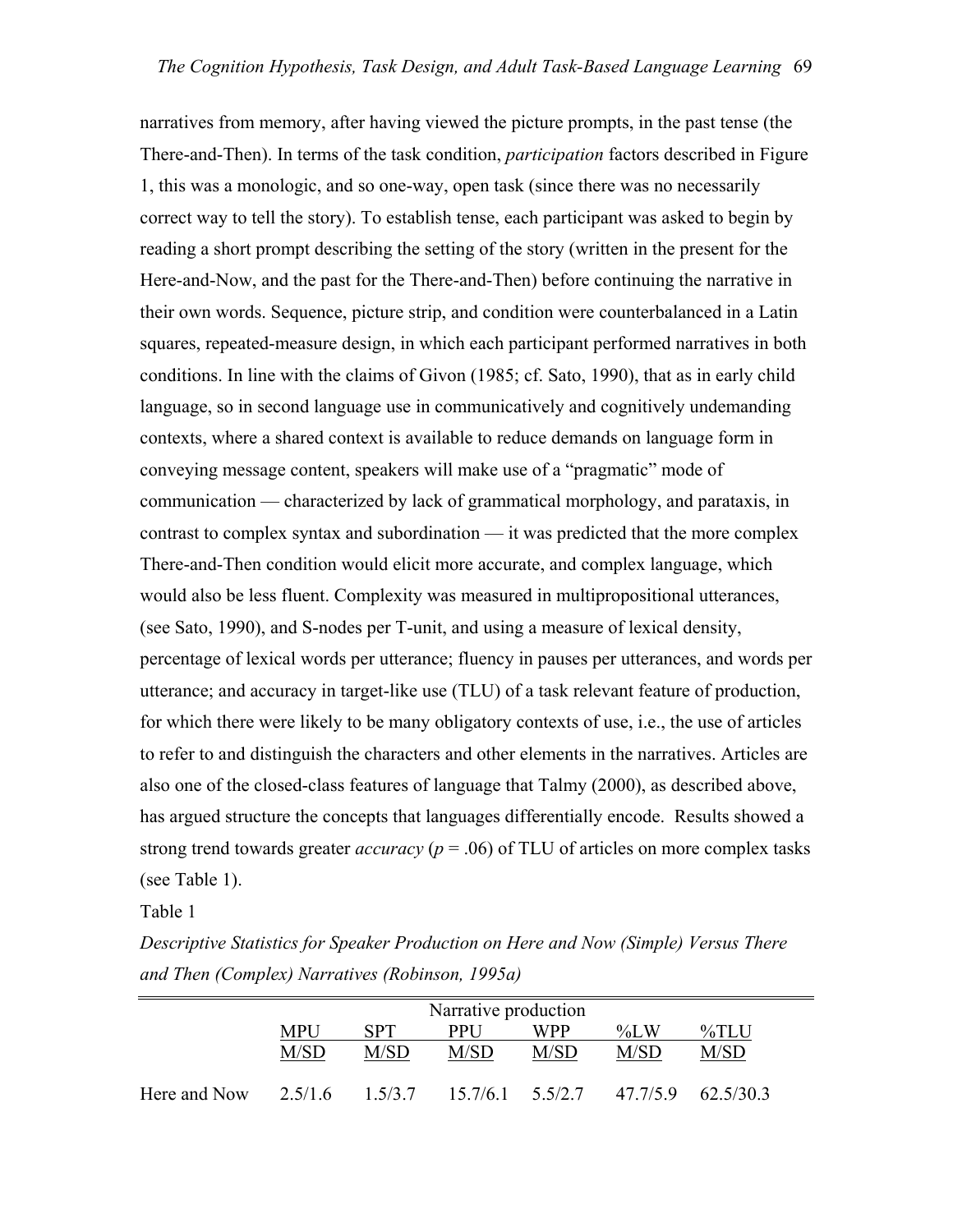### *The Cognition Hypothesis, Task Design, and Adult Task-Based Language Learning* 70

| There and Then 2.2/1.3 1.5/6.1 17.2/10.1 4.2/1.6 52.3/7.4 78.4/24.2 |  |  |  |
|---------------------------------------------------------------------|--|--|--|
| Probability ns ns ns $p=0.09$ $p<0.05$ $p=0.06$                     |  |  |  |

*Key:* MPU = Multipropositional utterances;  $SPT = S$  nodes per T-unit;  $PPU = P$  auses per utterance; WPP = Words per pause;  $\%LW$  = percentage of lexical words per utterance;  $\%TLU$  = percentage of target-like use of articles

This trend to greater accuracy was significant  $(p < .05)$ , using the same materials, but a using a general measure of accuracy (percentage of error free T-units) in a replication by Rahimpour (1997), with Japanese L1 participants. Related to these findings, a similar result was obtained in a much larger scale study by Iwashita, MacNamara, and Elder (2001), who, using different materials, and participants from a wide range of L1 backgrounds, also found that a condition where no context support was provided to enable participants to perform a task resulted in significantly more accurate production (again in percentage of error free T-units) than a condition where participants could view materials as they performed the task. Also in line with the predictions made in Figure 4 above, Robinson (1995a) found significantly greater *lexical complexity/density* (percentages of lexical words per utterance) on the more complex task ( $p < .05$ ). There was a trend to more fluency on the simple task (in words per utterance, but not pauses per utterance), but differences in complexity (multipropositional utterances, and S-nodes per T-unit) were non-significant. Similarly, neither Rahimpour nor Iwashita *et al*. found significant effects for differences in syntactic complexity of production under the two conditions operationalized in their studies.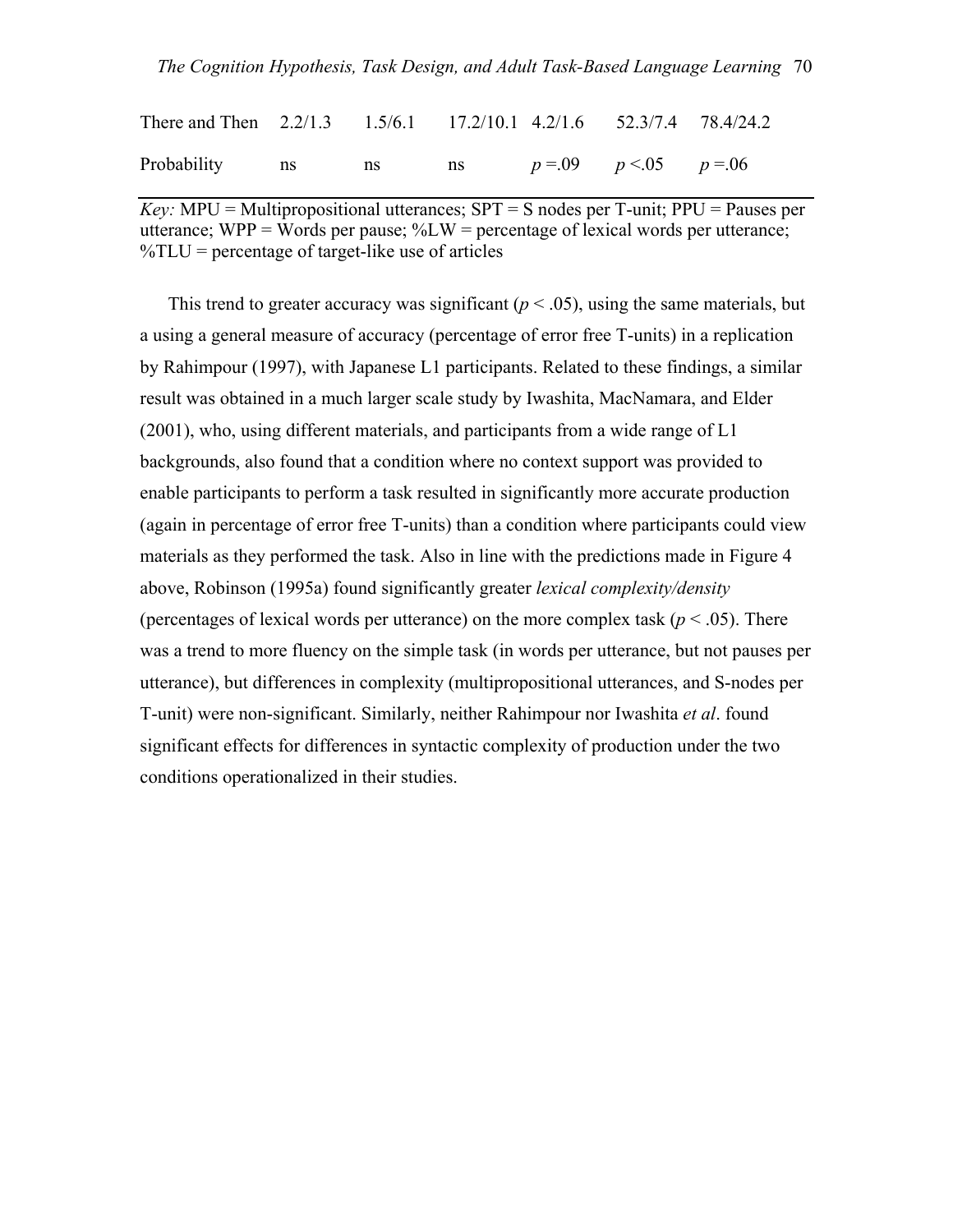## *4.2 Study 2. Task Complexity and Interactive Production Along the -/+ Reference to Many Elements and -/+ Prior Knowledge Dimensions*

 To examine the effects of tasks made complex on two dimensions simultaneously, Robinson (2001b), operationalized task complexity as version 3 and version 5 of the map task described in Figure 3. In the simpler condition, a small map of an area known to the Japanese L1 participants (their own college campus) was used. In the complex condition, an authentic street map of a much larger area likely to be unknown to the participants (the downtown area of Nihombashi in central Tokyo) was used. One participant was instructed to give directions from point A to point B, both of which were marked on their maps, to a partner who had only point A marked on their map. This was therefore a oneway (since the information-giver was instructing the partner on how to get to point B) closed (since there was a definite correct solution) interactive task (since the partner was able to ask questions about the directions they were given). As in Robinson (1995a) reported above, this was again a repeated measure design, in which half the participants performed the task in the sequence simple-complex, and half in the reverse sequence.

The results showed task complexity significantly  $(p < .05)$  affected the *lexical variety* (lower token type ratios, and hence more lexical complexity on the complex version) and f*luency* (more words per clausal, or C-unit on the simple version) of speaker production (see Table 2). The study also showed significantly greater *interaction*, measured in hearer comprehension checks ( $p < .05$ ) on the complex version, and also a trend to more clarification requests in the same direction. However, syntactic complexity measured in clauses per C-unit, and accuracy, measured in percentage error free C-units, were not significantly affected by complexity (though cf. a study by Newton & Kennedy, 1996 who *did* find significantly greater complexity of production on a complex version of a similar interactive task).

 In this study, and in the following studies to be reported, we have also examined the effects of increasing task complexity on learner perceptions of task "difficulty", using a procedure whereby learners complete Likert scale responses (on a scale from 1 to 9) to five questions immediately following task performance. These questions assess learners' overall perceptions of task *difficulty*, (this task was easy/this task was hard) the extent to which they found the task *stressful* (I felt relaxed doing this task/I felt frustrated doing this task), their *confidence* in their ability to successfully complete the task (I did the task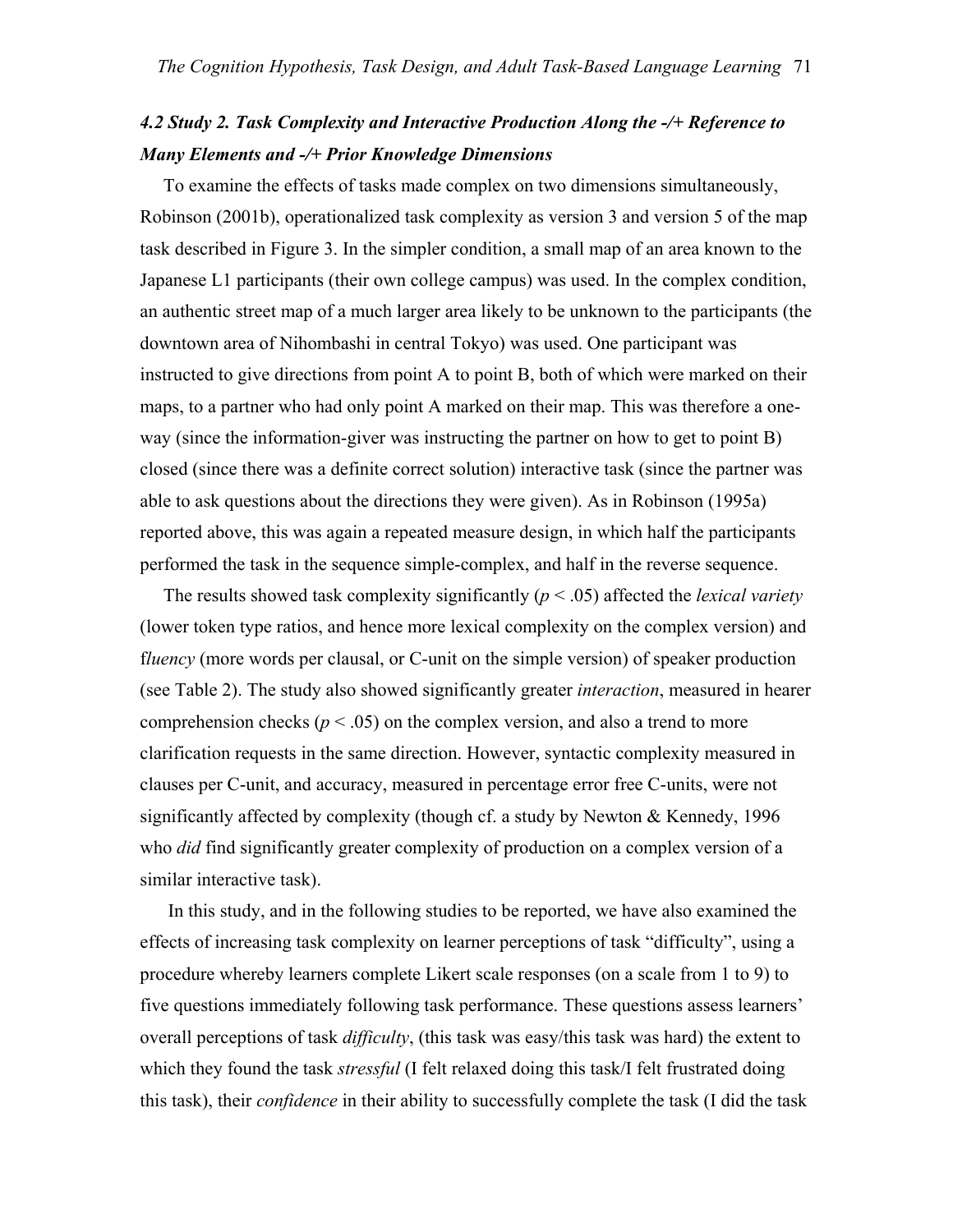well/I did not do this task well), and the *interest* in (this task was not interesting/ this task was interesting), and *motivation* to complete similar tasks (I don't want to do more tasks like this/ I want to do more tasks like this). The results have been extremely consistent: as in the study reported here (Robinson, 2001b) (see Table 3) in each case increases in task complexity manipulated along the dimensions described in Figure 1 have been accompanied by significantly higher learner ratings of task difficulty, and stress, but non significant differences in task interest, or task motivation. In many cases, learners have also rated their ability to perform the task significantly higher on less complex versions relative to complex versions. These findings show, then, that the dimensions of *complexity* manipulated during task design in this framework also correspond well with learners' perceptions of the *difficulty* of the task, and so therefore indicate that learners are to a large extent "construing" tasks demands in a way consistent with the task designer's intentions (see Schwartz, 1996; Stanovitch & West, 2000, for extensive treatment of the issue of task construal, i.e., that subjects might frame a problem or task in a different way than that intended by the task designer or researcher, and Coughlan & Duff, 1993, for mention of this issue in the context of task-based L2 research). We have also examined the correlations of scores on these questionnaire responses with measures of learner production, finding some suggestive significant correlations ( $p < .05$ ), e.g., in the study reported here between fluency, measured quantitatively in words per C-unit, and perceptions of ability to complete the task, on both simple and complex versions. These findings have also suggested that while perceptions of difficulty are related to some aspects of language performance, most notably fluency, they are in general a less robust influence on production than the design features of the task itself, contributing to differences in complexity.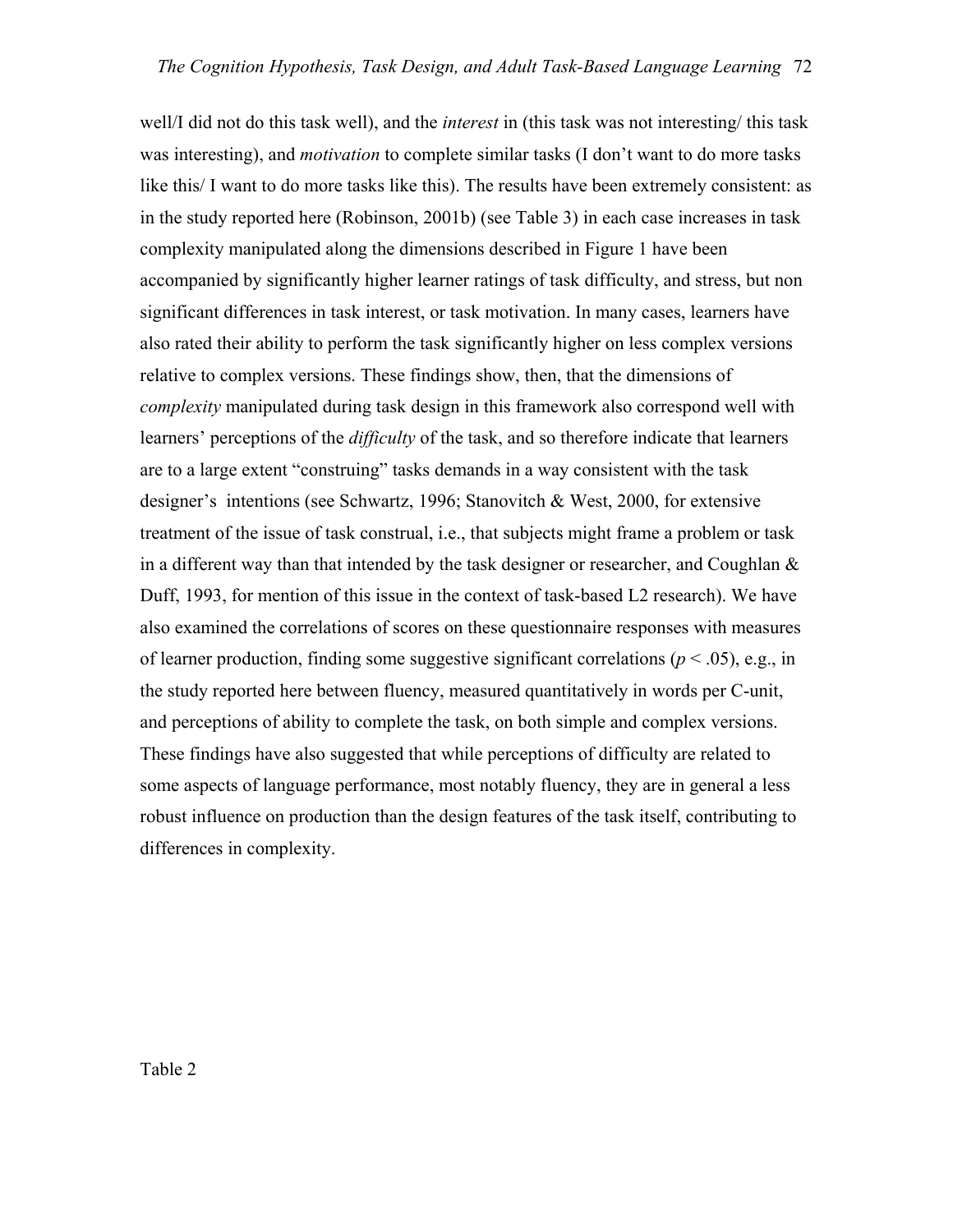*Descriptive Statistics for Speaker Production and Hearer Interaction on Simple and Complex Versions of a Map Task (Robinson, 2001b)* 

|             |            | Speaker production |           |            | Hearer production |           |  |
|-------------|------------|--------------------|-----------|------------|-------------------|-----------|--|
|             | <b>TTR</b> | %EFC               | WPC       | <b>CPC</b> | CC                | <b>CR</b> |  |
|             | M/SD       | M/SD               | M/SD      | M/SD       | M/SD              | M/SD      |  |
| Simple      | 4.3/1.4    | 58/17              | 6.6/1.4   | 1.05/0.8   | 1.9/2.3           | 0.8/1.0   |  |
| Complex     | 3.6/1.1    | 62/13              | 5.9/1.3   | 1.05/0.8   | 4.5/3.5           | 15/14     |  |
| Probability | $p = .01$  | $p = .13$          | $p = .03$ | ns         | p < 0.01          | ns        |  |

*Key:*  $TTR = \text{Token type ratio; } \%EFC = \text{percentage of error free } C\text{-units; } WPC = \text{Words}$ per C-unit; CPC = Clauses per C-unit; CC = Confirmation checks; CR = Clarification requests

### Table 3

*Descriptive Statistics for Responses to the Map Task Difficulty Questionnaire (Robinson, 2001b)*

|             | Difficulty Stress<br>M/SD | M/SD    | <b>Ability</b><br>M/SD | Interest<br>M/SD | Motivation<br>M/SD |
|-------------|---------------------------|---------|------------------------|------------------|--------------------|
| Simple      | 3.5/2.1                   | 3.7/2.3 | 5.0/2.1                | 5.0/2.1          | 53/21              |
| Complex     | 5.4/2.3                   | 4.8/2.4 | 4.4/2.0                | 5.7/2.1          | 52/23              |
| Probability | p < 01                    | p < 01  | $p = 07$               | $p = 0.08$       | ns                 |

*Key:*  $TTR = \text{Token type ratio; %EFC = percentage of error free C-units; WPC = Words$ per C-unit; CPC = Clauses per C-unit; CC = Confirmation checks; CR = Clarification requests

## *4.3 Study 3. Task Complexity, Interaction and Incorporation of Modified Input Along the -/+ Reasoning Demands Dimension*

 Two studies (again using university aged, Japanese L1 learners of English, as in study 2) have operationalized the -/+ reasoning demands dimension of complexity, using the same materials. In the first of these (Robinson, 2000), in a one-way, interactive, closed dyadic task, one participant was asked to view a randomly ordered series of pictures showing characters performing different actions, and decide which chronological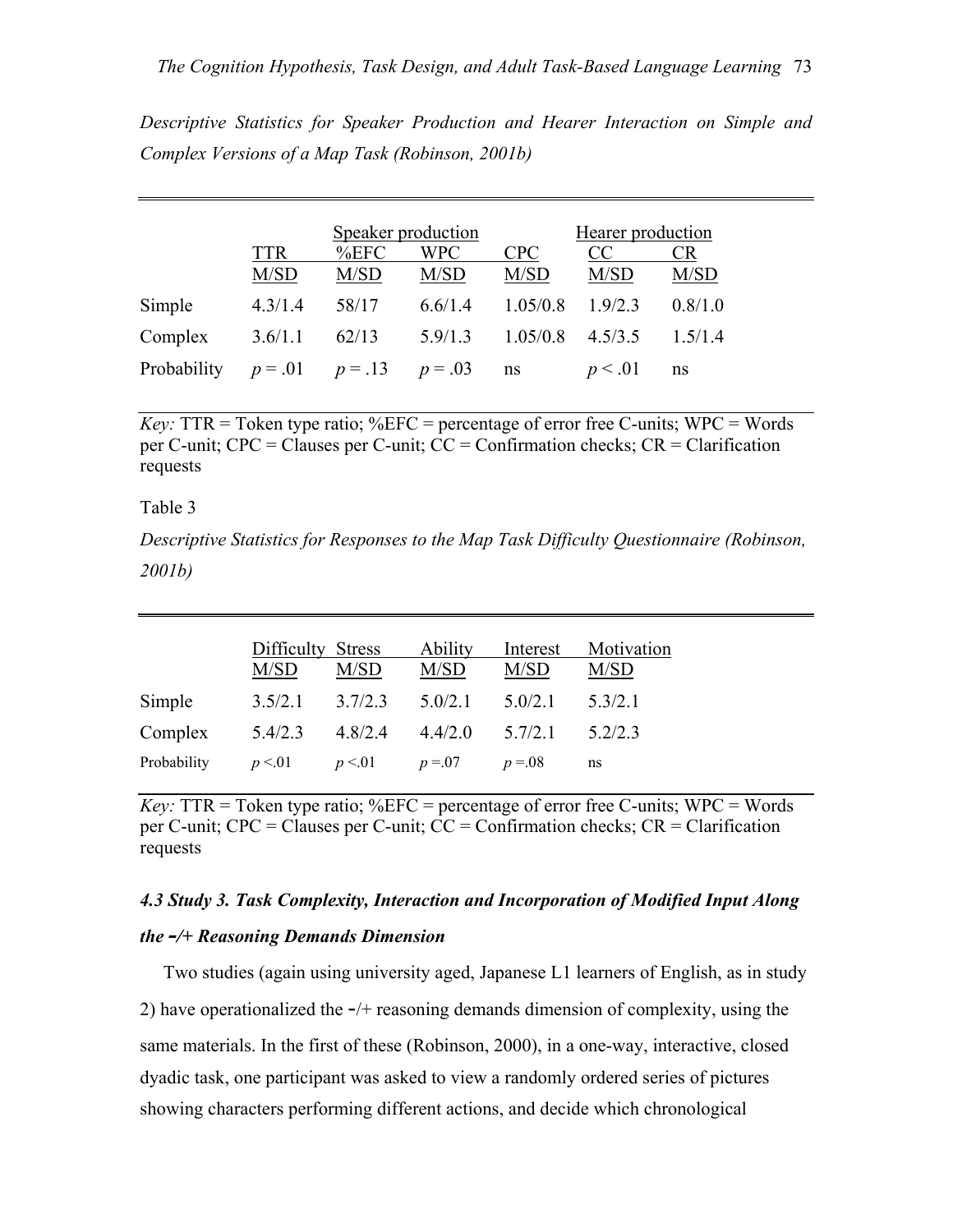sequence they should be arranged into in order to depict a coherent story, and also to tell a partner (who could ask questions) the story that the series of pictures described (i.e., in the chronological order they had chosen). The partner was instructed to sequence their own randomly ordered series of pictures in the order that corresponded to their partner's story. Reasoning demands were differentiated by using the least (set 1), and most complex (set 9) picture sequences from the picture arrangement (PA) subtest of the Wechsler Adult Intelligence Scale, Revised version (WAIS-R), and one sequence of pictures (set 5) that was intermediate between the least and most complex. In the PA subtest, sets of pictures progressively increase in the demands they make on the ability to reason about characters motives for, and intentions in, performing actions. The most simple sequence consists of three pictures depicting three stages, or successive actions, in the construction of a house. It does not require reasoning about the motives, intentions or other thoughts of people. However, in the most complex version, pictures can only be successfully sequenced if such motives, intentions and thoughts can accurately be inferred. There is only one correct sequence in each case, making it a closed task.

 In terms of elements of complexity in Figure 3, this task was — single task (i.e., speakers had to both think of the sequence *and* tell the story, making it a dual task), + prior knowledge (the events described in each narrative were within the range of all participants' prior experience), — planning time, and — many different elements. Only reasoning demands were gradually increased on each version of the tasks making reasoning demands the only factor differentiating task complexity. Following from the Cognition Hypothesis the hypotheses were that not only would there be more *interaction, and negotiation* on the more complex task (as found in the second study reported above) but also that learners would look for more and more help in the input as task demands increased in complexity, and therefore that there would be more *incorporation* of input available to aid learners in performing the task.

 Input was operationalized as language that would be "helpful" in, though not necessarily essential to, performing the story-telling task (cf. Loschky & Bley-Vroman, 1993; Samuda, 2001) and was provided in written form on the speaker/information giver's picture prompts. This task-relevant input consisted of six phrases in English, with Japanese translations, written below each of the three series of picture strips. The six phrases on each narrative were controlled for equivalent grammatical structure: i.e., three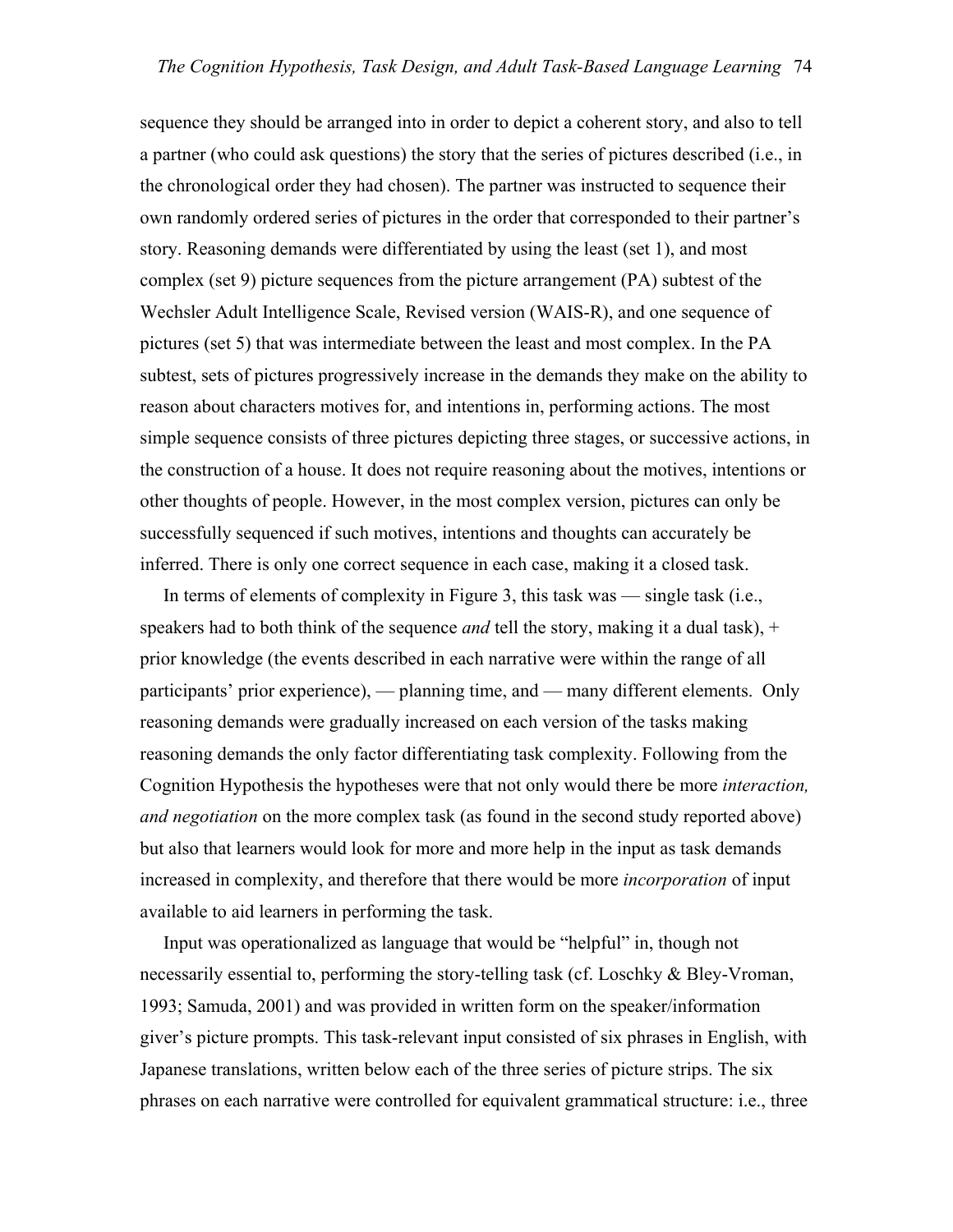phrases each of the types (a) verb—present continuous, object, and (b) subject, verb— $3<sup>rd</sup>$ person-s morpheme, adverb. The lexical content of the phrases was varied to make them relevant to the content of each particular narrative. So for example, for the least complex picture sequence, which described a man building a house, two phrases in the input were *is carrying a plank* and *he saws quickly*, while for the most complex narrative, which described a man taking a taxi ride, two phrases were *is hailing a taxi* and *he walks tiredly*.

 Incorporation of input was measured in two-ways. *Partial* uptake and incorporation was coded as the use of one or more of the content words in any given phrase (not counting grammatical words, such as articles, auxiliary verbs, or pronouns), and *exact* uptake and incorporation was coded as the use of the whole, unaltered, phrase during task performance. Turns were coded in two-ways. Turns with *aizuchi* counted interlocutor responses, such as *yes*, *right*, *I see*, that functioned simply as feedback that the listener was attending, as separate turns. Turns without *aizuchi* did not include such responses as separate turns. Results are shown in Figures 7, 8 and 9.



*Figure 7.* Interaction, turntaking, and reasoning complexity for the information-giver, speaker on an interactive narrative task.

Key: T1= turns including aizuchi; T2=turns excluding aizuchi; a=easy, b=mid, c=complex reasoning.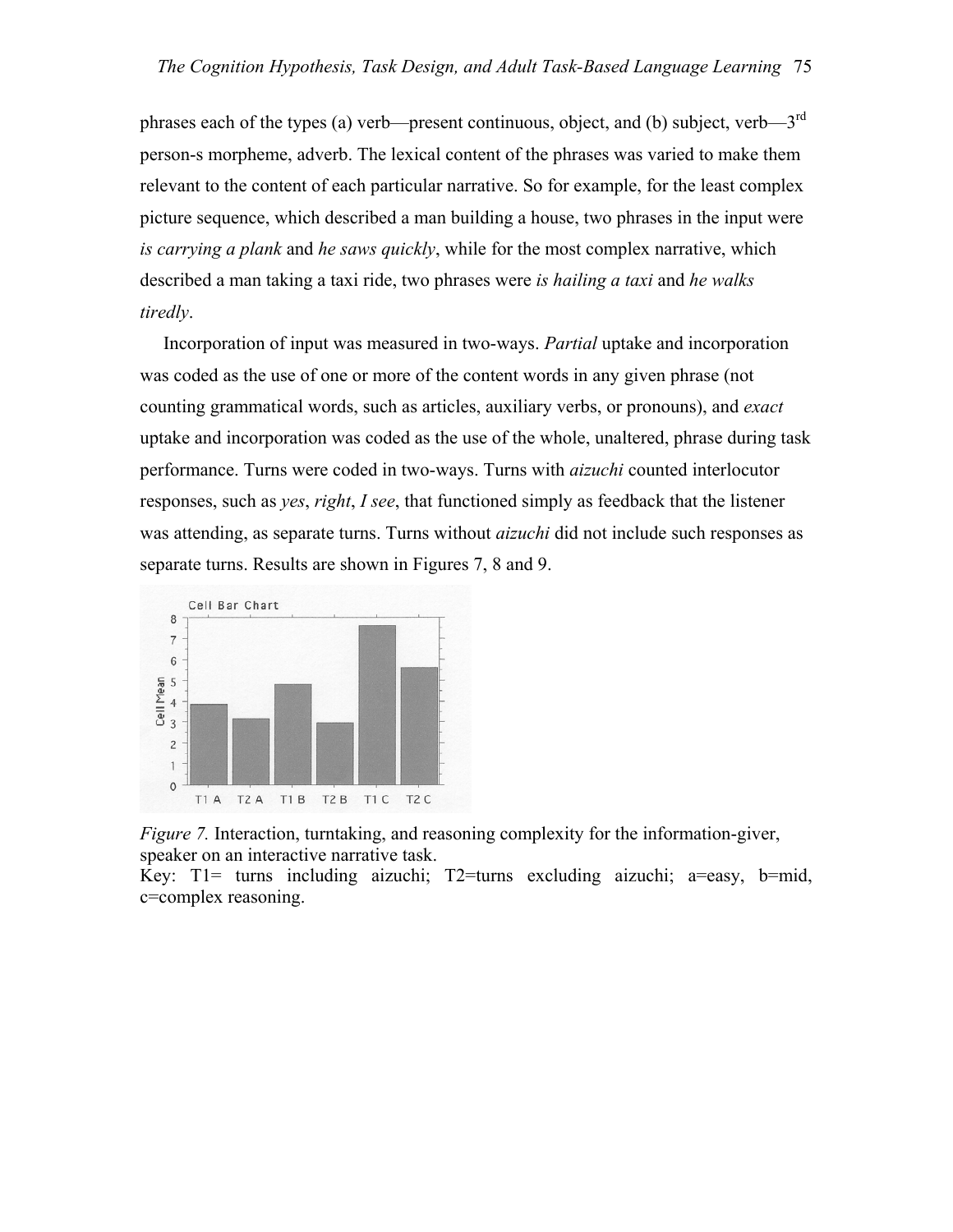

*Figure 8.* Uptake, incorporation, and task complexity for the information-giver, speaker on an interactive narrative task.

Key: UP=uptake partial; UE=uptake exact; a=easy, b=mid, c=complex reasoning.



*Figure 9.* Uptake partial and exact per turn and task complexity for the information-giver, speaker on an interactive narrative task.

Key: UPPT=uptake partial per turn; UEPT=uptake exact per turn; a=easy, b=mid, c=complex reasoning.

 Figure 7 shows turntaking (both with and without aizuchi) for the twenty one dyads in the study increased over progressively complex tasks. Repeated-measures ANOVAs show this difference to be significant for turns both with  $(F = 6.401, p = .003)$  and without aizuchi  $(F = 4.919, p = .01)$ . Figures 8 and 9 show that uptake and incorporation input also progressively increased over more complex tasks, both in terms of total numbers of occurrences (Figure 8) and in terms of a ratio measure of amount of incorporation per turn (Figure 9). A repeated measure ANOVA of uptake per turn for the three tasks shows this to be significant only for partial uptake and incorporation of input per turn  $(F = 5.214, p = .009)$ , but not for exact uptake and incorporation per turn, which remained at a constant level over the tasks (see Table 4). Nonetheless, more partial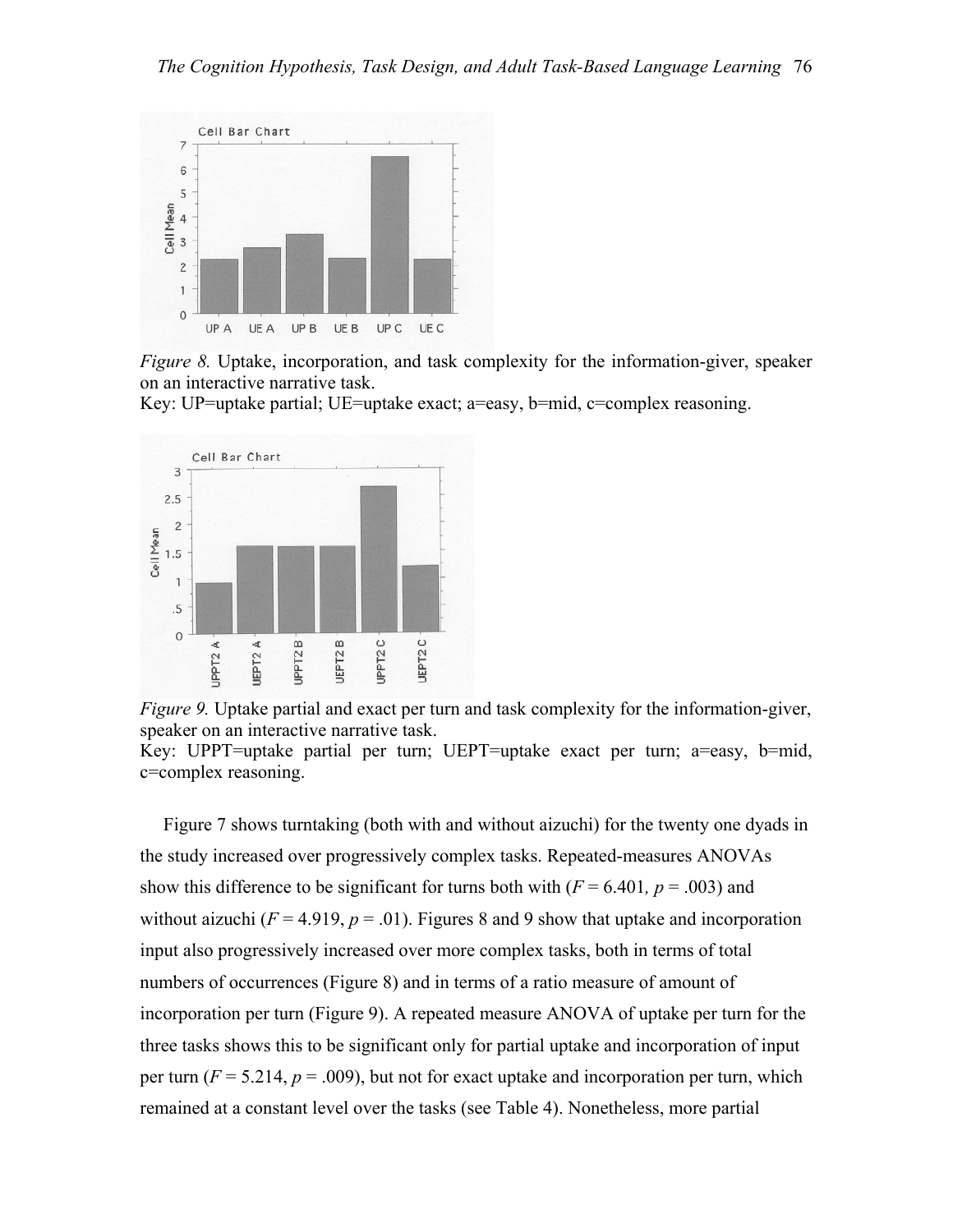incorporation of input provides some support for one of the claims about the effects of task complexity on learning made in the Cognition Hypothesis I have described. The greater the cognitive demands of the task, the more learners will attend to, and use, input to the task (which could be made salient in any of a variety of ways), and so incorporate and practice aspects of the L2 (e.g., present progressive -ing morphemes,  $3<sup>rd</sup>$  person-s morphemes, and word order for adverb placement, in this study) over which they may have low control, or grammatical and lexical forms and structures they may not yet have acquired.

#### Table 4

*Descriptive Statistics for Information-Giver, Speaker Turntaking, and Uptake and Incorporation, on Tasks at Different Levels of Reasoning Complexity (Robinson, 2000)* 

|                          |           | <b>Reasoning Task Complexity</b> |         |  |  |  |  |  |
|--------------------------|-----------|----------------------------------|---------|--|--|--|--|--|
|                          | Low       | Mid                              | High    |  |  |  |  |  |
|                          | M/SD      | M/SD                             | M/SD    |  |  |  |  |  |
| Number of turns          |           |                                  |         |  |  |  |  |  |
| (with aizuchi, T1)       | 3.85/3.0  | 4.8/4.0                          | 7.6/5.7 |  |  |  |  |  |
| (without aizuchi, T2)    | 3.2/2.4   | 2.9/2.1                          | 5.6/4.7 |  |  |  |  |  |
| Uptake and incorporation |           |                                  |         |  |  |  |  |  |
| Uptake partial           | 2.2/2.4   | 3.2/2.2                          | 6.5/3.6 |  |  |  |  |  |
| Uptake extact            | 2.7/1.8   | 2.2/2.1                          | 2.2/2.2 |  |  |  |  |  |
| Uptake partial per turn  | 0.94/0.81 | 1.57/1.0                         | 2.7/3.0 |  |  |  |  |  |
| Uptake exact per turn    | 1.6/1.8   | 1.57/1.8                         | 1.2/1.6 |  |  |  |  |  |
|                          |           |                                  |         |  |  |  |  |  |

 This study, then, addressed only the claim that more complex tasks would lead to more attention to, and incorporation of task relevant input. Stronger evidence for the claims of the Cognition Hypothesis would involve documenting actual pre/post-task performance gain in a domain targeted by the input, both in the short, and longer term, as well as manipulating the attentional salience of input in ways other than the off-line approach adopted here. That is, the same effects may be found for greater uptake and incorporation of task input made available on-line during complex task performance using such techniques as recasts of learner utterances, as learners attempt to achieve greater syntacticization and grammaticization of their current interlanguage in order to meet the complex cognitive and functional and demands of the task. If so, this would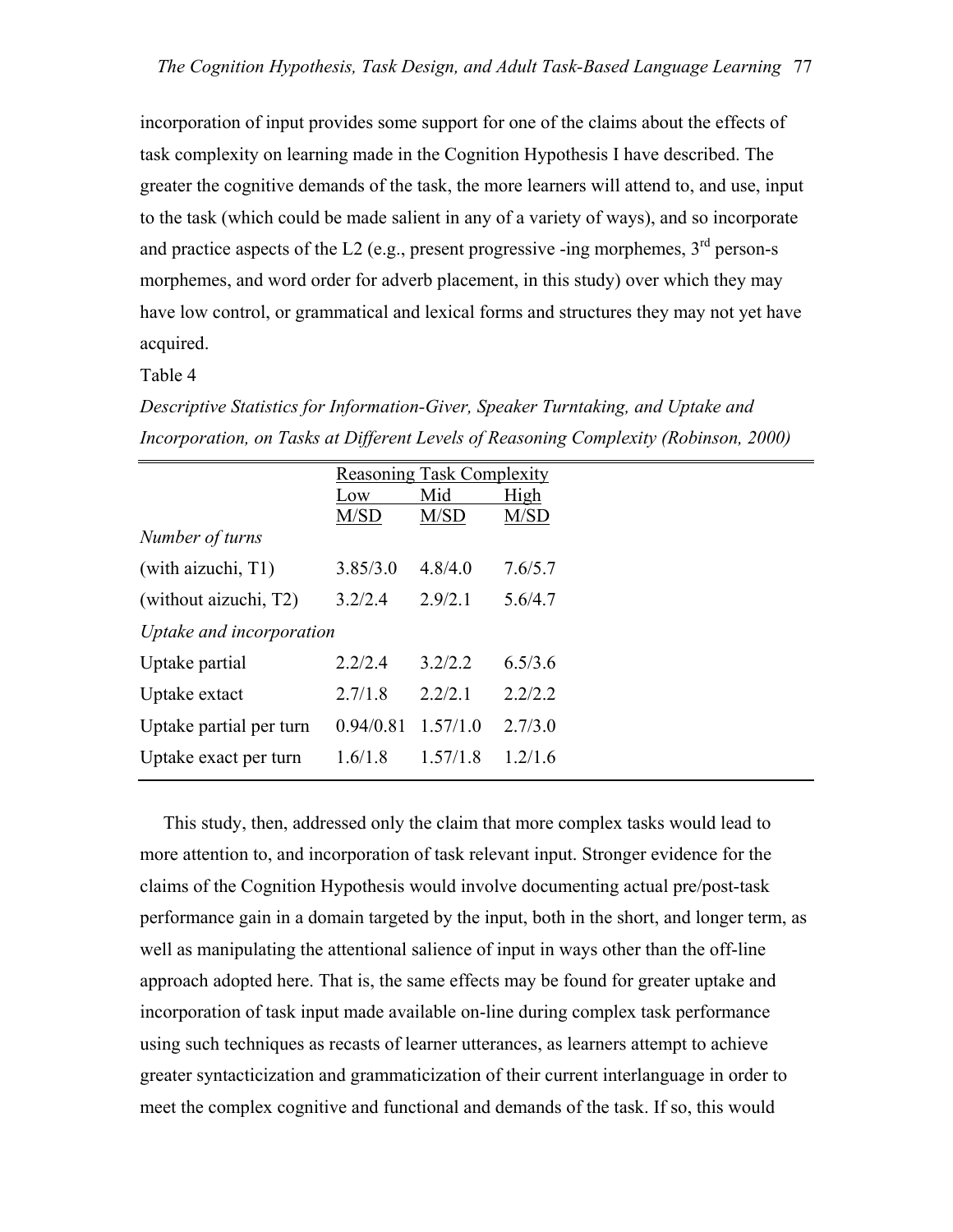suggest that learner interlanguages are more permeable and susceptible to modification during complex task performance, than during simple task performance, which draws on a relatively stable, easily accessible, but simpler, pragmatic variety of the L2. In this way, shifts from what Givon (1985, 1995) has called the pragmatic to the syntactic variety of interlanguage may take place across simple to complex task sequences. These are issues for future research.

## *4.4 Study 4. Task Complexity, Monologic Production and Individual Differences Along the -/+ Reasoning Demands Dimension*

Niwa (2000) also studied the effects of task complexity on language production along the -/+ reasoning demands dimension of complexity. She operationalized + dual task, and the -/+ reasoning demands dimensions of task complexity using four picture strips from the Wechsler Adult Intelligence Scale-Revised PA subtest, as in study 3, described above. As in the study reported above, Japanese L1 participants  $(N = 22)$  were asked to decide on the sequence, *and* also tell the story (all stories were thus dual tasks) in English. In contrast to the study reported above, however, this was not an interactive task, since participants were instructed only to tell the story described by the picture sets: there was no interlocutor participation. In this study the four stories again included the least complex and the most complex (sets 1 and 9), and two intermediate levels of complexity from the PA test (sets 3 and 7). Thus, they varied from simple to complex in reasoning demands. Looking at the effects of individual differences in intelligence (using a short form of the WAIS-R), aptitude (the Language Aptitude Battery for the Japanese, LABJ, Sasaki, 1996), and working memory (Osaka & Osaka's 1992 reading span test) on accuracy, fluency and complexity, Niwa found the pattern of correlations described in Table 5, with measures of speaker production on the four narratives.

 These correlations suggests that as tasks increase in their *complexity*, so *individual differences* in cognitive abilities (intelligence, aptitude and working memory) *increasingly differentiate performance*, especially in the area of fluency. As Table 2 shows, there are more significant correlations of individual differences with performance on the most complex task (five) than on any other task. Higher aptitude is associated with less time on narrative for all tasks, and for the most complex task, higher working memory and aptitude are associated with less fluency, i.e., more pausing (fewer words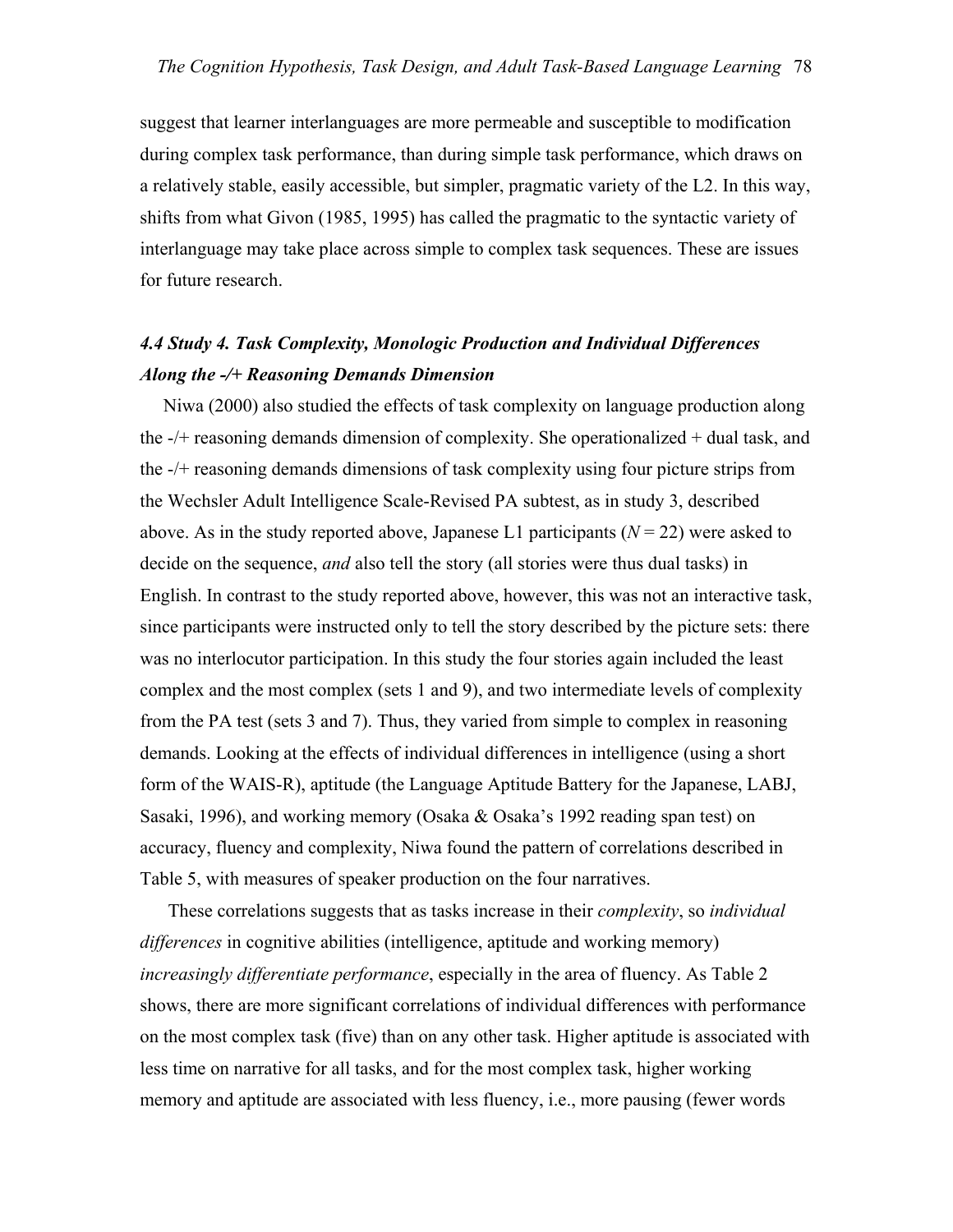between pauses, and fewer seconds between pauses), as learners try to meet the demands of telling the story illustrated by the most complex set of pictures. This is possibly because those learners with greater working memory and aptitude are making greater efforts to be accurate and produce complex syntax on complex tasks (as the Cognition Hypothesis predicts) than those with lower abilities. This, then, suggests that the effects the Cognition Hypothesis predicts (and perhaps any predictions for the effects of task design features on second language learner performance) may be found more clearly in populations of learners strong in complexes of abilities drawn on by a particular task, than for other populations of learners (see Robinson, 2001c). An important question then, is whether such individual differences will emerge to differentiate learning and uptake of focus on form on more complex tasks, as Niwa shows they do for production.

### Table 5

*Correlations of aptitude, intelligence and working memory with narrative production at four levels of reasoning complexity (Niwa, 2000)* 

|                               |            | Narrative production |            |                |            |            |                |       |
|-------------------------------|------------|----------------------|------------|----------------|------------|------------|----------------|-------|
|                               | Accuracy   |                      |            | <b>Fluency</b> |            |            | Complexity     |       |
|                               | EFT        | TIME                 | <b>WPS</b> | <b>SBP</b>     | <b>WPP</b> | <b>WPT</b> | <b>SPT TTR</b> |       |
| Reasoning complexity          |            |                      |            |                |            |            |                |       |
| Narrative 1 (simple) ns       |            | $Apt^*$              | $\rm ns$   | ns             | ns         | ns         | ns             | ns    |
|                               |            | $-.48$               |            |                |            |            |                |       |
| Narrative 2                   | ns         | $Apt^*$              | $\rm ns$   | ns             | ns         | $Apt**$    | ns             | Apt** |
|                               |            | $-.5$                |            |                |            | $-.59$     |                | .61   |
| Narrative 3                   | ns         | $Apt^*$              | ns         | ns             | ns         | ns         | ns             | ns    |
|                               |            | $-.42$               |            |                |            |            |                |       |
| Narrative 4 (complex) $Int^*$ |            | $Apt^*$              | ns         | $Apt/*$ WM*    |            | ns         | ns             | ns    |
|                               |            |                      |            | WM**           |            |            |                |       |
|                               | $-.45-.44$ |                      |            | $-.45/-.47$    |            |            |                |       |
|                               |            |                      |            | $-.55$         |            |            |                |       |

Key:  $* = p < .05$ ;  $** = p < .01$ ; ns  $= p > .05$ ; EFT  $=$  percentage of error free T-units;  $TIME = time on narrative; WPS = words per second; SBP = seconds between pauses;$ WPP = words per pause; WPT = words per T-unit;  $SPT = S$  nodes per T-unit;  $TTR =$ type token ratio.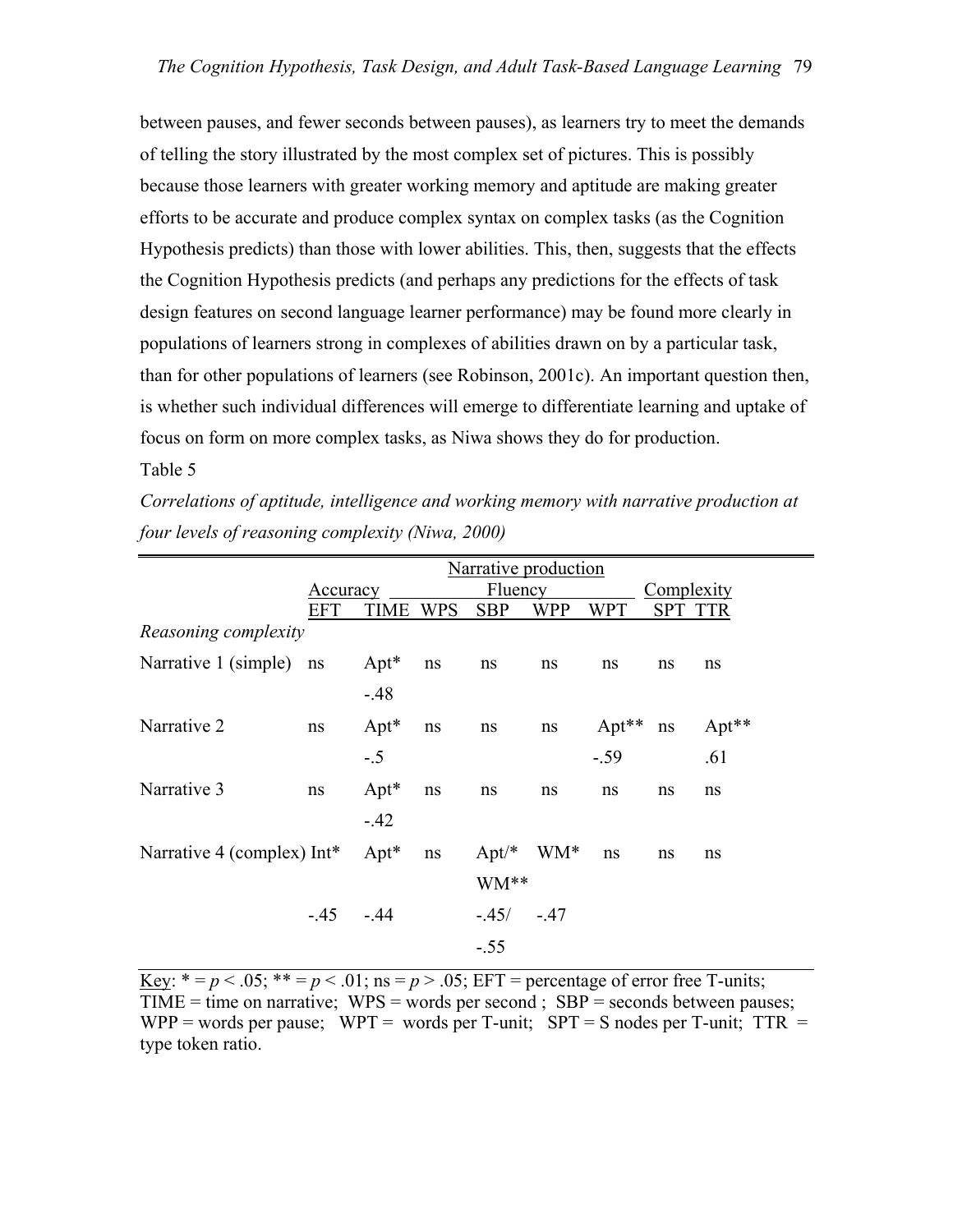In summary, the review of recent findings shows some support for claims 2 and 3 of the Cognition hypothesis, that increasing task complexity leads to more uptake and incorporation of input (Robinson, 2000), and so, possibly, more long-term learning from the input, and that individual differences increasingly affect complex task performance (Niwa, 2000). It shows support too for claim 1, about the effects of task complexity on production. There is evidence that task complexity leads to significantly greater amounts of interaction (measured in turntaking), and negotiation work (measured in comprehension checks and clarification requests) (Robinson, 2000, 2001b) and such interaction and negotiation work may, as Long (1996, p. 453) notes, "make detection both of new forms and of mismatches between input and output more likely". There is also evidence for less fluency on complex tasks (Robinson, 2001b), and on the Here-and-Now/There-and-Then dimension there is support for the proposed beneficial effects of task complexity on accuracy, using a specific measure (TLU of articles, Robinson, 1995a) and more general measures of accuracy (Iwashita *et al*. 2001; Rahimpour, 1997, 1999). In contrast, there is to date little support for the proposed effects of task complexity in progressively pushing learners to attempt more complex syntax. However, as study 4 shows, individual differences in cognitive abilities also mediate task performance, and language production (Niwa, 2000), and clearer findings supporting (or disconfirming) the Cognition Hypothesis predictions for accuracy and complexity may well only emerge clearly if individual differences are properly controlled for.

#### *4.5 Other Issues for Future Research*

 The summary of findings in the componential framework described in Figure 1 has focussed on the effects of task complexity along the three resource-directing dimensions described earlier in this paper. However, studying the effects of increasing task complexity along these dimensions, and its effects on speech production, interaction, and uptake of task relevant input, will also need to account for the possible *interactions* of task complexity with the other task *condition* (participation and participant), and task d*ifficulty* (cognitive and affective) factors described in Figure 1 in causing these effects.

 For example, with regard to *participation* factors illustrated in Figure 1, the proposal that complex tasks along resource-directing dimensions will push learners to greater complexity of speech may be clearer when those tasks are one-way, compared to two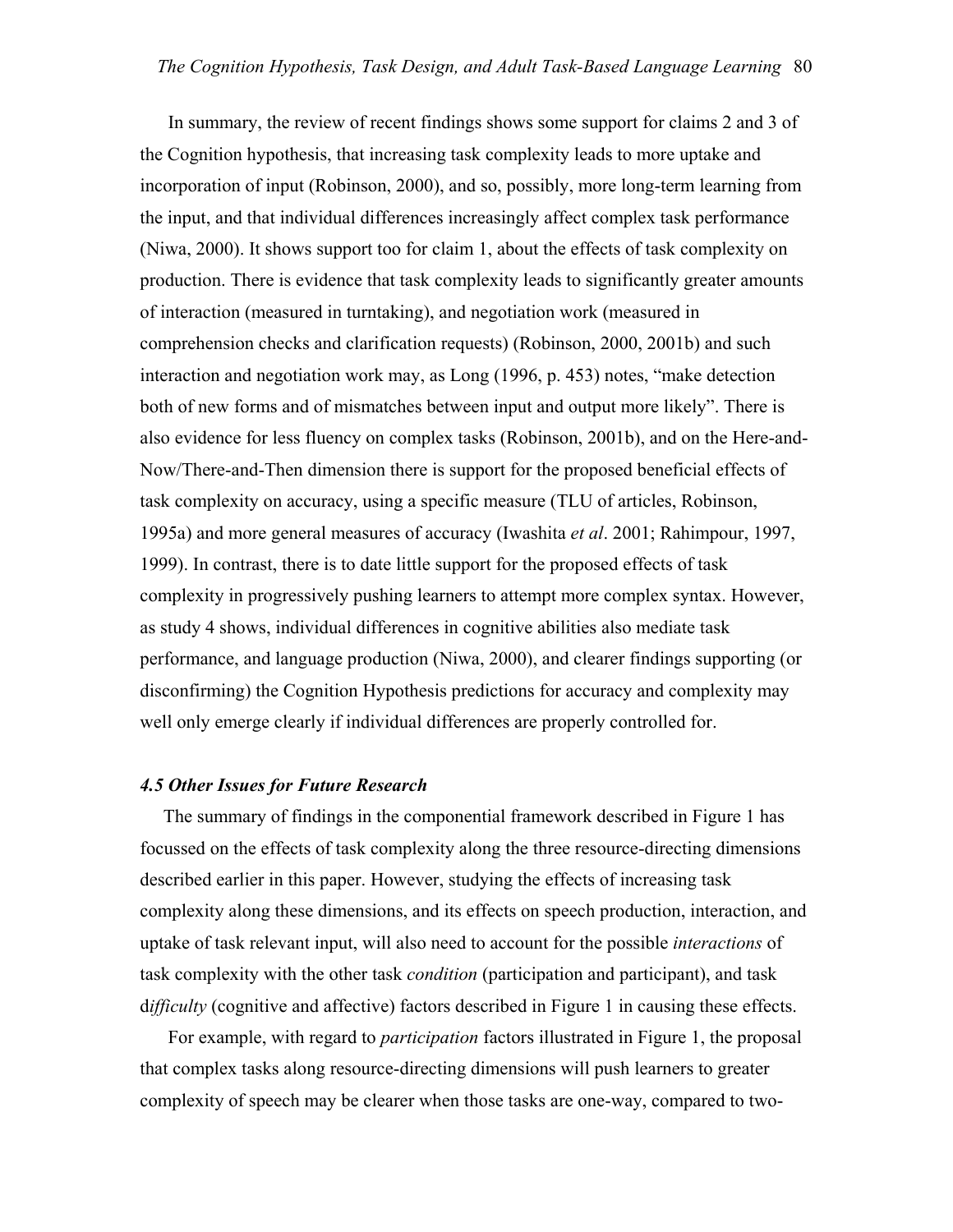way tasks, since the greater amount of interaction and turntaking facilitated under the latter task condition (see Doughty & Pica, 1986; Pica, 1987) may mitigate against the attempt of either participant to produce extended utterances and lengthy turns. Similarly, when tasks are closed, requiring a single correct answer, as opposed to open, where a variety of answers are possible (see Long, 1989), the proposed effects of task complexity on complex speech may also be stronger, since open tasks potentially allow learners to avoid using complex syntax they may not have confidence in producing. That is, open tasks may lead learners to meet task demands in ways that can be articulated using their favored and established repertoire of routines and expressions, rather than pushing them to extend these. Mapping such interactions will be important. The summary of research above also suggests a number of other areas where further research is particularly necessary, and I briefly address three of these below.

*4.5.1. How does task complexity affect changes in production, using theoretically motivated measures of fluency, complexity, and accuracy?* The Cognition Hypothesis claims that more complex tasks will push development, and greater complexity and accuracy of production. The studies I have cited examine this claim using general descriptive measures, such as clauses, and S-nodes per T or C-unit, or percentage error free C-units. There is some merit in these descriptive units of analysis, since they have previously been widely adopted in other task research, for example into the effects of planning time (see Skehan, 1998), enabling broad comparisons of results across studies to be made. But future studies also need to look at accuracy and complexity using interlanguage-sensitive measures of developmental change (see e.g., Bardovi-Harlig, 2000; Li & Shirai, 2000; Meisel, 1987; Perdue, 1993a, 1993b; Sato, 1990), not just target-like use, or clausally defined measures of complexity. This is particularly so since I have argued that different resource-directing dimensions of complexity can prompt attempts at increased syntactic complexity, and grammaticization, in different domains of the L2 — for example, the domain of temporal reference in the case of the Here-and Now/There-and-Then dimension, versus use of subordinating conjunctions, and use of cognitive state verbs, e.g., "believe", "know", and the complementation that accompanies them in the case of -/+ reasoning demands. Additionally, studies could also base complexity metrics on predictions of general theories of language processing and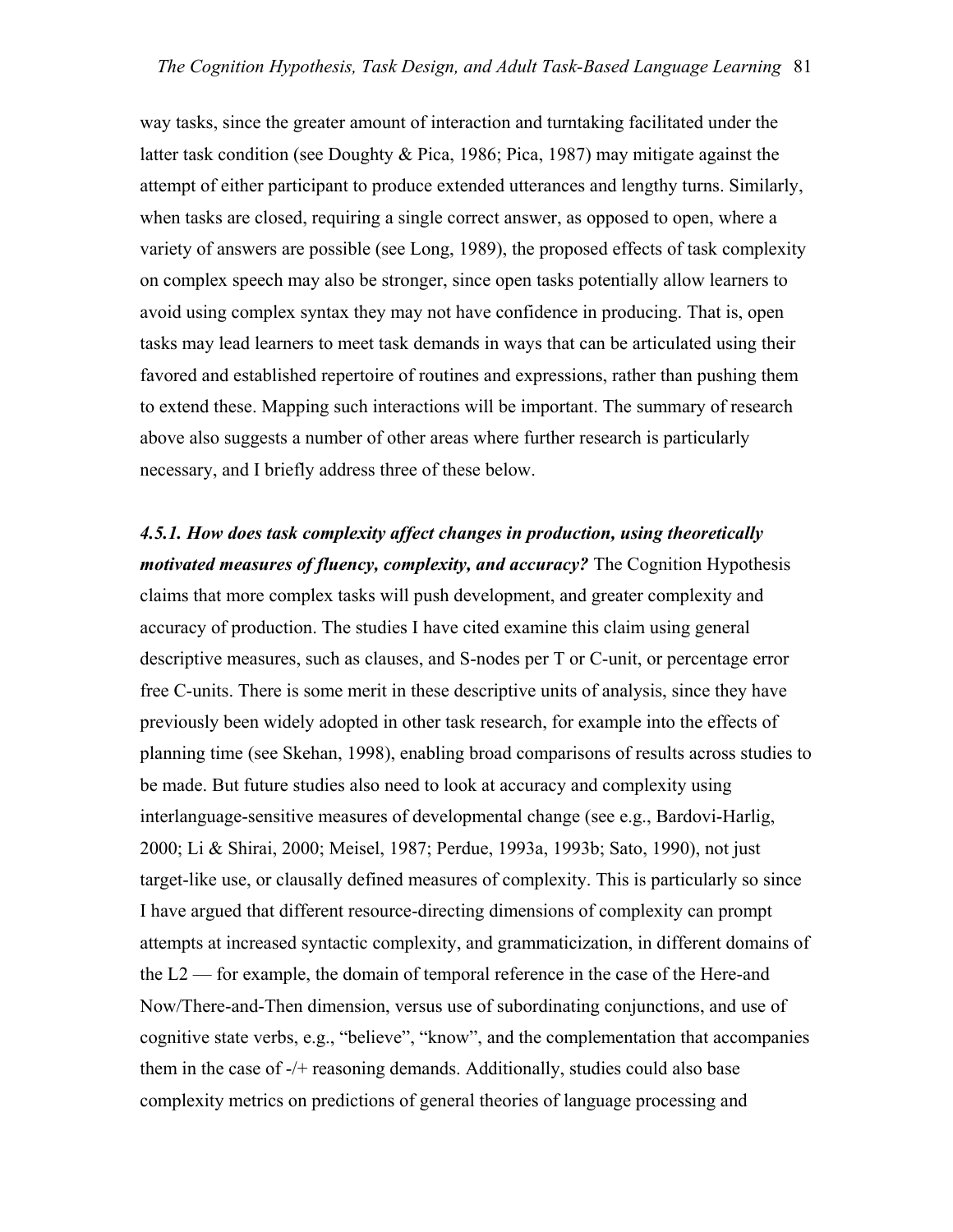performance (see e.g., Hawkins, 1994; Wasow, 2002), and on models of L2 processing and development, such as those of Pienemann (1998), in addition to the functionalist frameworks of Givon, Talmy, and Klein and Perdue I have cited.

*4.5.2 How does task complexity affect noticing and learning during interaction?* The Cognition Hypothesis claims that more learning and retention will take place as a consequence of complex task performance. To examine this, studies need to look at effects of task complexity on uptake of information made salient by recasting, flooding, textual input enhancement, proactive rule description, and other techniques for Focus on Form described by Doughty and Williams (1998), using measures sensitive to retention of more implicit, as well as more explicit FonF techniques; that is, using both explicit/direct, and implicit/ indirect measures of memory (see Merickle & Reingold, 1991; Robinson 1995b, 1996b, 2003a). If this claim is found to be supported it will have important implications for Focus on Form studies that attempt to assess the relative effectiveness of one technique, versus another, since it will suggest that task complexity should be operationalised as an important moderator variable that needs to be controlled for if the true extent of the relative effectiveness of various Focus on Form techniques is to be clearly established.

*4.5.3 How do individual differences interact with task complexity to affect learning and L2 development?* The issue of linking individual differences in abilities to task requirements is both theoretically, and pedagogically important (see Ackerman  $\&$ Cancielo, 2002; Ackerman, Kyllonen, & Roberts, 1999; Fleishman & Quaintance, 1984; Snow, 1994). Thus, studies need to examine how individual differences in ability variables (e.g., aptitude, working memory) and affective factors (motivation and anxiety) interact with production and learning on tasks at different levels of complexity (see e.g., Niwa, 2000; Robinson, 2002b, in preparation a; Shimizu, 2003). The Cognition Hypothesis further claims that individual differences in the cognitive and affective factors contributing to perceptions of task "difficulty" will increasingly differentiate performance and learning as tasks increase in their complexity. This general claim is in line with much of the work of Snow and his colleagues on the relationship between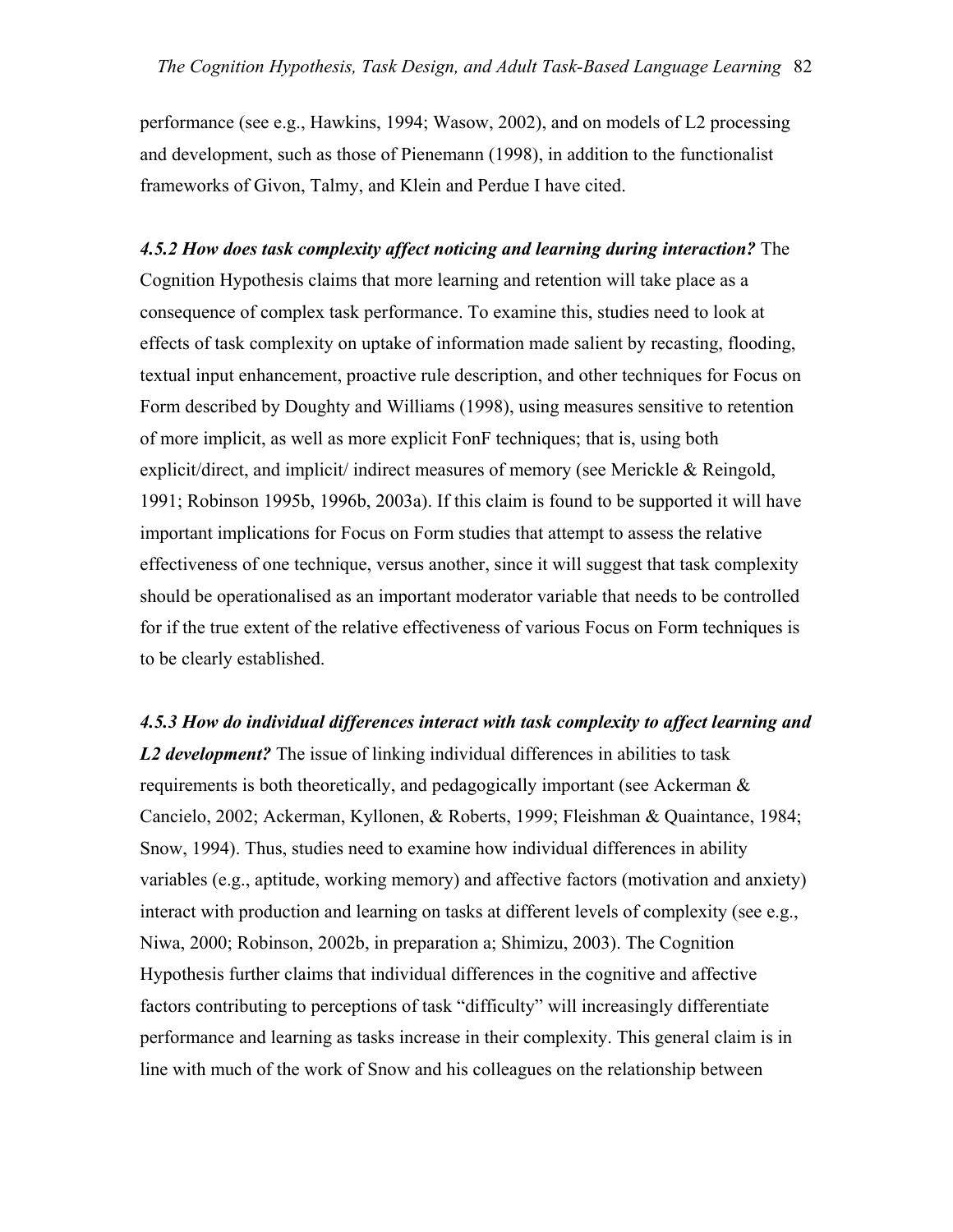abilities and academic tasks in a variety of domains (Corno et al., 2002; Snow, Kyllonen, & Marshalek, 1984).

 However, it is also possible to chart the interaction of strengths and weaknesses in the cognitive abilities contributing to aptitudes, or "aptitude complexes" for L2 learning (see Robinson, 2001c, 2002a, 2003b), with *specific* design features of L2 tasks I have described, which can be manipulated to increase task complexity. With the framework described in Figure 1 for L2 cognitive task analysis in mind, it is likely, for example, that research into individual differences in the ability to "switch" attention between task components described by Segalowitz (2001, 2002; see also Rubinstein, Meyer, & Evans, 2001) could be an important component of the aptitude complex for learning and performance on L2 tasks which increase in complexity on the single to dual task dimension, where this dimension is operationalized as tasks requiring only one component step (e.g., describing a route already marked on a map) to tasks requiring two simultaneous steps (thinking up the route, while also describing it — see Robinson, 2001a, summarised above, for such a study). Similarly, a number of measures of reasoning ability exist (see e.g., Schaeken, De Vooght, Vandierendonck, & Y'deWalle, 2002; Stanovitch, 1999) which could be adapted to assess aptitudes for performance and learning on the -/+ reasoning demands dimension of complexity (as in studies three and four summarised above). It may also be that some individual differences (e.g., in working memory) are especially influential on task performance on *one* of the dimensions I have mentioned (e.g., the Here-and-Now versus There-and-Then) but relatively less so on others (e.g., the extent of reasoning demands). These specific interactions will also need to be charted and explored, especially if learners are to be *matched* to tasks and dimensions of complexity that complement their patterns of cognitive abilities, or alternatively, *supported* in their attempts to perform tasks along dimensions which may be particularly difficult, given a learner's deficit in the abilities they draw on (see Robinson, 2001c, in preparation a). Such work would both illuminate the extent to which learner perceptions of the difficulty of the task inhibit, or accentuate task-based language processing and also provide a basis for *matching* learners' patterns of abilities to those particular types of task which facilitate their processing and learning—thereby optimising periods of exposure and task-based language practice.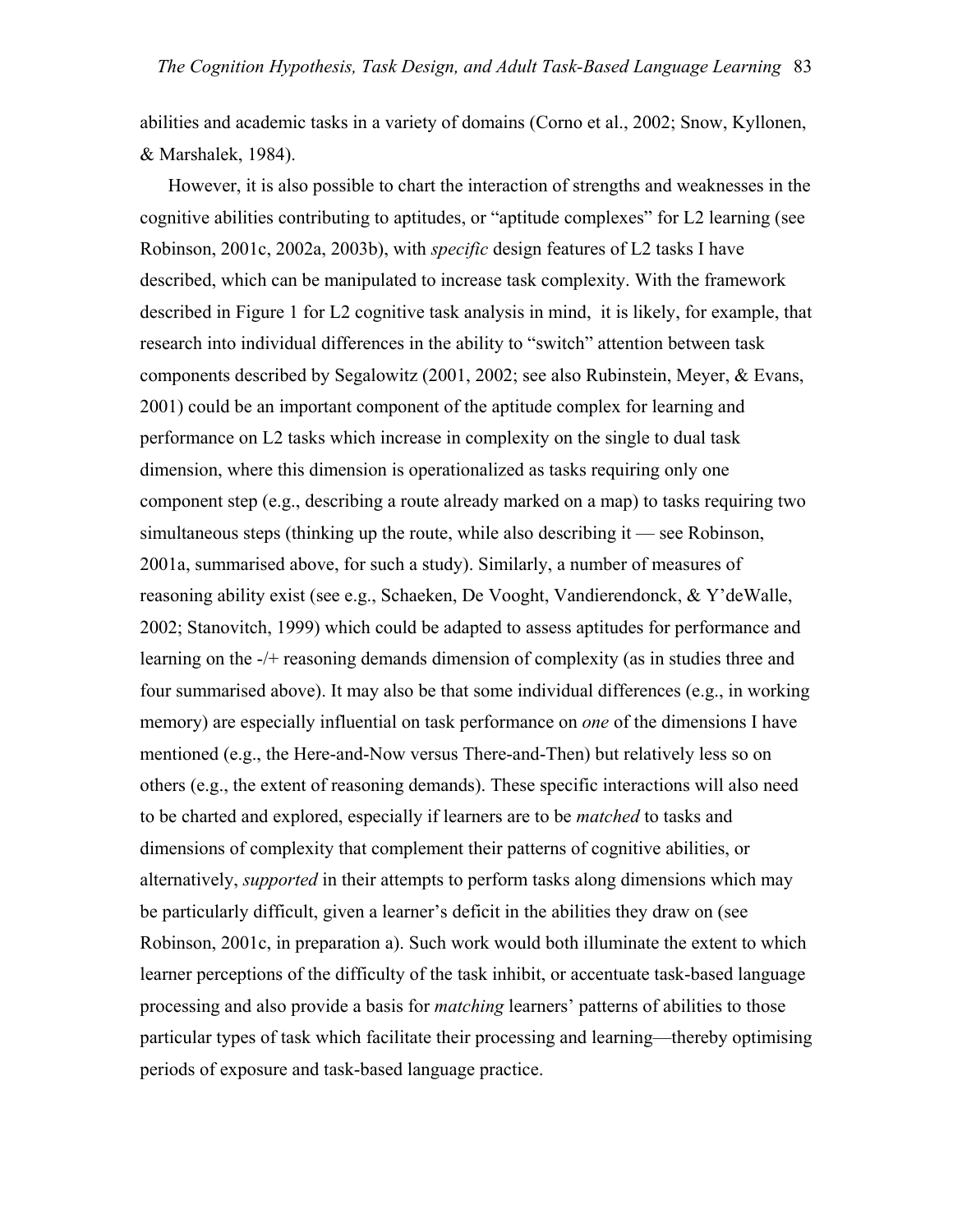### **5. SUMMARY OF THE MAIN CLAIMS OF THE COGNITION HYPOTHESIS**

 The Cognition Hypothesis of task-based L2 development put forward here (cf. Robinson, 2001a, 2001b) can be seen as a variant of Cromer's (1974) cognition hypothesis of L1 development, with the difference that for adult L2 development, it is not (as in childhood) cognitive maturation that creates the vacuum that language fills as a means of expression, but the demands of the task, which by increasing in complexity along some resource-directing dimensions I have described, can recapitulate the course of conceptual change over time in childhood (e.g., by requiring reference first to the Hereand-Now, then to the There-and-Then). Note, Cromer (1988) came to reject the strong form of the cognition hypothesis for L1 development, accepting innate mechanisms of L1 development that functioned to independently of cognitive maturation. For adults, however, if access to such innate linguistic knowledge is attenuated, or just not possible, and if an explanation for some of the parallels between child and adult language development apparent from the work of the ESF project is, as Slobin suggests, to be found elsewhere, i.e., that "adult learners retain a scale of conceptual complexity, based on their own cognitive development, and at first search the TL (target language) for the grammatical marking of those notions" (1993, p. 243), then there is a much stronger argument for a form of this hypothesis as a motivation for sequencing decisions which aim to promote task-based L2 language development.

 Much research remains to be done to test the claims of the Cognition Hypothesis I have described, across a variety of L2 domains, but early results suggest it may be on the right lines in predicting the effects of task complexity on some aspects of L2 production, such as fluency and (though to a lesser extent) accuracy; the amount of turntaking and interaction a task encourages; the amount of uptake and incorporation of forms made salient in the input on tasks at different levels of complexity; and the role of individual differences in differentiating these effects. What is also important is the "feasibility" of the basic framework I have described, as a source of criteria for decision making about design features of tasks, and task classification, pedagogic sequencing, and testing decisions based on them (Iwashita, Elder, & MacNamara, 2001; Long & Crookes, 1992, 1993; Robinson, Nobe, Strong,, & Whittle, 2001; Robinson & Ross, 1996). Recent work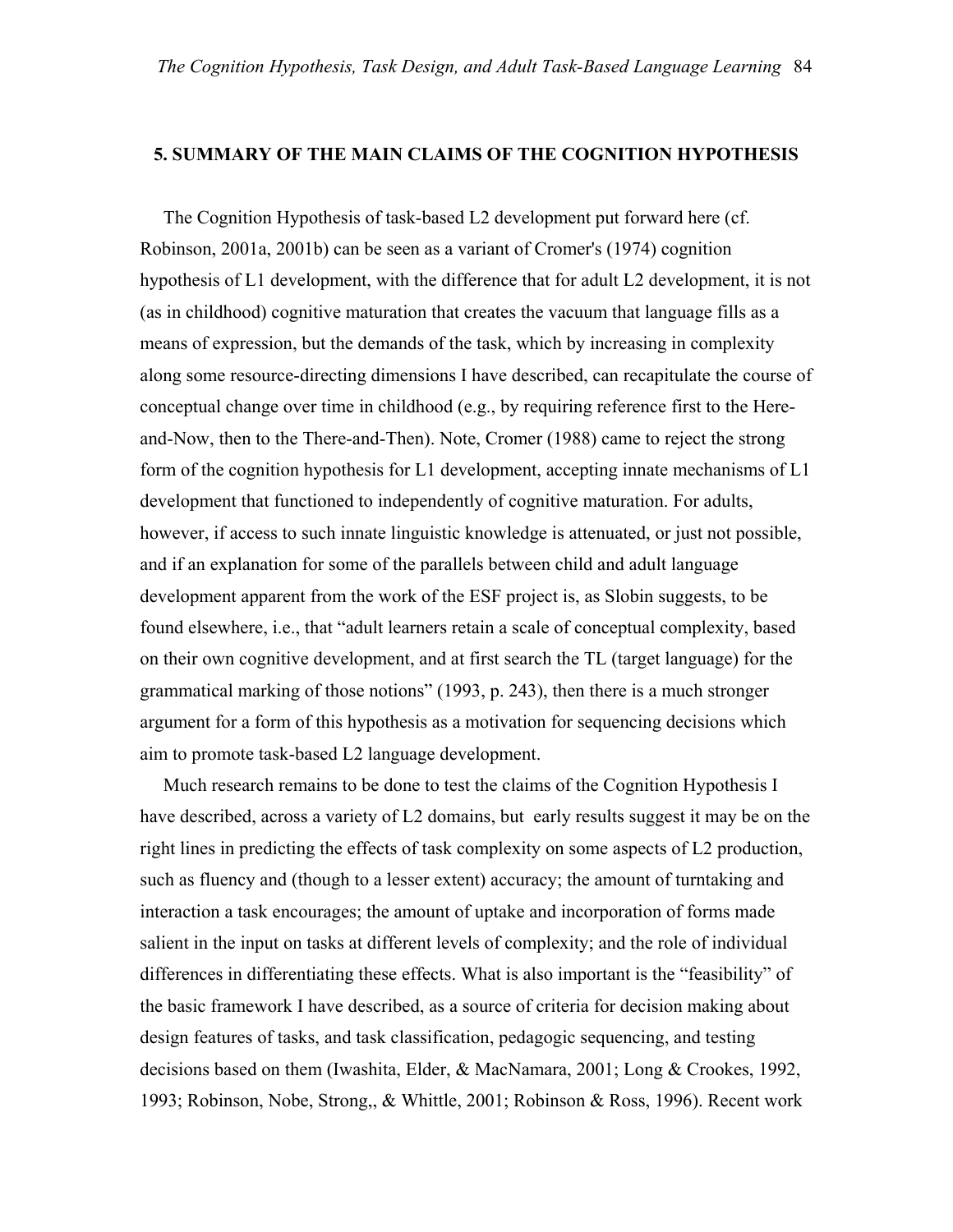in language testing (e.g., Iwashita *et al*., 2001; Wigglesworth, 2001) has adopted a number of the dimensions of task complexity I have described for the purpose of examining the comparability of forms of tests, and this componential framework has also been used outside research contexts, for example, to design, classify, grade and sequence second language tasks in EAP university level settings (e.g., D.Ellis, 2000; Lee, 2000; Sheppard, 2000), and in the design of computerised instructional materials (Appel  $\&$ Gilabert, 2002).

The marriage of feasibility or practical utility, and theoretical and empirical SLA support for criteria for sequencing units of L2 classroom activity is the goal of many (not only task-based) approaches to L2 syllabus design. As has been argued elsewhere, however (Long, 1998; Long & Crookes, 1992; Long & Robinson, 1998; Robinson, 1998; Robinson & White, 1995), choice of *linguistic* units as the basis of syllabus sequencing decisions often assumes that what is taught is what is learned (the structure of the day, week, or month), and that learning is a linear, additive process, which takes place in lockstep, for all learners in a group, over a course of instruction. There is evidence against these assumptions, showing developmental sequences across languages that do not fit well with traditional structural grading criteria, particularly since such sequences, for example, in the acquisition of negation, or tense and aspectual distinctions, often involve lengthy periods of producing non-target-like forms (e.g., Dulay & Burt, 1974; Klein, 1989; Larsen-Freeman & Long, 1991; Li & Shirai, 2000; Perdue, 1993b; Pienemann, 1998). Research has also shown the non-linearity of learning processes in many domains of L2 development, such as sudden shifts in developmental stages, backsliding, the sudden generalizability of instruction on some more marked, versus unmarked forms, and so called U-shaped learning curves (see Eckman, Bell, & Nelson, 1988; Kellerman, 1985; Klein, 1989); as well as differential rates of progress by learners with different patterns of cognitive abilities contributing to aptitude for L2 learning and production (Robinson, 2002d; Skehan, 1989, for discussion).

 An alternative motivation for sequencing the units of classroom activity that I have sought to explore in this paper, in line with a number of current and previous proposals (e.g., Candlin, 1987; Long, 1985, 1998: Long & Crookes, 1992; Skehan, 1998) is to take second language *tasks* as the units of syllabus design, and to base decisions about sequencing them in large part on differences in their cognitive complexity. This approach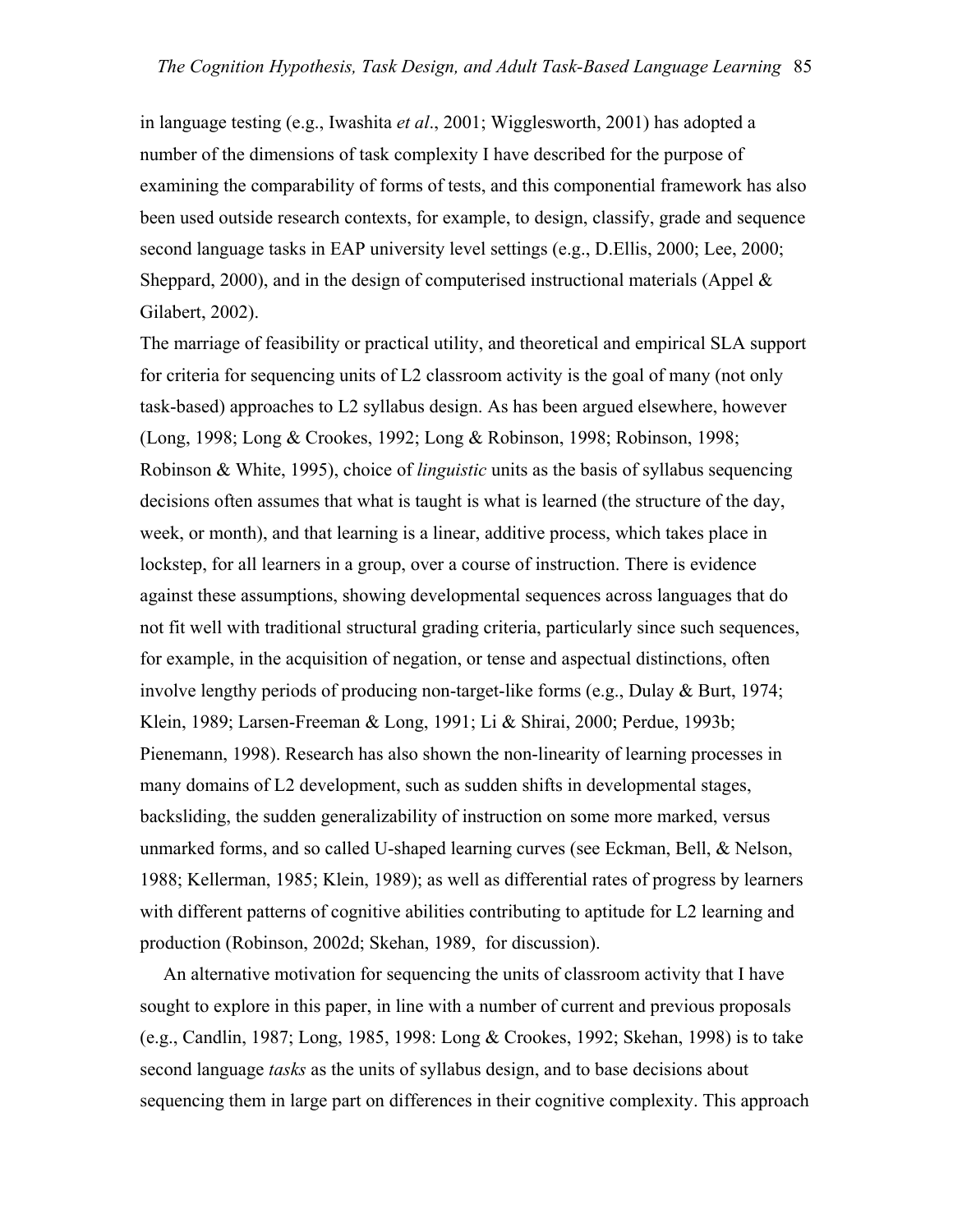to syllabus design, I would argue, is in many ways no different from that adopted in other areas of training and instruction, in which, for example, simpler math problems, or pilottraining simulations, are practiced before more complex versions. More importantly, if one assumes that in second language education we are developing learners' ability to accomplish real-world activities through the L2, and that by engaging in increasingly complex cognitive and communicative tasks, language will adapt and develop under functional pressure to meet the demands of those tasks (or if not can be pressured to through pedagogic interventions which focus on form), then the approach I have described here is not only feasible, but motivated by a view of language *development* (along resource-directing dimensions of complexity) and its successful *deployment* (along resource-dispersing dimensions) that is compatible with the long-held goals of communicative approaches to second language instruction. What I hope to have achieved in this paper is to have brought together these developmental and performance issues implicated in task-based L2 learning in one framework for task design, as well as to have described dimensions for manipulating both, which are pedagogically feasible, and which can therefore be used to guide decision-making about sequencing in task-based approaches to syllabus construction.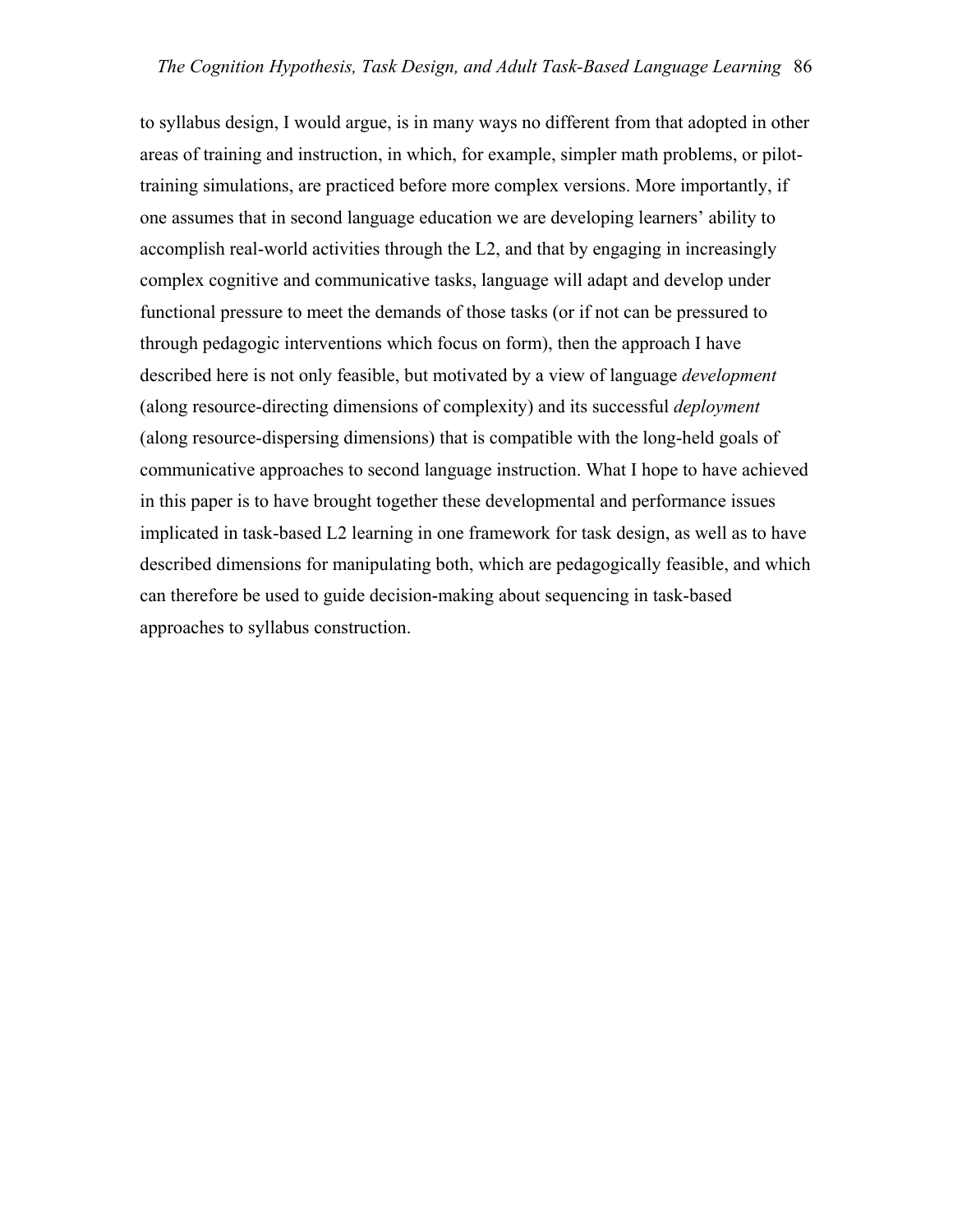### **REFERENCES**

- Ackerman, P. L., & Ciancolo, A.T. (2002). Ability and task constraint determinants of complex task performance. *Journal of Experimental Psychology: Applied*, *8*, 194- 208.
- Ackerman, P., Kyllonen, P., & Roberts, R. (Eds.) (1999). *Learning and individual differences: Process, trait and content determinants*. Washington, DC: American Psychological Association.
- Appel, C., & Gilabert, R. (2002). Motivation and task performance in a task-based, webbased tandem project. *ReCALL , 14*( 1)*.*
- Bardovi-Harlig, K. (2000*). Tense and aspect in second language acquisition: Form, meaning and use*. Oxford: Blackwell.
- Bartsch, K., & Wellman, H. (1995). *Children talk about the mind.* Oxford: Oxford University Press.
- Baron-Cohen, S. (1995). *Mindblindness: An Essay on autism and theory of mind*. Cambridge, MA: MIT Press.
- Bates, E., Dale, P., & Thal, D. (1996). Individual differences and their implications for theories of language development. In P. Fletcher & B. MacWhinney (Eds.), *Handbook of child language acquisition* (pp. 96-151). Oxford: Blackwell.
- Becker, A, & Carroll, M (Eds.) (1997). *The acquisition of spatial relations in a second language.* Amsterdam: John Benjamins.
- Behrens, H. (2001). Cognitive-conceptual development and the acquisition of grammatical morphemes: the development of time concepts and verb tense. In M. Bowerman & S. Levinson (Eds.), *Language acquisition and conceptual development* (pp. 450-474). Cambridge: Cambridge University Press.
- Bellugi, U., Marks, S., Bihrle, A., & Sabo, H. (1988). Dissociation between language and cognitive function in Williams syndrome. In D. Bishop & K. Mogford (Eds.), *Language development in exceptional circumstances* (pp. 177-189). New York: Churchill Livingstone.
- Berman, R., & Slobin, D. (1994). *Relating events in narrative: A crosslinguistic developmental study*. Mahwah, NJ: Erlbaum.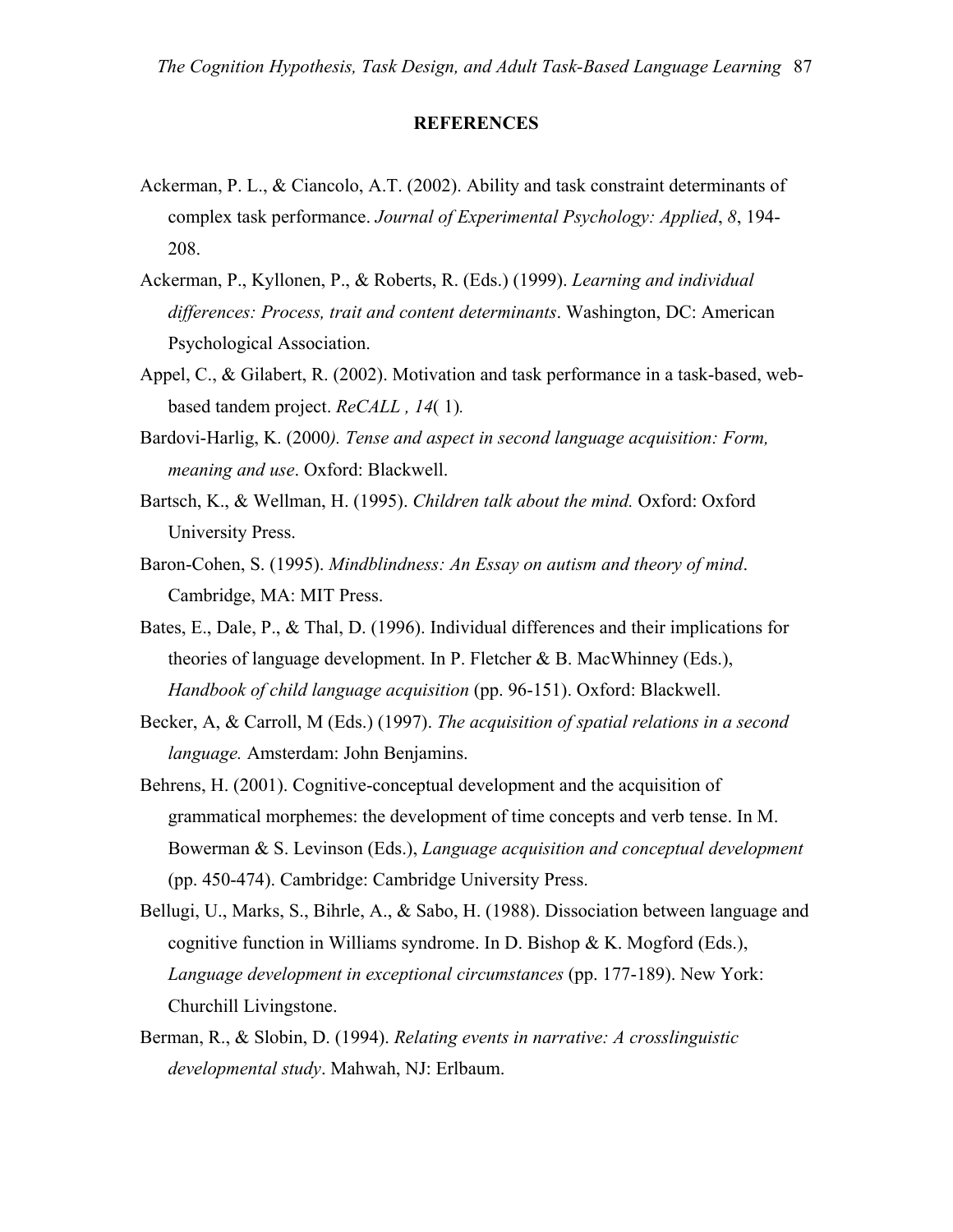- Bialystok, E. (1991). Metalinguistic dimensions of bilingual language proficiency. In E. Bialystok (Ed.), *Language processing in bilingual children* (pp. 113-140). London: Cambridge University Press.
- Bley-Vroman, R. (1990). The logical problem of foreign language learning. *Linguistic Analysis, 20,* 3-49.
- Brinton, D., Snow, M., & Wesche, M. (1989). *Content based second language instruction.* Rowley, MA: Newbury House.
- Bronckart, J., & Sinclair, H. (1973). Time, tense and aspect. *Cognition, 2*, 37-45.
- Brooks, P., & Tomasello, M. 91999). How children constrain their argument structure constructions. *Language, 75,* 720-738.
- Bygate, M. (1996). Effects of task repetition: Appraising the developing language of learners. In J. Willis & D. Willis (Eds.), *Challenge and change in language teaching* (pp. 136-146). Oxford: Heinemann.
- Bygate, M. (2001). Effects of task repetition on the structure and control of language. In M. Bygate, P. Skehan, & M. Swain (Eds.), *Researching pedagogic tasks: Second language learning, teaching, and testing* (pp. 23-48). London: Longman.
- Candlin, C. (1987). Towards task-based language learning. In C. Candlin & D. Murphy (Eds.), *Language learning tasks* (pp. 5-22). London: Prentice Hall.
- Carassa, A., Aprigliano, A., & Geminiani, G. (2000). Describers and explorers: A method for investigating cognitive maps. In S. O'Nuallain (Ed.), *Spatial cognition* (pp. 33- 43). Amsterdam: John Benjamins.
- Carey, S., & Spelke, E. (1994). Domain specific knowledge and conceptual change. In L. Hirschfeld & S. Gellman (Eds.), *Mapping the mind: Domain specificity in cognition and culture* (pp. 169-200). New York: Cambridge University Press.
- Chapman, R. (1996). Language development in children and adolescents with Down syndrome. In P. Fletcher & B. MacWhinney (Eds.), *Handbook of child language acquisition* (pp. 641-663). Oxford: Blackwell.
- Chown, E., Kaplan, S., & Kortenkamp, D. (1995). Prototypes, Location and Associative Networks (PLAN): Towards a unified theory of cognitive mapping. *Cognitive Science, 19,* 1-51.
- Cornell, E., Heth, D., & Alberts, D. (1994). Place recognition and way finding by children and adults. *Memory and Cognition, 22*, 633-643.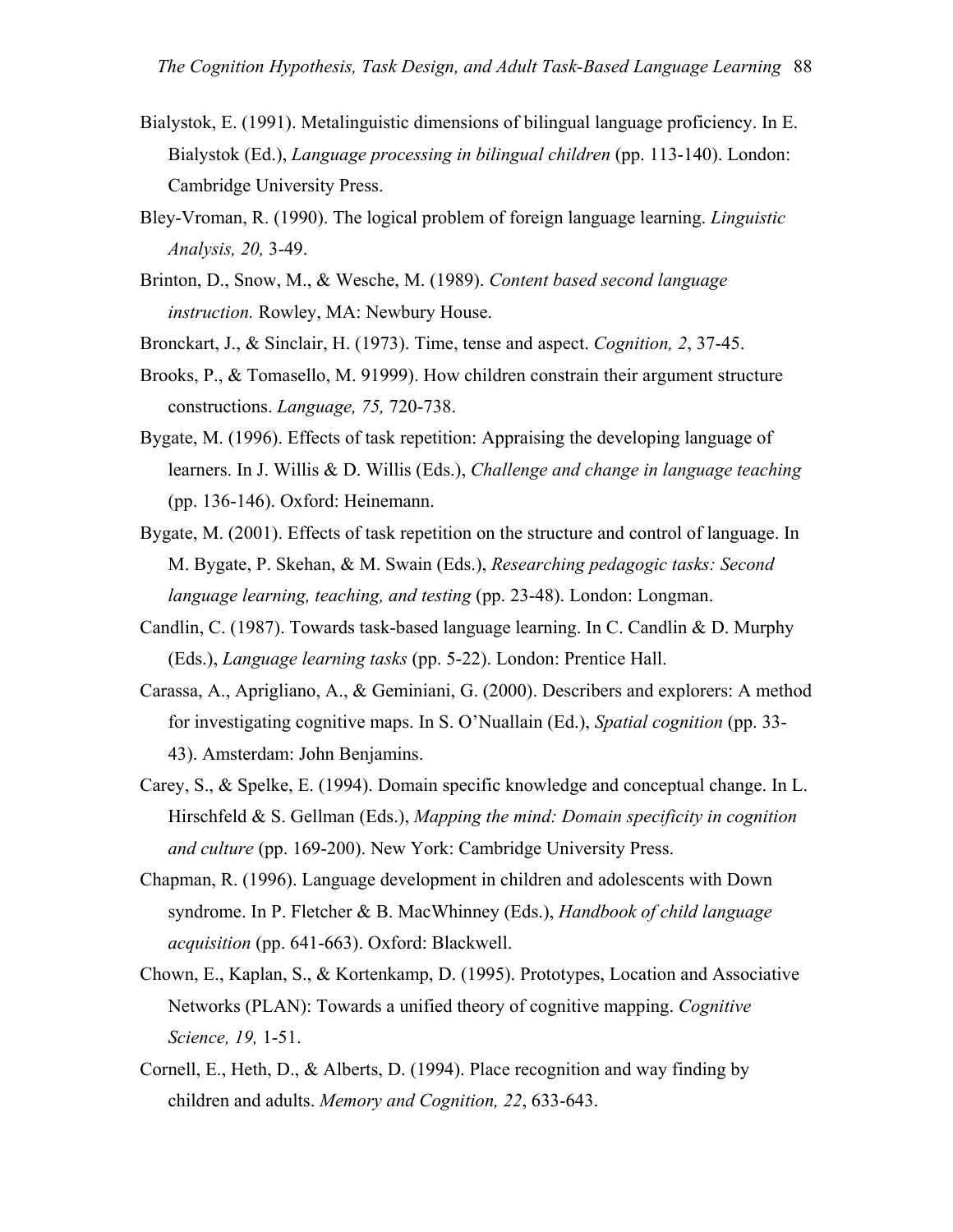- Corno, L., Cronbach, L. J., Kupermintz, H., Lohman, D. F., Mandinach, E. B., Porteus, A. W., & Talbert, J. E. (2002). *Remaking the concept of aptitude: Extending the legacy of Richard E*. *Snow*. Mahwah, NJ: Erlbaum.
- Coughlan, P., & Duff, P. (1993). Same task, different activities: Analysis of an SLA task from an activity theory perspective. In J. Lantolf & P. Appel (Eds.), *Vygotskian approaches to second language research* (pp. 157-172). Norwood, NJ: Ablex.
- Craik, F., & Lockhart, R. (1972). Levels of processing: A framework for memory research. *Journal of Verbal learning and Verbal Behavior, 11*, 671-684.
- Crombie, W. (1985). *Discourse and language learning: A relational approach to syllabus design*. Oxford: Oxford University Press.
- Cromer, R. (1974). The development of language and cognition: The cognition hypothesis. In B. Foss (Ed.), *New perspectives in child development* (pp. 184-252). Harmondsworth: Penguin.
- Cromer, R. (1988). The cognition hypothesis revisited. In F. S.Kessel (Ed.), *The development of language and language researchers: Essays in honor of Roger Brown* (pp. 223-248). Hillsdale, NJ: Erlbaum.
- Cromer, R. (1991). *Language and thought in normal and handicapped children*. Oxford: Blackwell.
- Crookes, G. (1986). *Task classification: A cross disciplinary review.* Technical Report No. 4: Center for Second Language Classroom Research. Honolulu: University of Hawaii.
- DeKeyser, R. (2000). The robustness of critical period effects in second language acquisition. *Studies in Second Language Acquisition, 22*, 499-533.
- DeKeyser, R., Salaberry, R., Robinson, P., & Harrington, M. (2002). 'What gets processed in Processing Instruction?': A commentary on Bill VanPatten's 'Update'. *Language Learning, 52*, 805-823.
- Doughty, C. (2001). Cognitive underpinnings of focus on form. In P. Robinson (Ed.), *Cognition and second language instruction* (pp. 204-255). Cambridge: Cambridge University Press.
- Doughty, C., & Pica, T. (1986). Information gap tasks: An aid to second language acquisition? *TESOL Quarterly, 20*, 305-325.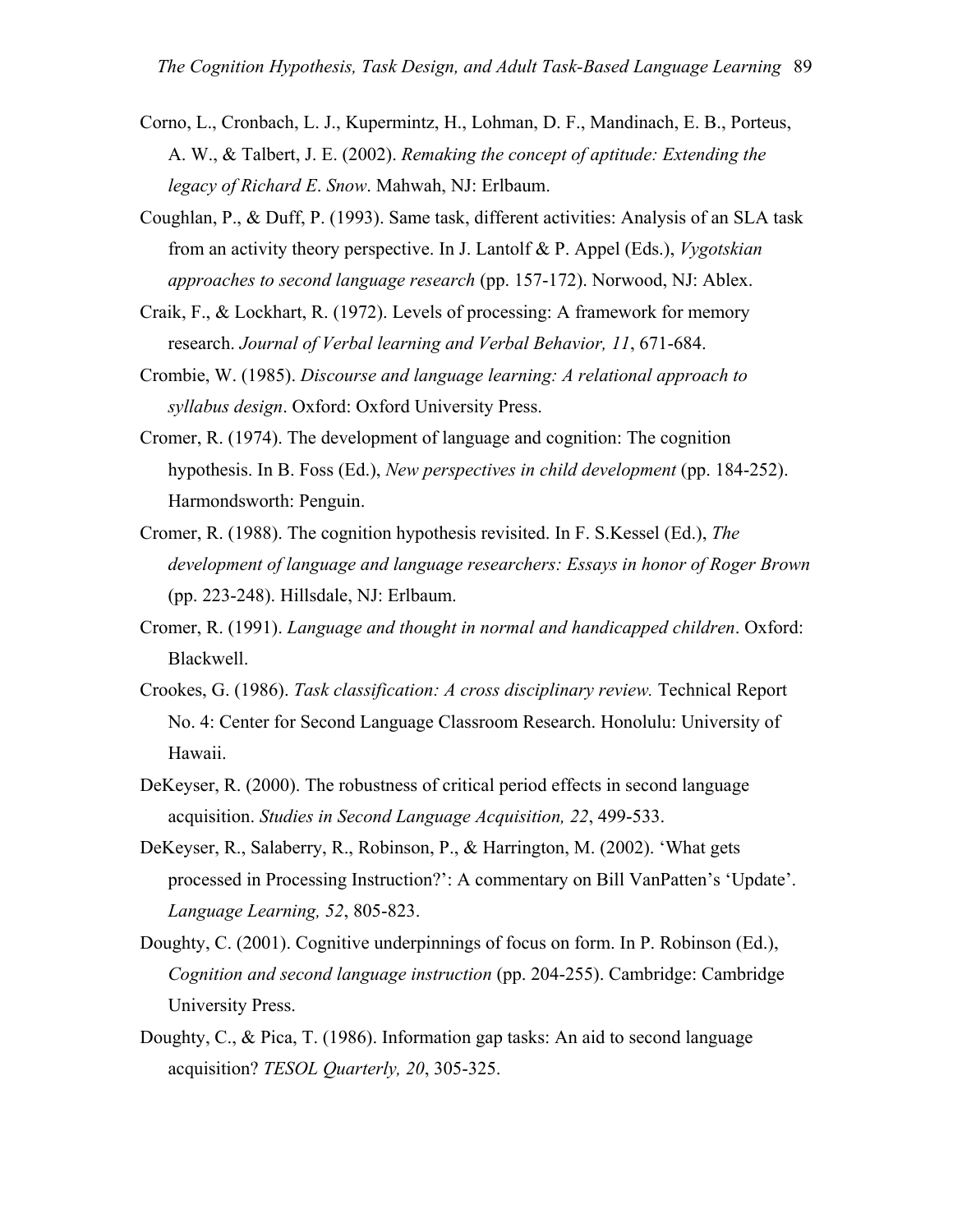- Doughty, C., & Williams, J. (1998). Pedagogical choices in focus on form. In C. Doughty & J. Williams (Eds.), *Focus on form in classroom second language acquisition* (pp. 197-262). New York: Cambridge University Press.
- Dulay, H., & Burt, M. (1974). Natural sequences in child second language acquisition. *Language Learning, 24*, 37-53.
- Eckman, F., Bell, L., & Nelson, D. (1988). On the generalization of relative clause instruction in the acquisition of English as a second language*. Applied Linguistics, 9,*  1-20.
- Ehret, B., Gray, W., & Kirschenbaum, S. (2000). Contending with complexity: Developing and using a scaled world in applied cognitive research, *Human Factors, 2*, 8-23.
- Elder, C., Iwashita, N., & Macnamara, T. (2002). Estimating the difficulty of oral proficiency tasks: What does the test-taker have to offer? *Language Testing, 19*, 347- 368.
- Ellis, D. (2000). *Task complexity and task sequencing in an EAP reading program.* Unpublished course materials, English Language Unit, Al Ain University, U.A.E.
- Ellis, N. (2002). Frequency effects in language acquisition: A review with implications for theories of implicit and explicit language acquisition. *Studies in Second Language Acquisition, 24*, 143-188.
- Ellis, N. (2003). Constructions, chunking, and connectionism: The emergence of second language structure. In C. Doughty & M. Long (Eds*.), The handbook of second language acquisition.* Oxford: Blackwell.
- Elman, J., Bates, E., Johnson, M., Karmiloff-Smith, A., Parisi, D. & Plunkett, K. (1996). *Rethinking innateness: A connectionist perspective on development.* Cambridge, MA: MIT Press.
- Fleishman, E. A., & Quaintance, M. K. (1984). *Taxonomies of human performance: The description of human tasks*. Orlando, FL: Academic Press.
- Givon, T. (1985). Function, structure, and language acquisition. In D. Slobin (Ed*.), The crosslinguistic study of language acquisition: Vol 1*. (pp. 1008-1025). Hillsdale, NJ: Lawrence Erlbaum.

Givon, T. (1995). *Functionalism and grammar.* Amsterdam: Benjamins.

Givon, T. (2002). The visual information-processing system as an evolutionary precursor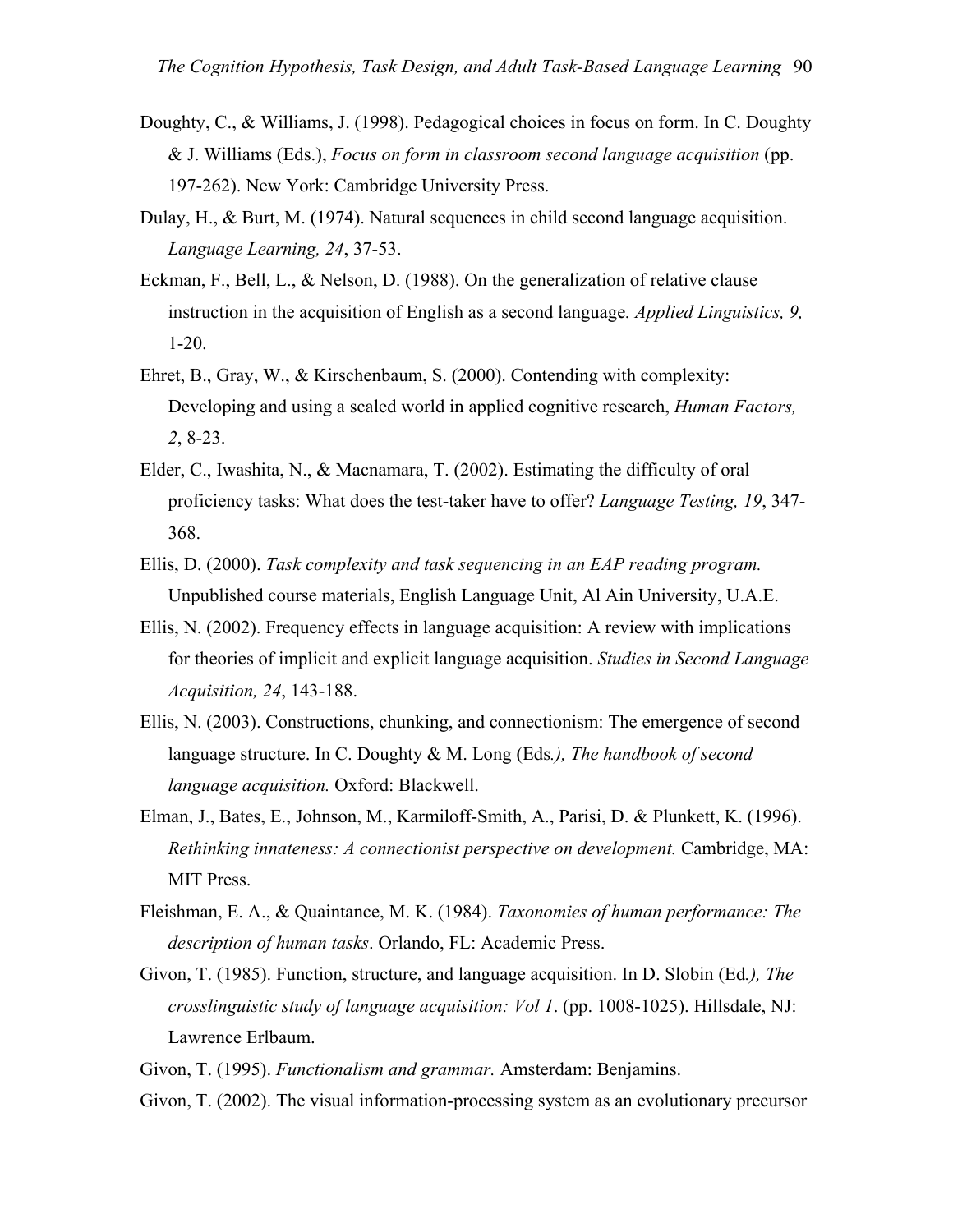of human language. In T. Givon & B. Malle (Eds). (2002). *The evolution of language out of pre-language*. (pp. 3-50). Amsterdam: Benjamins.

- Goldberg, A. (1995*). A construction grammar approach to argument structure*. Chicago, IL: University of Chicago Press.
- Goldberg, A., Casenhiser, D., & Sethuraman, N. (2003). *Learning argument structure generalizations.* Manuscript under submission.

Gopher, D. (1992). Analysis and measurement of mental workload. In G. d'Ydewalle, P. Eelen & P. Bertelson (Eds.), *International perspectives on psychological science: Vol. 2, State of the art* (pp. 265-291). Hillsdale, NJ: Lawrence Erlbaum.

- Gopher, D. (1993). The skill of attention control: Acquisition and execution of attention strategies. In D. Meyer & S. Kornblum (Eds.), *Attention and performance XIV: Synergies in experimental psychology, artificial intelligence, and cognitive neuroscience* (pp. 299-322). Cambridge, MA: MIT Press.
- Gopnik, A., & Wellman, H. (1994). The theory theory. In L. Hirschfield & S. Gelman (Eds.), *Mapping the mind: Domain specificity in cognition and culture*, (pp. 257- 293). New York: Cambridge University Press.
- Harley, B. & Hart, D. (2002). Age, aptitude, and second language learning on a bilingual exchange. In P. Robinson (Ed.), *Individual differences and instructed language learning*. Amsterdam: John Benjamins.
- Hawkins, J. (1994*). A performance theory of order and constituency.* Cambridge: Cambridge University Press.
- Hyltenstam, K., & Abrahamsson, P. (2003). Maturational constraints in SLA. In C. Doughty & M. H. Long (Eds*.), Handbook of second language acquisition*. Oxford: Blackwell.
- Iwashita, N., McNamara, T., & Elder, C. (2001). Can we predict task difficulty in an oral proficiency test? Exploring the potential of an information processing approach to task design. *Language Learning, 51*, 401-436.
- Johnson, J. S., & Newport, E. L. (1989). Critical period effects in second language learning: The influence of maturational state on the acquisition of English as a second language. *Cognitive Psychology, 21*, 60-99.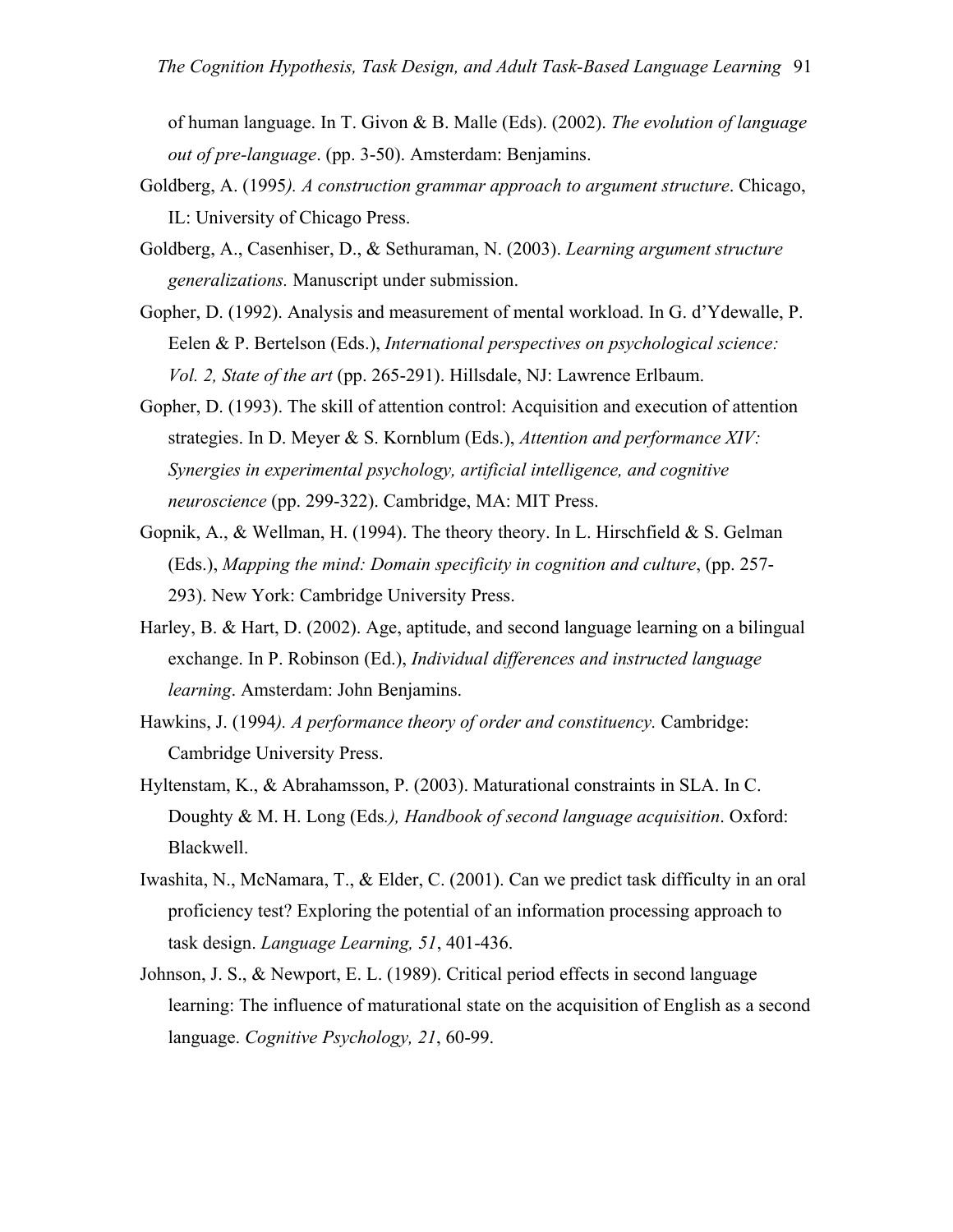- Johnson, J. S., & Newport, E. L. (1990). Critical period effects on universal properties of language: the status of subjacency in the acquisition of a second language. *Cognition, 39,* 215-258.
- Johnson, K. (1996). *Language teaching and skill learning.* Oxford: Blackwell.
- Jonides, J. (1995). Working memory and thinking. In E. Smith & D. Osherson (Eds*.), An invitation to cognitive science, Vol 3: Thinking* (pp. 217-265). Cambridge, MA: MIT Press.
- Karmiloff-Smith, A. (1992*). Beyond modularity: A developmental perspective on cognitive science*. Cambridge, MA: MIT Press.
- Kellerman, E. (1985). Input and second language acquisition theory. In S. Gass  $&C$ . Madden (Eds.), *Input in second language acquisition* (pp. 345-353). Rowley, MA: Newbury House.
- Klein, W. (1989). *Second language acquisition*. Cambridge: Cambridge University Press.
- Klein, W., & Perdue, C. (Eds.), (1992). *Utterance structure: Developing grammars again.* Amsterdam: Benjamins.
- Klein, W., & Perdue, C. (1997). The basic variety (or: Couldn't natural languages be much simpler?). *Second Language Research, 13,* 301-347.
- Knorr, E., & Neubauer, A. (1996). Speed of information processing in an inductive reasoning task and its relationship to psychometric intelligence*. Personality and Individual Differences, 20*, 653-660.
- Krashen, S. (1985). *The input hypothesis: Issues and implications.* Oxford, New York: Pergamon.
- Larsen-Freeman, D., & Long, M. H. (1991*). An introduction to second language acquisition research.* London: Longman.
- Lee, C. E., & Rescorla, L. (2002). The use of psychological state terms by late talkers at age 3. *Applied Psycholinguistics, 23*, 623-641.
- Lee, Y.-G. (2000). Effects of degrees of task complexity on L2 production. In S. Kang (Ed.), *Korean language in America 5*. Monterey, CA: The American Association of Teachers of Korean.
- Li, P., & Shirai, Y. (2000). *The acquisition of lexical and grammatical aspect*. Berlin: Mouton de Gruyter.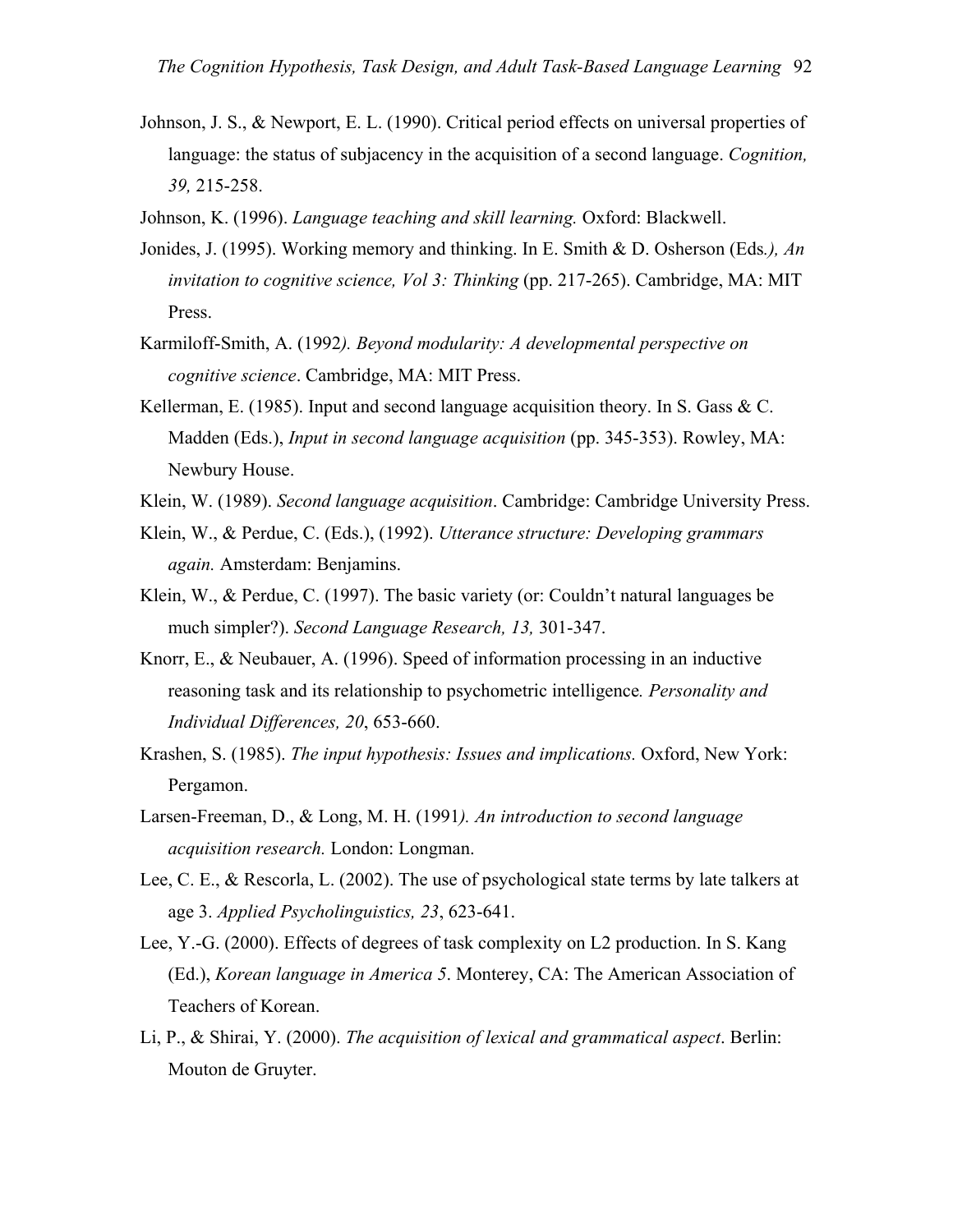- Logan, G. D. (1988). Toward an instance theory of automatization*. Psychological Review, 95*, 492-527.
- Long, M. H. (1985). A role for instruction in second language acquisition: Task-based language teaching. In K. Hyltenstam & M. Pienemann (Eds.), *Modeling and assessing second language acquisition* (pp. 77-99). Clevedon, Avon: Multilingual Matters.
- Long, M. H. (1989). Task, group, and task-group interactions. *University of Hawai'i Working Papers in ESL, 8,* 1-25.
- Long, M. H. (1990). Maturational constraints on language development*. Studies in Second Language Acquisition, 12,* 251-285.
- Long, M. H.(1991). Focus on form: A design feature in language teaching methodology. In K. de Bot, R. Ginsberg, & C. Kramsch (Eds.), *Foreign language research in crosscultural perspectives* (pp. 39-52). Amsterdam: Benjamins.
- Long, M. H. (1996). The role of the linguistic environment in second language acquisition. In W. Ritchie & T. Bhatia (Eds*.), Handbook of second language acquisition* (pp. 413-463). San Diego, CA: Academic Press.
- Long, M. H. (1998). Focus on form in task-based language teaching. *University of Hawaii Working Papers in ESL, 16*, 49-61.
- Long, M. H. (Ed.), (in press). *Second language learning needs analysis*. Cambridge: Cambridge University Press.
- Long, M. H., & Crookes, G. (1992). Three approaches to task-based syllabus design*. TESOL Quarterly, 26*, 27-56.
- Long, M. H., & Crookes, G. (1993). Units of analysis in syllabus design—The case for task. In G. Crookes & S. Gass (Eds*.), Tasks in a pedagogic context: Integrating theory and practice* (pp. 9-54). Clevedon: Multilingual Matters.
- Long, M. H., & Robinson, P. (1998). Focus on form: Theory, research, and practice. In C. Doughty & J. Williams (Eds.), *Focus on form in classroom second language acquisition* (pp. 15-41). Cambridge: Cambridge University Press.
- Loschky, L., & Bley-Vroman, R. (1993). Grammar and task-based methodology. In G. Crookes & S. Gass (Eds.), *Tasks in language learning: Integrating theory and practice* (pp. 123-167). Clevedon: Multilingual Matters.

Mackey, A. (1999). Input, interaction and second language development: An empirical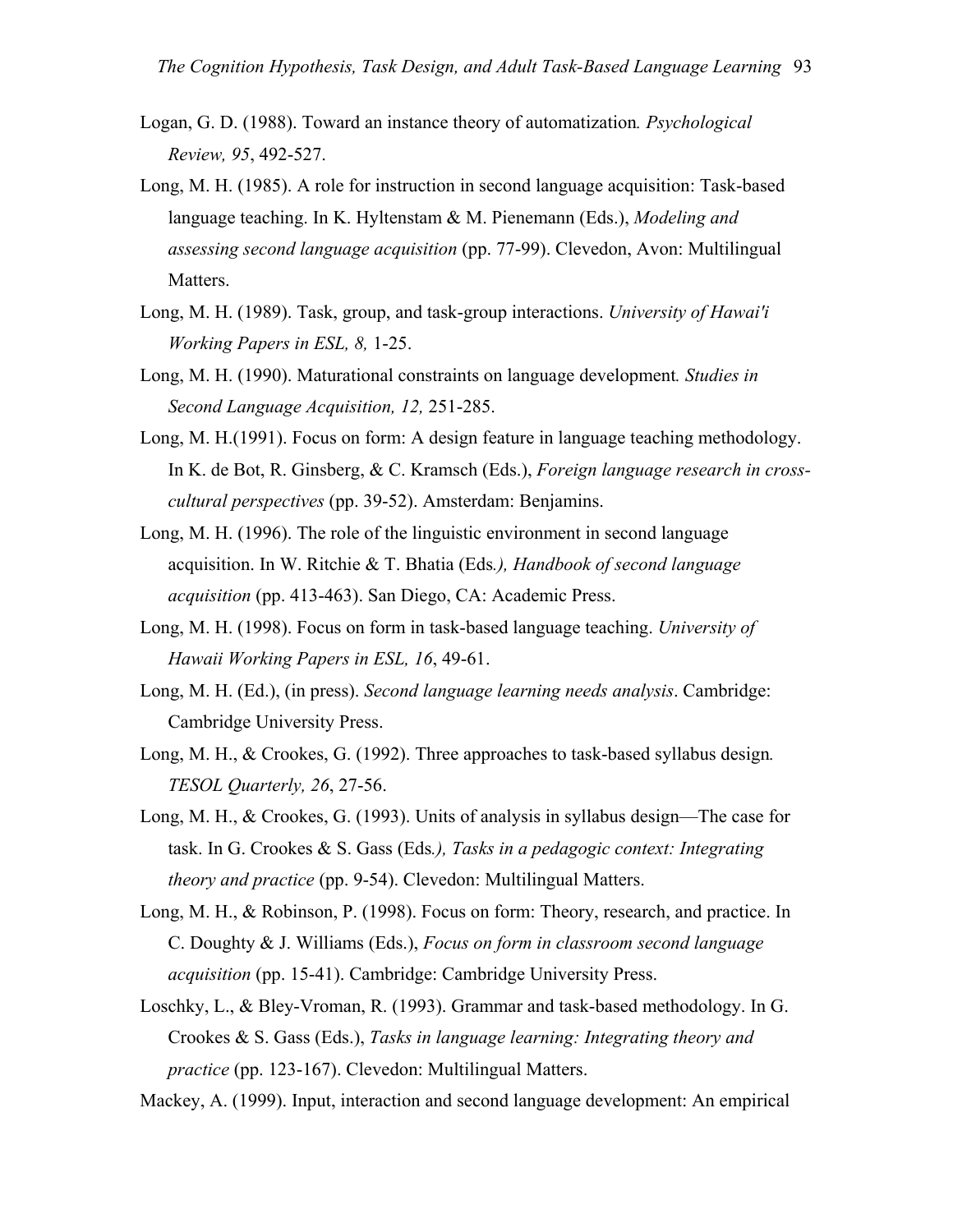study of question formation in ESL*. Studies in Second Language Acquisition, 21*, 557-587.

MacNamara, T. (1996). *Measuring second language performance*. London: Longman.

- Malle, B. (2002). The relation between language and theory of mind in development and evolution. In T. Givon & B. Malle (Eds), *The evolution of language out of prelanguage* (pp. 265-284). Amsterdam: Benjamins.
- Mascha, M. (2001). The effect of task complexity and expert system type on the acquisition of procedural skill. *International Journal of Accounting Information Systems, 2*, 103-124.
- Meisel, J. (1987). Reference to past events and actions in the development of natural second language acquisition. In C. Pfaff (Ed.), *First and second language acquisition processes* (pp. 206-225). Rowley, MA: Newbury House.
- Merickle, P.M., & Reingold, E.M. (1991). Comparing direct (explicit) and indirect (implicit) measures to study unconscious memory*. Journal of Experimental Psychology: Learning, Memory and Cognition, 17,* 224-233.
- Muranoi, H. (2000). Focus on form through interaction enhancement: Integrating formal instruction into a communicative task in EFL classrooms. *Language Learning, 50,*  617-673.
- Nembhard, D. (2000). The effects of task complexity and experience on learning and forgetting: A field study. *Human Factors, 42*, 272-286.
- Neumann, O. (1987). Beyond capacity: A functional view of attention. In H. Heuer & A. Sanders (Eds.), *Perspectives on perception and action* (pp. 361-394). Berlin: Springer.
- Newport, E. L. (1990). Maturational constraints on language learning. *Cognitive Science, 14*, 11-28.
- Newton, J., & Kennedy, G. (1996). Effects of communication tasks on the marking of grammatical relations by second language learners. *System, 24,* 159-177.
- Niwa, Y. (2000). *Reasoning demands of L2 tasks and L2 narrative production: Effects of individual differences in working memory, intelligence, and aptitude.* Unpublished M.A dissertation, Aoyama Gakuin University, Dept. English, Tokyo.
- Norris, J., Brown, J., Hudson, T. & Yoshioka, J. (1998*). Designing second language performance assessments.* Honolulu, HI: University of Hawaii Press.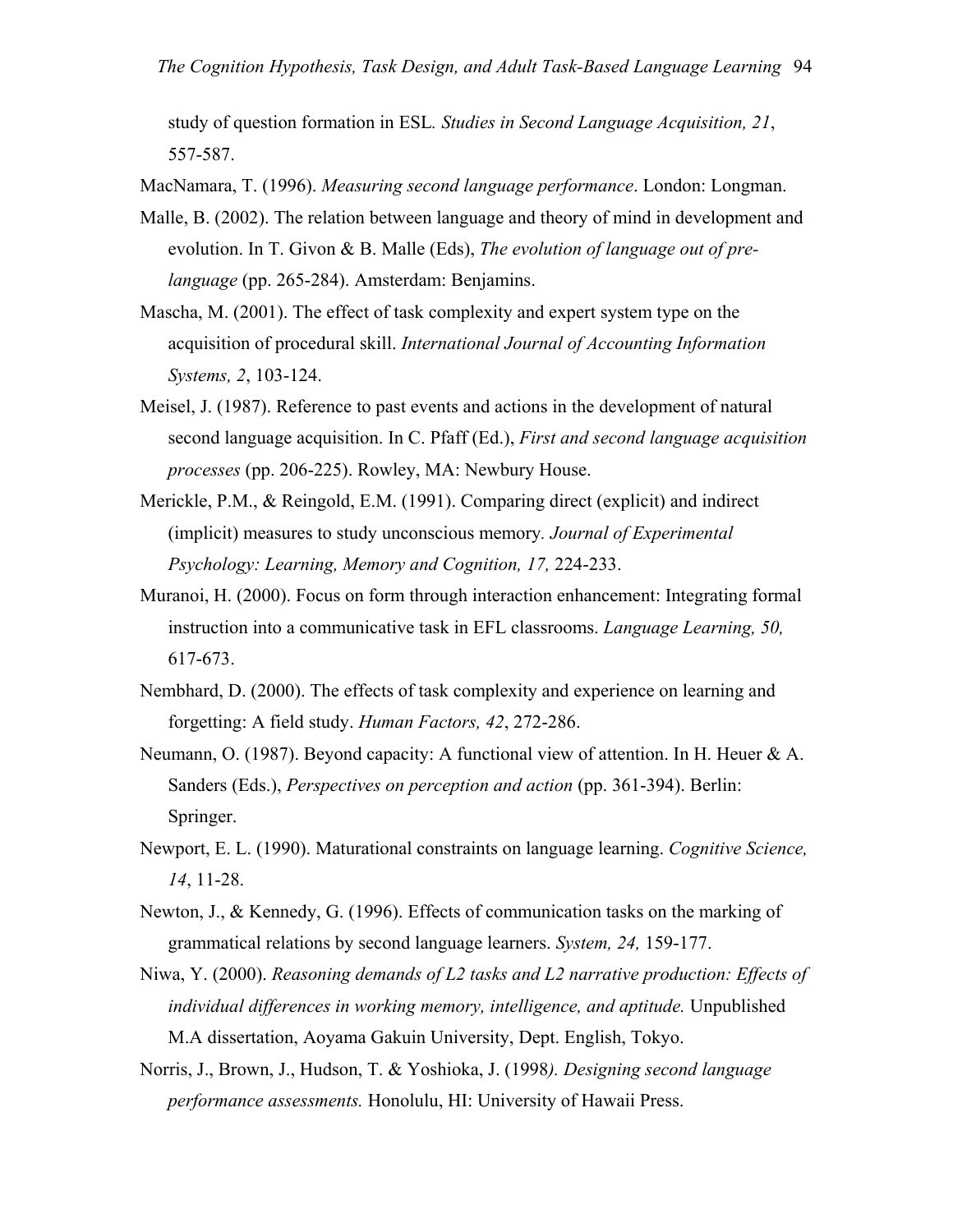- Nunan, D. (1989*). Designing tasks for the communicative classroom.* Cambridge: Cambridge University Press.
- Nunan, D. (1993). Task-based syllabus design: Selecting, grading and sequencing tasks. In G. Crookes & S. Gass (Eds*.), Tasks in a pedagogic context: Integrating theory and practice* (pp. 55-68). Clevedon: Multilingual Matters.
- O'Grady, W. (2003). The radical middle: Nativism without Universal Grammar. In C. Doughty & M. H. Long (Eds*.*), *Handbook of second language acquisition*. Oxford: Blackwell.
- Osaka, M., & Osaka, N. (1992). Language-independent working memory as measured by Japanese and English reading span tests. *Bulletin of the Psychonomic Society, 30,*  287-289.
- Perdue, C. (Ed.) (1993a). *Adult language acquisition: Crosslinguistic perspectives Vols. 1: Field methods.* Cambridge: Cambridge University Press.
- Perdue, C. (Ed.) (1993b). *Adult language acquisition: Crosslinguistic perspectives Vols. 2: The results.* Cambridge: Cambridge University Press.
- Philp, J. (2003). Constraints on 'noticing the gap': Nonnative speakers noticing of recasts in NS-NNS interaction. *Studies in Second Language Acquisition, 25,* 99-126.
- Pica, T. (1987). Interlanguage adjustments as an outcome of NS-NNS negotiated interaction. *Language Learning, 38*, 45-73.
- Pica, T., Kanagy, R., & Falodun, J. (1993). Choosing and using communication tasks for second language teaching and research. In G. Crookes & S. Gass (Eds.), *Tasks in language learning: Integrating theory and practice* (pp. 9-34). Clevedon, Avon: Multilingual Matters.
- Pienemann, M. (1998). *Language processing and second language acquisition; Processability theory.* Amsterdam: Benjamins.
- Prabhu, N. (1987). *Second language pedagogy*. Oxford: Oxford University Press.
- Rahimpour, M. (1997). *Task condition, task complexity and variation in oral L2 discourse.* Unpublished Ph.D dissertation, University of Queensland, Brisbane, Australia.
- Rahimpour, M. (1999). Task complexity and variation in interlanguage. In N. Jungheim & P. Robinson (Eds.), *Pragmatics and pedagogy: Proceedings of the 3rd Pacific Second language Research Forum, Vol 2* (pp. 115-134). Tokyo: PacSLRF.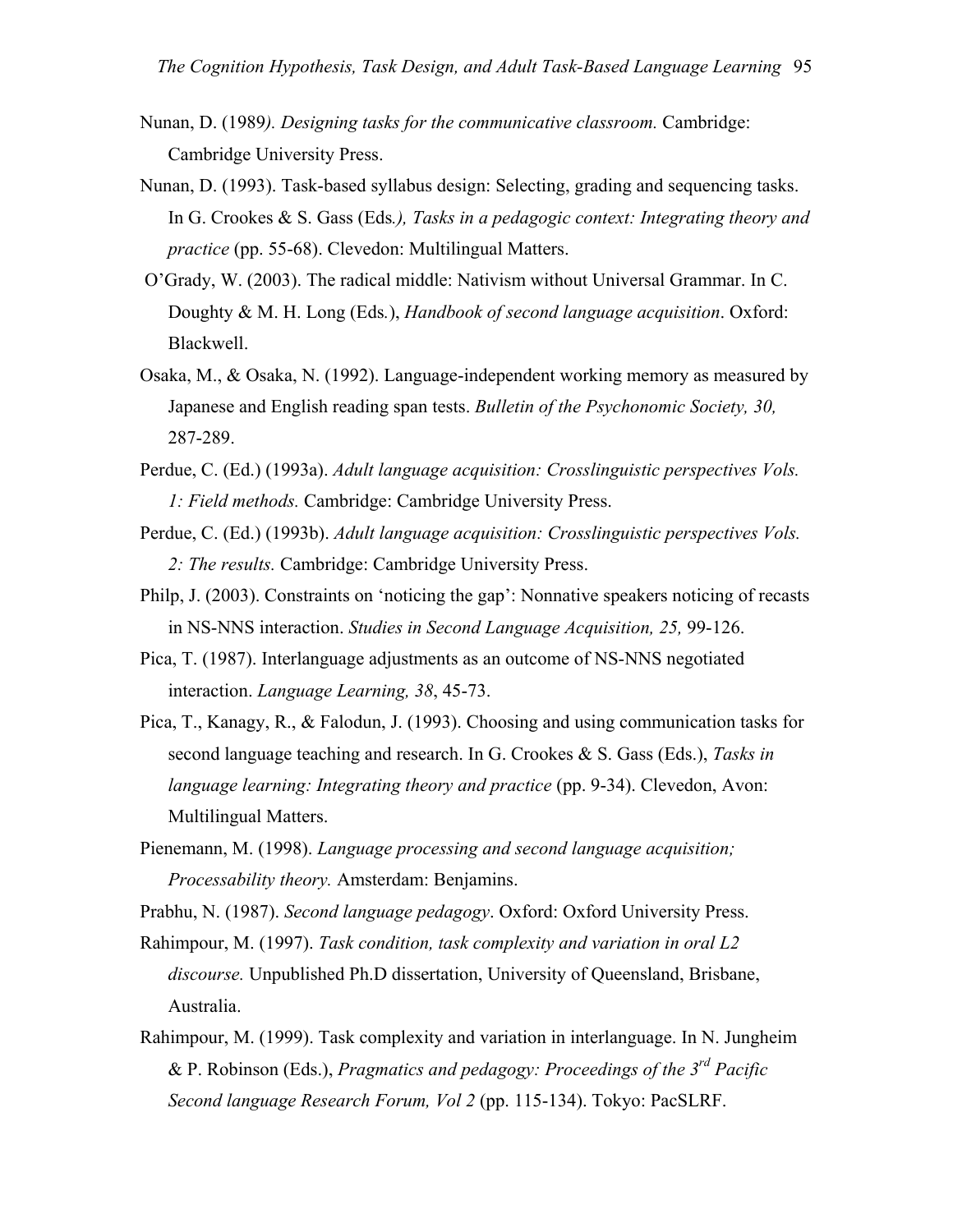- Reber, A. S. (1989). Implicit learning and tacit knowledge*. Journal of Experimental Psychology: General, 118*, 219-235.
- Reber, A. S., & Allen, R. (2000). Individual differences in implicit learning: Implications for the evolution of consciousness. In R. Kunzendorf & B. Wallace (Eds*.), Individual differences in conscious experience* (pp. 227-250). Amsterdam: Benjamins.
- Reber, A. S., Walkenfield, F., & Hernstadt, R. (1991). Implicit and explicit learning: Individual differences and IQ. *Journal of Experimental Psychology: Learning, Memory and Cognition, 17,* 888-896.
- Reder, L., & Schunn, C. (1999). Bringing together the psychometric and strategy worlds: Predicting adaptivity in a dynamic task. In D. Gopher & A. Koriat (Eds.), *Attention and performance, XVII: Cognitive regulation of performance—Interaction of theory and application* (pp. 317-342). Cambridge, MA: MIT Press.
- Reilly, J., Klima, E., & Bellugi, U. (1991). Once more with feeling: Language and affect in atypical populations. *Development and Psychopathology, 6,* 367-391.
- Robinson, P. (1986). Constituency or dependency in the units of language acquisition: An approach to describing the learner's analysis of formulae. *Linguisticae Investaigationes, 10,* 417-438.
- Robinson, P. (1989). Procedural vocabulary and language learning. *Journal of Pragmatics, 13,* 523-546.
- Robinson, P. (1990). Metaphors for the description of acquisition data: From constituency 'trees' to dependency 'frames'. *International Review of Applied Linguistics, 28*, 273-292.
- Robinson, P. (1994). Implicit knowledge, second language learning and syllabus construction. *TESOL Quarterly, 28*, 161-166.
- Robinson, P. (1995a). Task complexity and second language narrative discourse. *Language Learning, 45,* 99-140.
- Robinson, P. (1995b). Attention, memory and the 'noticing' hypothesis. *Language Learning, 45,* 283-331.
- Robinson, P. (1995c). Aptitude, awareness, and the fundamental similarity of implicit and explicit second language learning. In R. Schmidt (Ed.), *Attention and awareness in foreign language learning* (pp. 303-357). Honolulu, HI: University of Hawai'i Press.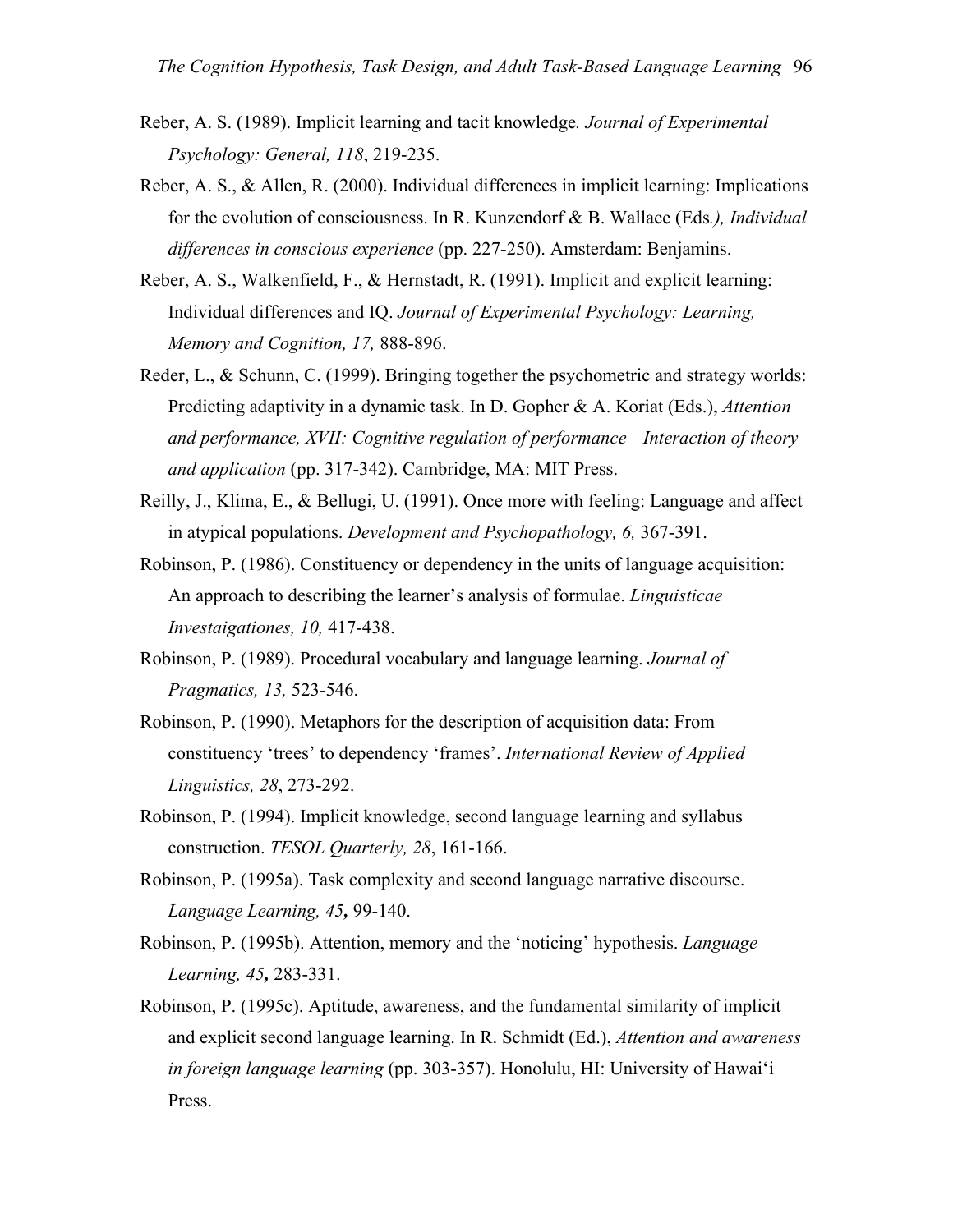- Robinson, P. (1996a). *Consciousness, rules and instructed second language acquisition*. New York: Lang.
- Robinson, P. (1996b). Learning simple and complex second language rules under implicit, incidental, rule-search and instructed conditions. *Studies in Second Language Acquisition, 18*, 27-67.
- Robinson, P. (1996c). Connecting tasks, cognition and syllabus design. In P. Robinson (Ed.), *Task complexity and second language syllabus design: Data-based studies and speculations: University of Queensland Working papers in Applied Linguistics, Special Issue* (pp. 1-15). Brisbane: University of Queensland, CLTR.
- Robinson, P. (1997a). Individual differences and the fundamental similarity of implicit and explicit adult second language learning. *Language Learning, 47,* 45-99.
- Robinson, P. (1997b). Automaticity and generalizability of second language learning under implicit, incidental, enhanced and instructed conditions. *Studies in Second Language Acquisition,19*, 223-248.
- Robinson, P. (1997c). Giving pushed output a push: The role of task complexity. *Clarion, EUROSLA Newsletter, 3*(2), 22-24.
- Robinson, P. (1997d). State of the art: SLA research and language teaching*. The Language Teacher, 21*(7), 7-16.
- Robinson, P. (1998). State of the art: SLA theory and second language syllabus design. *The Language Teacher, 22*(4), 7-13.
- Robinson, P. (2000). *Task complexity and reasoning demands: effects on dyadic NNS-NNS interaction, fluency, accuracy, complexity and incorporation of input*. Unpublished data, Aoyama Gakuin University, Tokyo.
- Robinson, P. (2001a). Task complexity, cognitive resources and syllabus design: A triadic framework for examining task influences on SLA. In P. Robinson (Ed.), *Cognition and second language instruction* (pp. 185-316). New York: Cambridge University Press.
- Robinson, P. (2001b). Task complexity, task difficulty and task production: Exploring interactions in a componential framework. *Applied Linguistics, 22,* 27-57.
- Robinson, P. (2001c). Individual differences, cognitive abilities, aptitude complexes and learning conditions in second language acquisition. *Second Language Research, 17,*  368-392.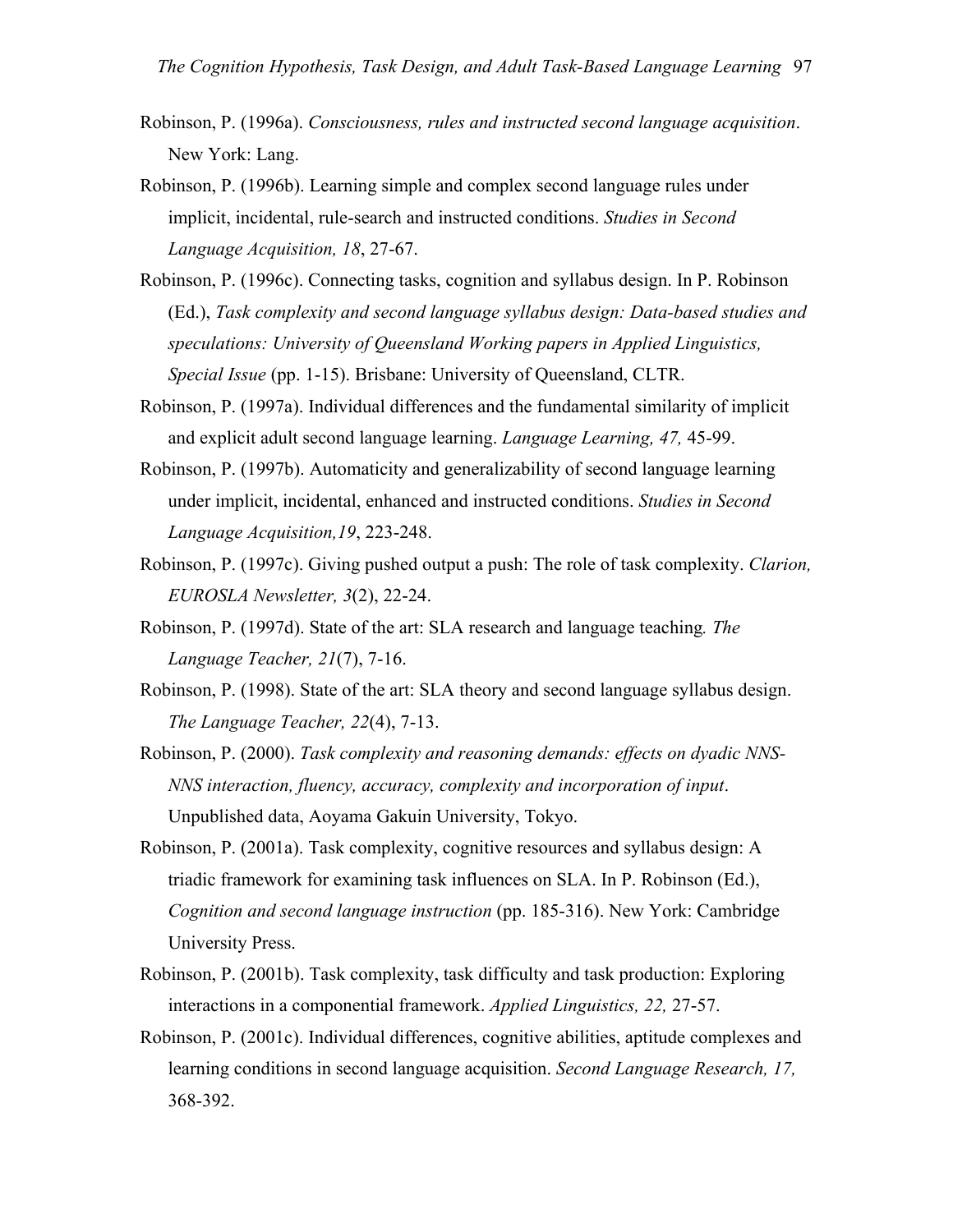- Robinson, P. (2002a). Individual differences in intelligence, aptitude and working memory during adult incidental second language learning: A replication and extension of Reber, Walkenfield and Hernstadt (1991). In P. Robinson (Ed.), *Individual differences and instructed language learning* (pp. 211-266). Amsterdam: Benjamins.
- Robinson, P. (2002b). Learning conditions, aptitude complexes and SLA: A framework for research and pedagogy. In P. Robinson (Ed.), *Individual differences and instructed language learning* (pp. 113-134). Amsterdam: Benjamins.
- Robinson, P. (2002c). The Cognition Hypothesis of task-based language development and its implications for syllabus design. *Acquisition of Japanese as a Second Language, 5*, 142-144.
- Robinson, P. (Ed.) (2002d). *Individual differences and instructed language learning*. Amsterdam: Benjamins.
- Robinson, P. (2003a). Attention and memory during SLA. In C. Doughty & M. Long (Eds.), *Handbook of second language acquisition* (pp. 630-678). Oxford: Blackwell.
- Robinson, P. (2003b). Multiple aptitudes for instructed second language learning*. Journal of Korean English Language and Linguistics, 3*(3), 375-410.
- Robinson, P. (in preparation a). Aptitudes, abilities, contexts and practice. In R. DeKeyser (Ed.), *Practice in second language learning: Perspectives from linguistics and psychology*. New York: Cambridge University Press.
- Robinson, P. (in preparation b*). Task complexity, second language development and syllabus design.* Ms.
- Robinson, P. (in preparation c). Comprehension, cognitive complexity and task-based language production. To appear in S. Nobe, P. Robinson, D. Smith, G. Strong, M. Tani, & H. Yoshiba (Eds.), *Language and comprehension: Perspectives from linguistics and language education*. Tokyo: Soken Research Institute.
- Robinson, P., & Ha, M. (1993). Instance theory and second language rule learning under explicit conditions. *Studies in Second Language Acquisition, 15,* 413-438.
- Robinson, P., Nobe, S., Strong, G., & Whittle, J. (2001). The development of EAP oral discussion ability. In J. Flowerdew & M. Peacock (Eds*.), Research perspectives on english for academic purposes* (pp. 347-360). Cambridge: Cambridge University Press.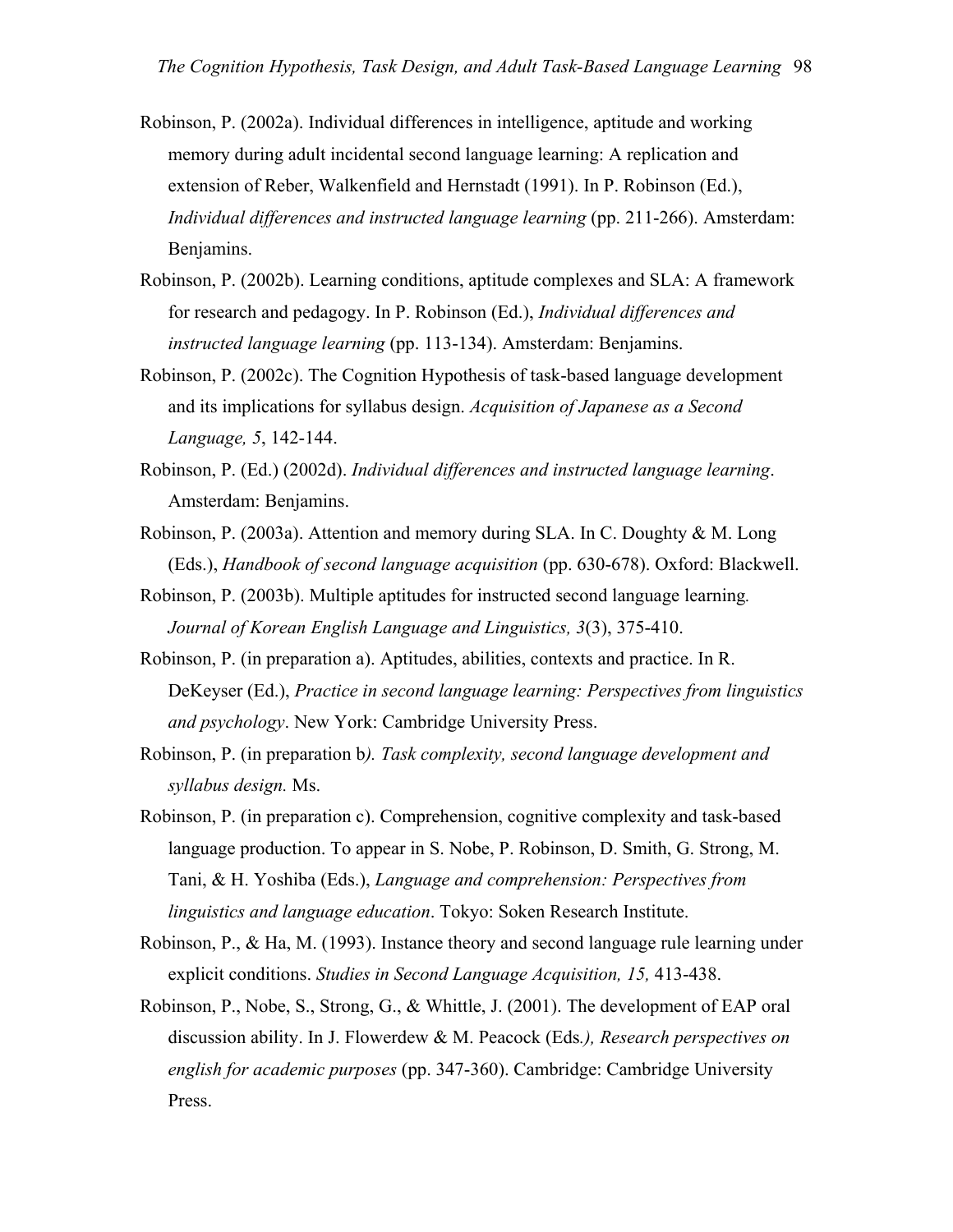- Robinson, P., & Ross, S. (1996). The development of task-based testing in English for academic purposes programs. *Applied Linguistics, 17,* 455-476.
- Robinson, P., Ting, S. C-C., & Urwin, J. (1995). Investigating second language task complexity. *RELC Journal, 25,* 62-79.
- Robinson, P., & White, R. (1995). Current approaches to syllabus design: A discussion with Ron White. *RELC Guidelines, 17*, 93-102.
- Rohdenburg, G. (1996). Cognitive complexity and increased grammatical explicitness in English. *Cognitive Linguistics, 7,* 367-388.
- Rohdenburg, G. (1998). Clarifying structural relationships in cases of increased complexity in English. In R. Schulze (Ed*.*), *Meaningful choices in English: On dimensions, perspectives, methodology and evidence* (pp. 189-205). Tubingen: Gunter Narr.
- Rohdenburg, G. (2002). Processing complexity and the variable use of prepositions in English. In H. Cuyckens & G. Radden (Eds.), *Perspectives on prepositions* (pp. 79- 101). Tubingen: Gunter Narr.
- Rondal, J. (1995). *Exceptional language development in down syndrome: Implications for the cognition-language relationship*. Cambridge: Cambridge University Press.
- Rosenberg, S. (1982). The language of the mentally retarded: Development, processes and intervention. In S. Rosenberg (Ed*.*), *Handbook of applied psycholinguistics*. Hillsdale, NJ: Erlbaum.
- Rubinstein, J., Meyer, D., & Evans, J. (2001). Executive control of cognitive processes in task switching. *Journal of Experimental Psychology: Human Perception and Performance, 27*(4), 763-797.
- Sachs, J. (1983). Talking about the there and then: The emergence of displaced reference in parent-child discourse. In K. E. Nelson (Ed*.*), *Children's language: Vol. 4* (pp. 1- 28). Hillsdale, NJ: Erlbaum.
- Samuda, V. (2001). Guiding relationships between form and meaning during task performance: The role of the teacher. In M. Bygate, P. Skehan, & M. Swain (Eds.), *Researching pedagogic tasks: Second language learning, teaching, and testing* (pp. 119-140). London: Longman.
- Sanders, A. (1998*). Elements of human performance: Reaction processes and attention in human skill*. Mahwah, NJ: Erlbaum.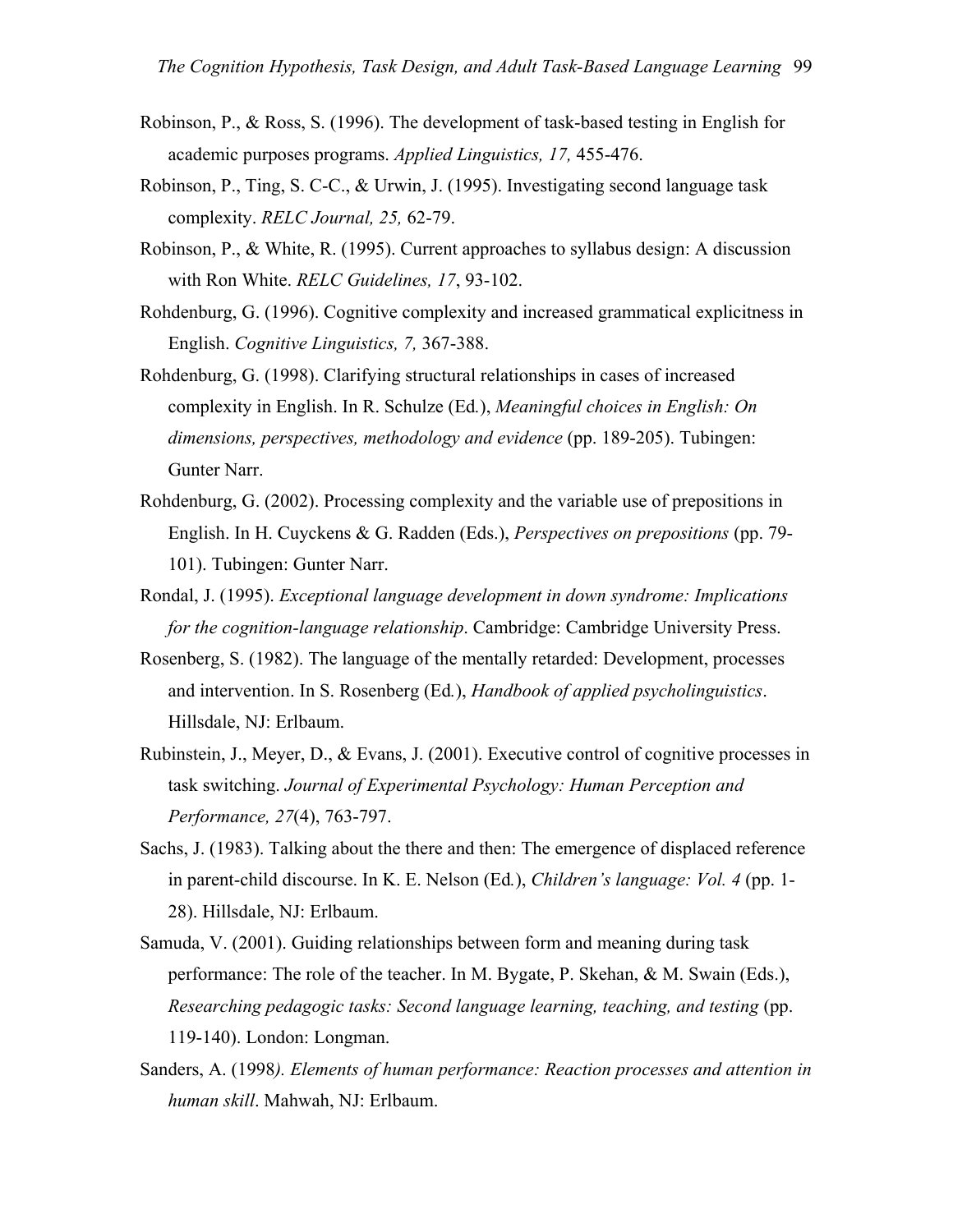- Sarno, K., & Wickens, C. (1995). Role of multiple resources in predicting time-sharing efficiency: Evaluation of three workload models in a multiple-task setting. *The International Journal of Aviation Psychology, 5*, 107-130.
- Sasaki, M. (1996*). Second language proficiency, foreign language aptitude and intelligence*. New York: Lang.
- Sato, C. (1990). *The syntax of conversation in interlanguage development.* Tubingen: Gunter Narr.
- Schaeken, W., De Vooght, G., Vandierendonck, A., & Y'deWalle, G. (Eds.) (2002). *Deductive reasoning and strategies.* Mahwah, NJ: Erlbaum.
- Schmidt, R. (1983). Input, acculturation and the acquisition of communicative competence. In N. Wolfson & E Judd (Eds.), *Sociolinguistics and second language acquisition* (pp. 137-174). Rowley, MA: Newbury House.
- Schmidt, R. (1990). The role of consciousness in second language learning. *Applied Linguistics, 11*, 129-158.
- Schmidt, R. (1995). Consciousness and foreign language learning: A tutorial on the role of attention and awareness in learning. In R. Schmidt (Ed.), *Attention and awareness in foreign language learning* (pp. 1-64). Honolulu, HI: University of Hawaii Press.
- Schmidt, R. (2001). Attention. In P. Robinson (Ed.), *Cognition and second language instruction* (pp. 1-33). New York: Cambridge University Press.
- Schneider, V., Healy, A., & Bourne, L.R. Jr. (2002). What is learned under difficult conditions is hard to forget: Contextual interference effects in foreign vocabulary acquisition, retention, and transfer. *Journal of Memory and Language,* 46(2), 419-440
- Schwartz, N. (1996). *Cognition and communication: Judgmental biases, research methods, and the logic of conversation*. Mahwah, NJ: Erlbaum.
- Scovel, T. (1988). *A time to speak.* Rowley, MA: Newbury House.
- Segalowitz, N. (2001). On the evolving connections between psychology and linguistics. *Annual Review of Applied Linguistics, 21*, 3-22.
- Segalowitz, N. (2002). Automaticity and second language acquisition. In C. Doughty and M. H. Long (Eds.), *Handbook of second language acquisition*. Oxford: Blackwell.
- Shatz, M., Wellman, H., & Silber, S. (1983). The acquisition of mental verbs: A systematic investigation of first references to mental states. *Cognition, 14*, 301-321.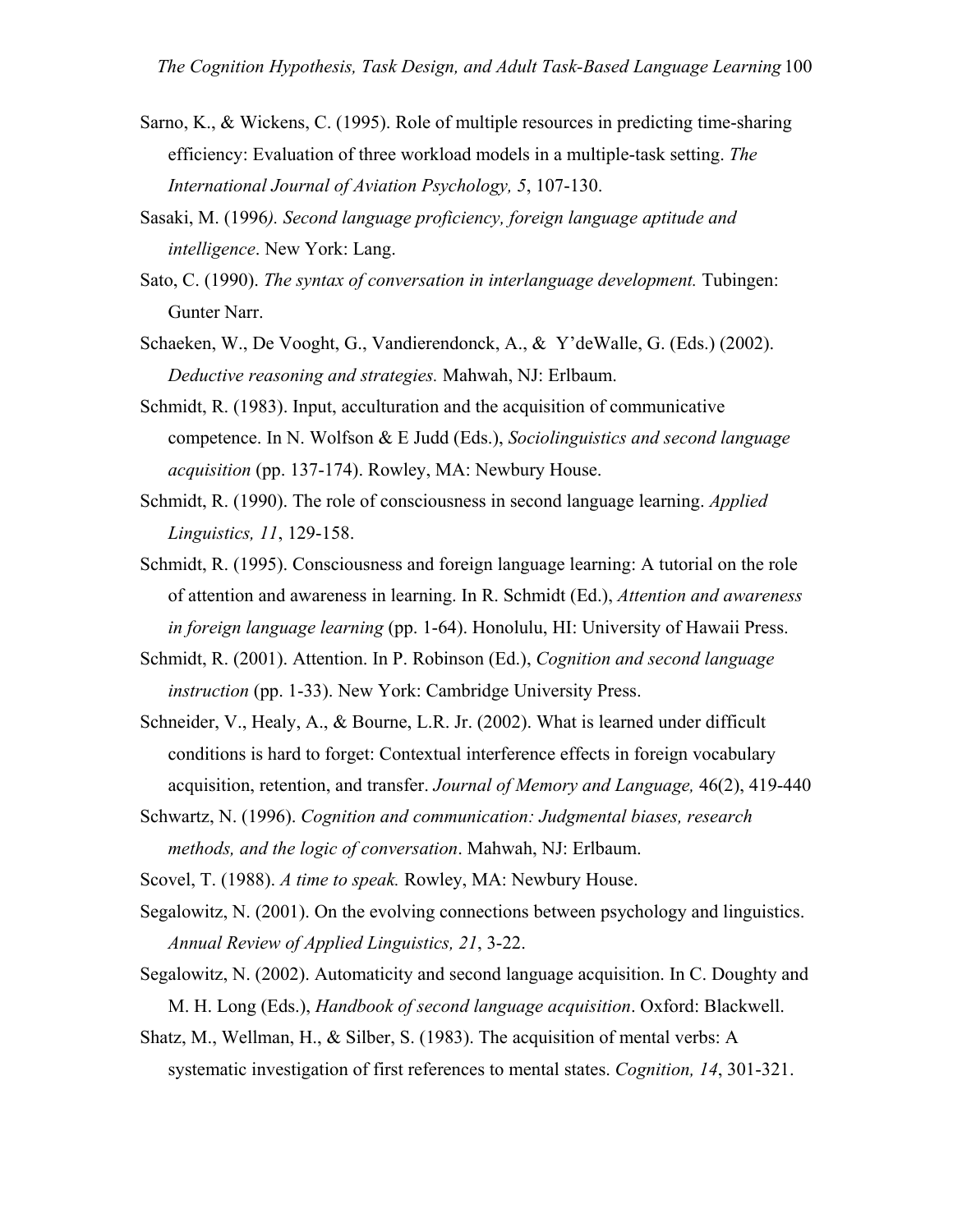- Sheppard, C. (2000). Designing a task-based syllabus (for the Korean context). *The English Connection: KOTESOL, 4*(3), 1-10.
- Shimizu, A. (2003). *Effects of anxiety and individual differences on speech performance in a second language*. Unpublished B.A dissertation, Aoyama Gakuin University, Dept. English, Tokyo
- Skehan, P. (1989). *Individual differences in second language acquisition.* London: Arnold.
- Skehan, P. (1996). A framework for the implementation of task-based instruction*. Applied Linguistics, 17,* 38-62.
- Skehan, P. (1998). *A cognitive approach to language learning*. Oxford: Oxford University Press.
- Skehan, P., & Foster, P. (2001). Cognition and tasks. In P. Robinson (Ed*.*), *Cognition and second language instruction* (pp. 181-203). Cambridge: Cambridge University Press.
- Slobin, D. I. (1973). Cognitive prerequisites for the development of grammar. In C. Ferguson & D. Slobin (Eds), *Studies of child language development* (pp. 175-208). New York: Holt, Rhinehart, & Winston.
- Slobin, D. I. (1993). Adult language acquisition: A view from child language study. In C. Perdue (Ed.), *Adult language acquisition: Crosslinguistic perspectives vol 2: The results* (pp. 239-252). Cambridge: Cambridge University Press.
- Snow, R. E. (1994). Abilities in academic tasks. In R.J. Sternberg & R K. Wagner (Eds.), *Mind in context: Interactionist perspectives on human intelligence* (pp. 3-37). New York: Cambridge University Press.
- Snow, R. E., Kyllonen, P., & Marshalek, B. (1984). The topography of ability and learning correlations. In R. J. Sternberg (Ed.), *Advances in the psychology of human intelligence, Vol. 2* (pp. 47-104). Hillsdale, NJ: Erlbaum.
- Spilsbury, G., Stankov, L., & Roberts, R. (1990). The effects of a task's difficulty on its correlation with intelligence*. Personality and Individual Differences, 11*, 1069-1077.
- Stanovitch, K. (2000). *Who is rational: Studies of individual differences in reasoning.*  Mahwah, NJ: Erlbaum.
- Stanovitch, K., & West, R. (2000). Individual differences in reasoning: Implications for the rationality debate. *Behavioral and Brain Sciences, 23*, 645-665.

Sternberg, R. (1985). *Beyond IQ: A triarchic theory of human intelligence*. Cambridge: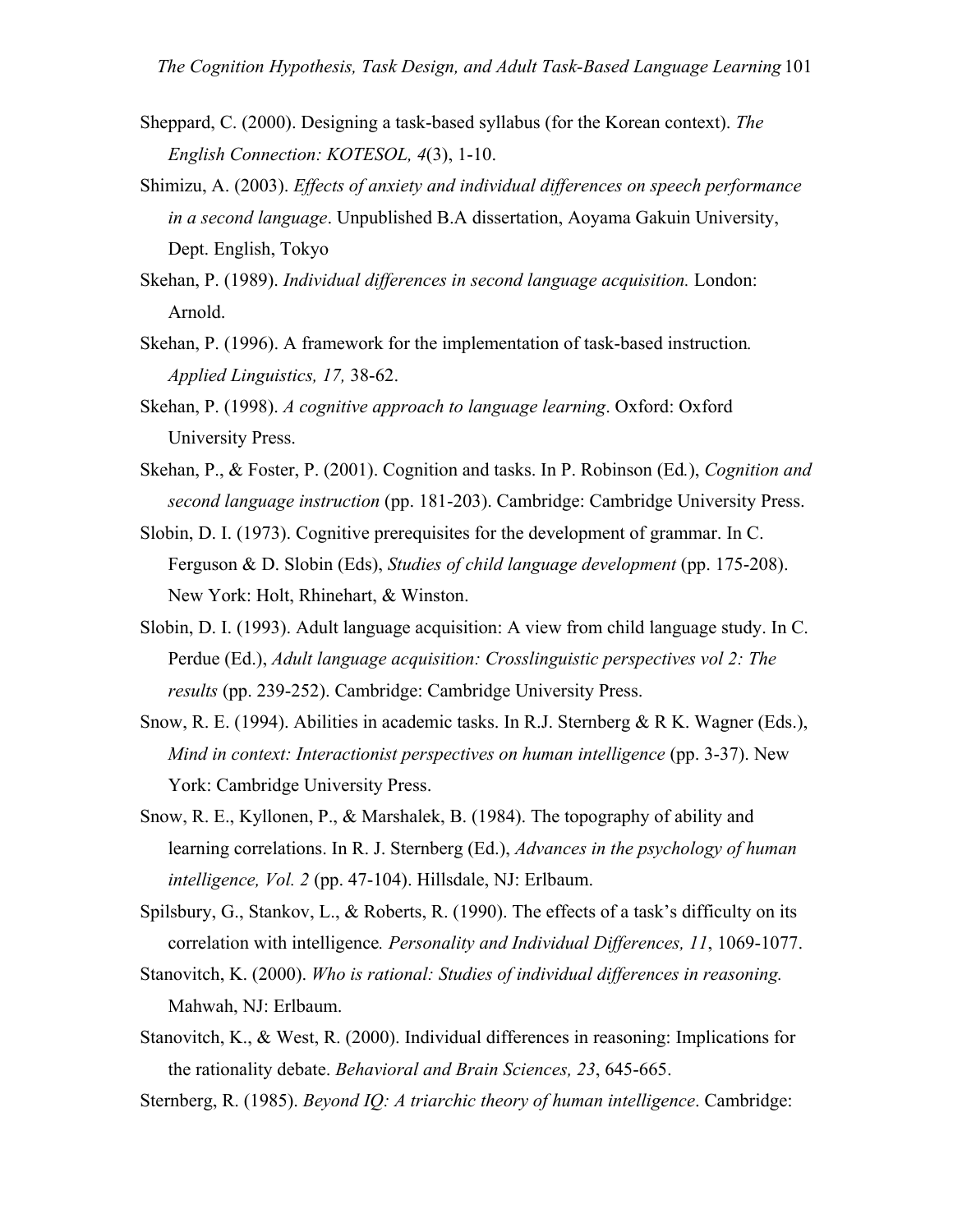Cambridge University Press.

- Sternberg, R. (1990). *Metaphors of mind: Conceptions of the nature of intelligence*. New York: Cambridge University Press.
- Sternberg, R. (2002). The theory of successful intelligence and its implications for language aptitude testing. In P. Robinson (Ed.), *Individual differences and instructed language learning.* Amsterdam: Benjamins.
- Swain, M. (1985). Communicative competence: some roles of comprehensible input and comprehensible output in its development. In S. Gass & C. Madden (Eds.), *Input in second language acquisition* (pp. 235-253). Rowley, MA: Newbury House.
- Swain, M. (1995). Three functions of output in second language learning. In G. Cook  $\&$ B. Seidlhoffer (Eds.), *Principle and practice in applied linguistics: Studies in honour of H. G. Widdowson* (pp. 125-144). Oxford: Oxford University Press.
- Talmy, L. (2000*). Toward a cognitive semantics, Vol. 1: Concept structuring systems*. Cambridge, MA: MIT Press.
- Taylor, H., & Tversky, B. (1996). Perspective in spatial description*. Journal of Memory and Language, 35*, 371-391.
- Tomasello, M. (1999). *The cultural origins of human cognition.* Cambrdge, MA: Harvard University Press.
- Tomasello, M. (2000). The item based nature of children's early syntactic development*. Trends in Cognitive Sciences, 4,* 122-139.
- Tomlin, R. (1990). Functionalism in second language acquisition*. Studies in Second Language Acquisition, 12*, 155-177.
- Tucker, P., & Warr, P. (1996). Intelligence, elementary cognitive components, and cognitive styles as predictors of complex task performance*. Personality and Individual Differences, 21*, 91-102.
- Urwin, J. (1999). *Second language listening task complexity*. Unpublished Ph.D dissertation, Monash University, Melbourne, Australia.
- Urwin, J., & Robinson, P. (1999). The effects of pre-listening tasks on reception and processing. In N. Jungheim & P. Robinson (Eds.), *Pragmatics and pedagogy: Proceedings of the 3rd Pacific Second Language Research Forum, Vol. 2*, (pp. 135- 142). Tokyo: PacSLRF.
- VanPatten, B. (1990). Attending to form and content in the input: An experiment in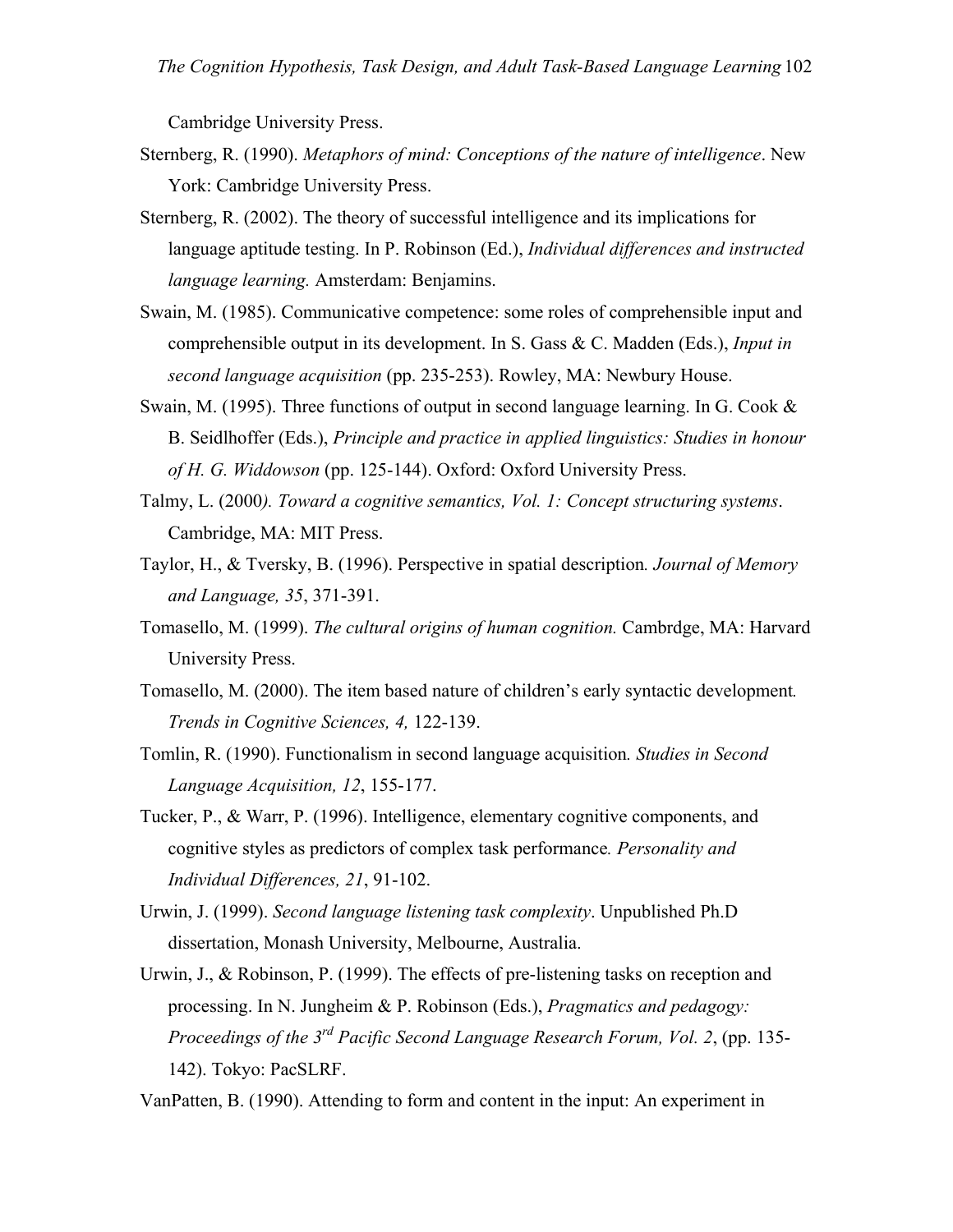consciousness. *Studies in Second Language Acquisition, 12,* 287-301.

Wasow, T. (2002). *Postverbal behavior.* Stanford, CA: CSLI Publications.

Weist, R., Lyytinen, P., Wysocka, J., & Atanassova, M. (1997). The interaction of language and thought in children's language acquisition: A crosslinguistic study*. Journal of Child Language, 24*, 81-121.

Wellman, H. (1990). *The child's theory of mind*. Cambridge, MA: MIT Press.

- White, L. (2003). On the nature of interlanguage representation: Universal Grammar in the second language. In C. Doughty & M. H. Long (Eds*.*), *Handbook of second language acquisition*. Oxford: Blackwell.
- White, R. (1988). *The ELT curriculum: Design, management and innovation.* Oxford: Blackwell.
- Wickens, C. (1984). Processing resources in attention. In R. Parasuraman & D. Davies (Eds.), *Varieties of attention (*pp. 63-102). New York, NY: Academic Press.
- Wigglesworth, G. (2001). Influences on performance in task-based oral assessments. In M. Bygate, P. Skehan, & M. Swain (Eds.), *Researching pedagogic tasks: Second language learning, teaching, and testing* (pp. 186-209). London: Longman.
- Widdowson, H.G. (1978). *Teaching language as communication*. Oxford: Oxford University Press.
- Wilkins, D. (1976). *Notional syllabuses.* Oxford: Oxford University Press.
- Willis, D. (1990). *The lexical syllabus: A new approach to language teaching.* London: Collins.
- Wimmer, H., & Perner, T. (1983). Beliefs about beliefs: Representation and constraining function of wrong beliefs in young children's understanding of deception. *Cognition, 13*, 103-128.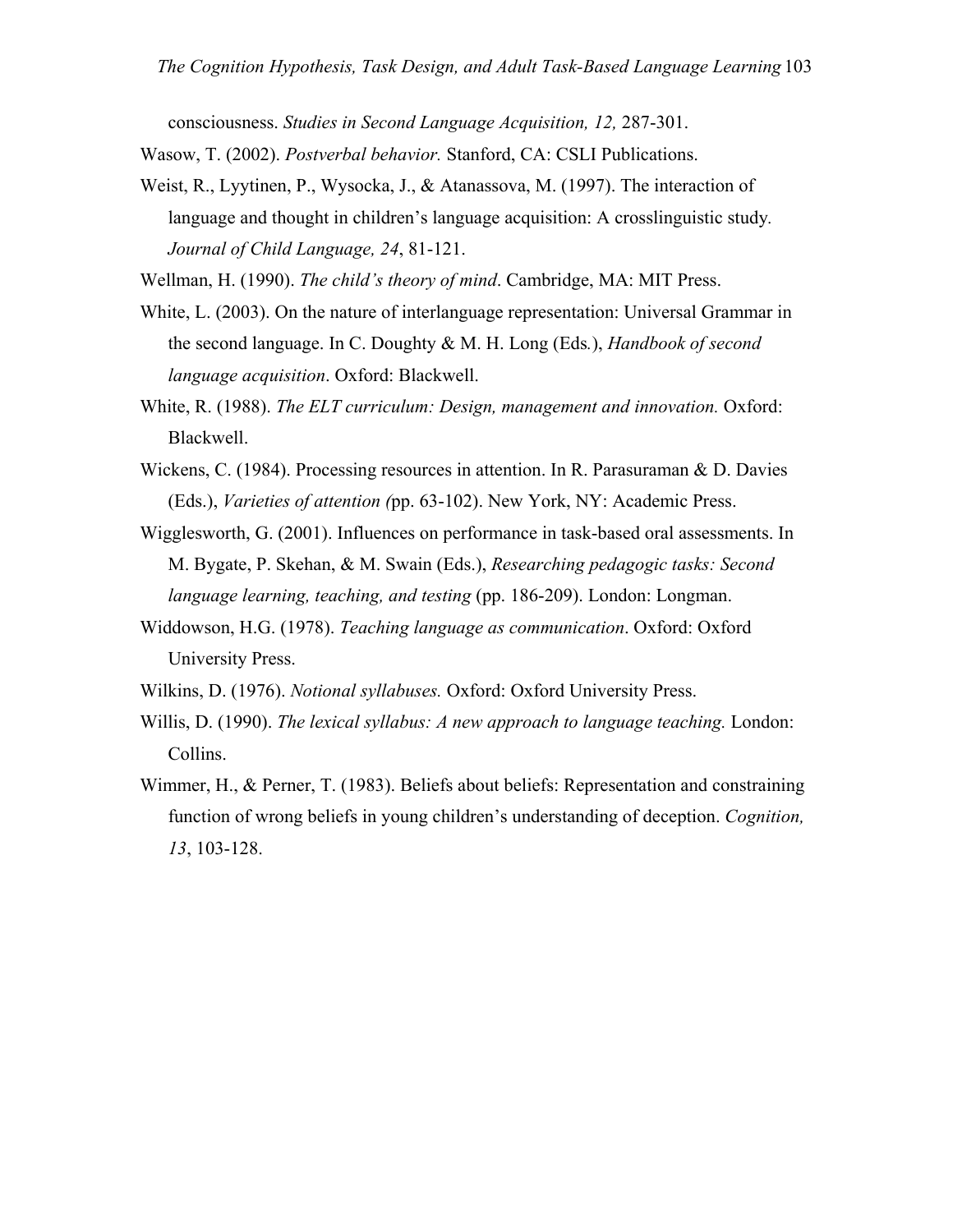Peter Robinson Aoyama Gakuin University, Department of English 4-4-25 Shibuya, Shibuya-ku, Tokyo 150-8366 JAPAN.

peterr@cl.aoyama.ac.jp